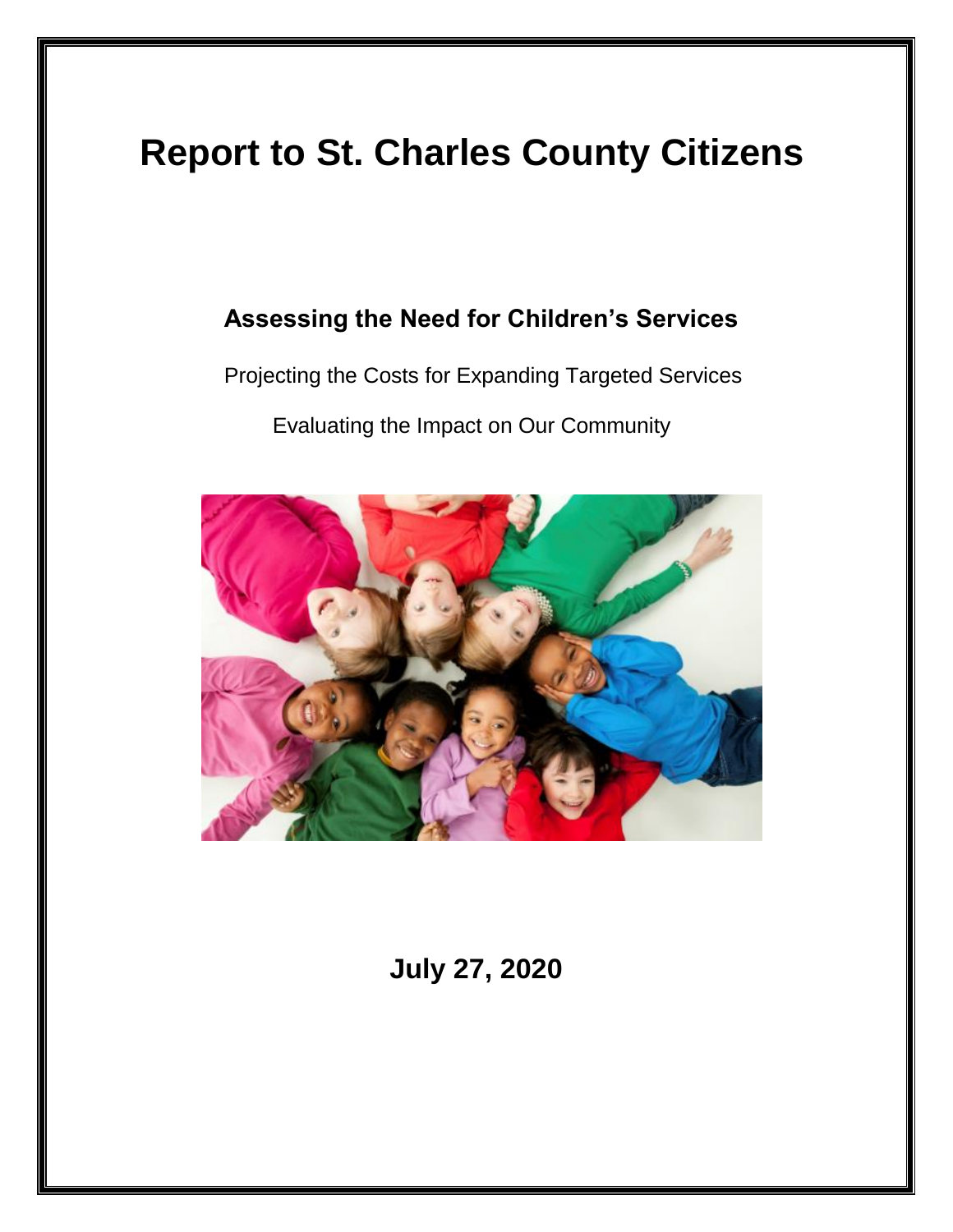### **Table of Contents**

| $\Delta$ |
|----------|
| 5        |

### **Needs Assessment and Recommendations**

|                                                          | 7  |
|----------------------------------------------------------|----|
|                                                          | 8  |
| Services to Unwed Mothers and Teenage Parents            | 11 |
| Outpatient Substance Use Treatment Services              | 13 |
|                                                          | 18 |
|                                                          | 19 |
|                                                          | 20 |
|                                                          | 21 |
| Home-Based and School-Based Family Intervention Services | 27 |
| Counseling, Testing and Evaluation Services              | 35 |

| Summary Table of Needs, Recommendations and Costs<br>-38 |    |  |  |  |
|----------------------------------------------------------|----|--|--|--|
|                                                          | 39 |  |  |  |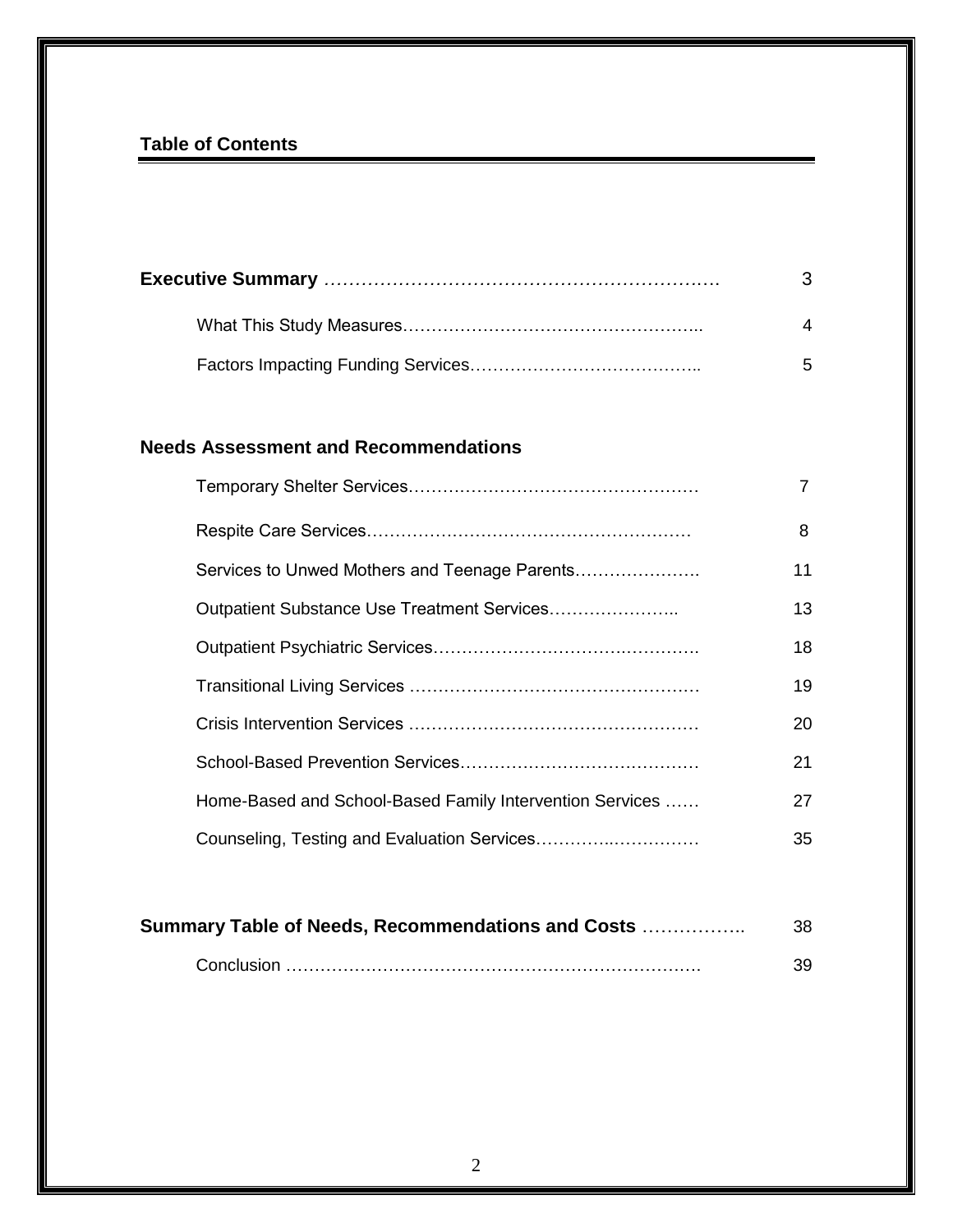### **EXECUTIVE SUMMARY**

This assessment is the eleventh study conducted to evaluate the state of mental health and substance use treatment services for children and youth within St. Charles County. It is the eighth study conducted following the passage of Proposition 1 in November 2004 and the distribution of funds to local agencies starting in the fall of 2005.

With over 80,000 children and youth served in 2019, our funded partners provided clinical services to youth who are struggling with mental health problems and substance use, and provided a variety of preventative programs to arm them with the necessary skills to protect our youth from risky situations. While this fund allows a significantly higher number of youth being served annually, it is the quality of those services in improving the lives of the children, youth and families within St. Charles County that is making the greatest impact. Our partner agencies in the 45 programs we fully or partially fund set high standards for outcomes and in 2019 they met or succeeded in over 92% of those clinical outcomes. The combination of volume and the quality of our services has allowed us to move the needle on a number of community outcomes for the better.

Since the onset of localized funding, while experiencing a 13.4 percent increase in our youth population, we have accomplished the following community outcomes:

- $\triangleright$  Violent deaths to teenagers are down 19%
- $\triangleright$  Infant mortality is down 20%
- Out-of-School Suspensions are down 44%
- $\triangleright$  High school dropouts are down 46%
- $\triangleright$  Teenage pregnancy is down 56%
- $\triangleright$  Juvenile status offenders are down 74%
- $\triangleright$  Juvenile delinquency offenders are down 76%
- $\triangleright$  In-School Suspensions are down 84%

This study demonstrates that the need for mental health services and preventative education continues to grow. As of the date of this report, there are 6,465 children and youth in need of help beyond our system's capacity and we are falling short of our goal for universal prevention programming. In total, over \$23 million is needed to expand our programs to meet the growing population and demand

Our children have been greatly impacted by a global pandemic and quarantine, and the recent deaths of Black Americans by police officers have brought this country's attention back to issues of racism, disparity and injustice. Agencies have pivoted to providing services differently to maintain a level of safety, but it is yet to be determined how these global issues will impact our local youth and families into the future.

As always, we are truly grateful to the citizens of St. Charles County for their faith and support in helping children who are struggling. We remain a community that works well together and prioritizes our most vulnerable citizens. Together we are making a difference for our children today and for generations to come.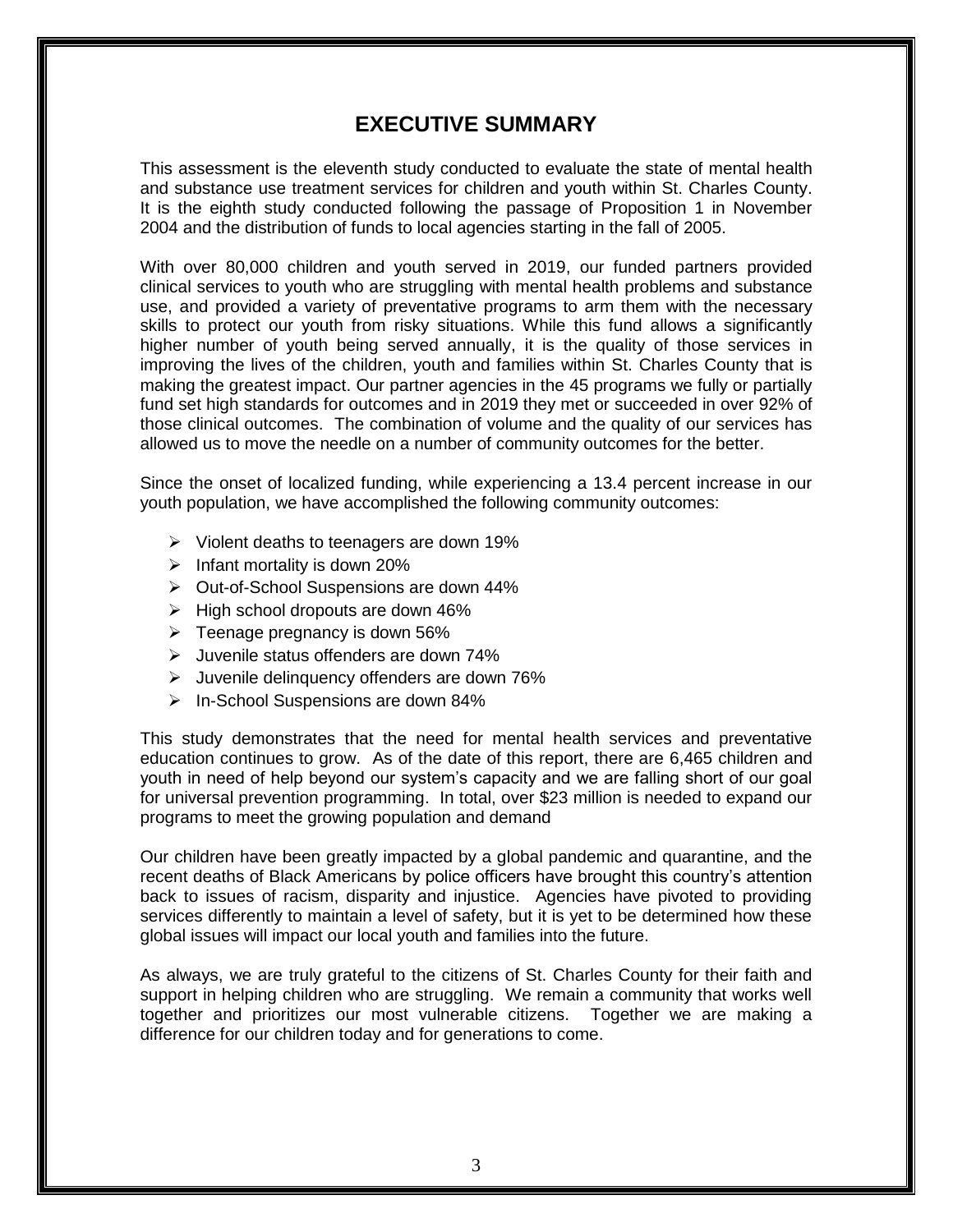### **What This Study Measures**

The Community and Children's Resource Board (CCRB) used Missouri State Statute RSMO.210.860 as a guide for this study. This statute defines the various services that are eligible for funding through a local community referendum passed by a majority vote of the public. Those services listed in the State Statute that would be eligible for funding through a Children's Services Fund are:

- $\triangleright$  Temporary shelter services for abused, neglected, runaway, homeless or emotionally disturbed youth
- $\triangleright$  Respite care services
- $\triangleright$  Services to teenage mothers and fathers
- $\triangleright$  Outpatient chemical dependency treatment
- $\triangleright$  Outpatient psychiatric treatment
- $\triangleright$  Transitional living program services
- $\triangleright$  Crisis intervention services
- $\triangleright$  Prevention programs
- $\triangleright$  Home-based and school-based family intervention programs
- $\triangleright$  Counseling, testing and evaluation services

The most current local statistics were accumulated for this study with most of the statistics reflecting data from 2019. When local service data was unavailable, State of Missouri data was used, making estimations based on local populations. The source of the data will always be listed.

The following data was requested from several non-profit agencies located in St. Charles County:

- $\triangleright$  Descriptions of services and programs available to children and youth
- $\triangleright$  Service capacity
- $\triangleright$  Number of St. Charles County children and youth served
- $\triangleright$  Requests for service
- $\triangleright$  Number of children and youth placed on waiting lists
- $\triangleright$  Number of children and youth referred to agencies outside our geographic area
- $\triangleright$  Strengths of programs
- Cost of services

These agencies provide the majority of low- to no-cost services to the populations for which Missouri State Statute RSMO.210.860 was intended. Although there are for-profit providers for some of these services, and other agencies located outside our community that provide these services, it was felt that information from our local agencies was adequate to provide a full analysis of need. The following agencies provided data for this assessment:

- $\triangleright$  Behavioral Health Response
- $\triangleright$  Bethany Christian Services
- $\triangleright$  Big Brothers Big Sisters
- ▶ Boys and Girls Clubs of St. Charles County
- **► CHADS Coalition for Mental Health**
- Child Center, Inc.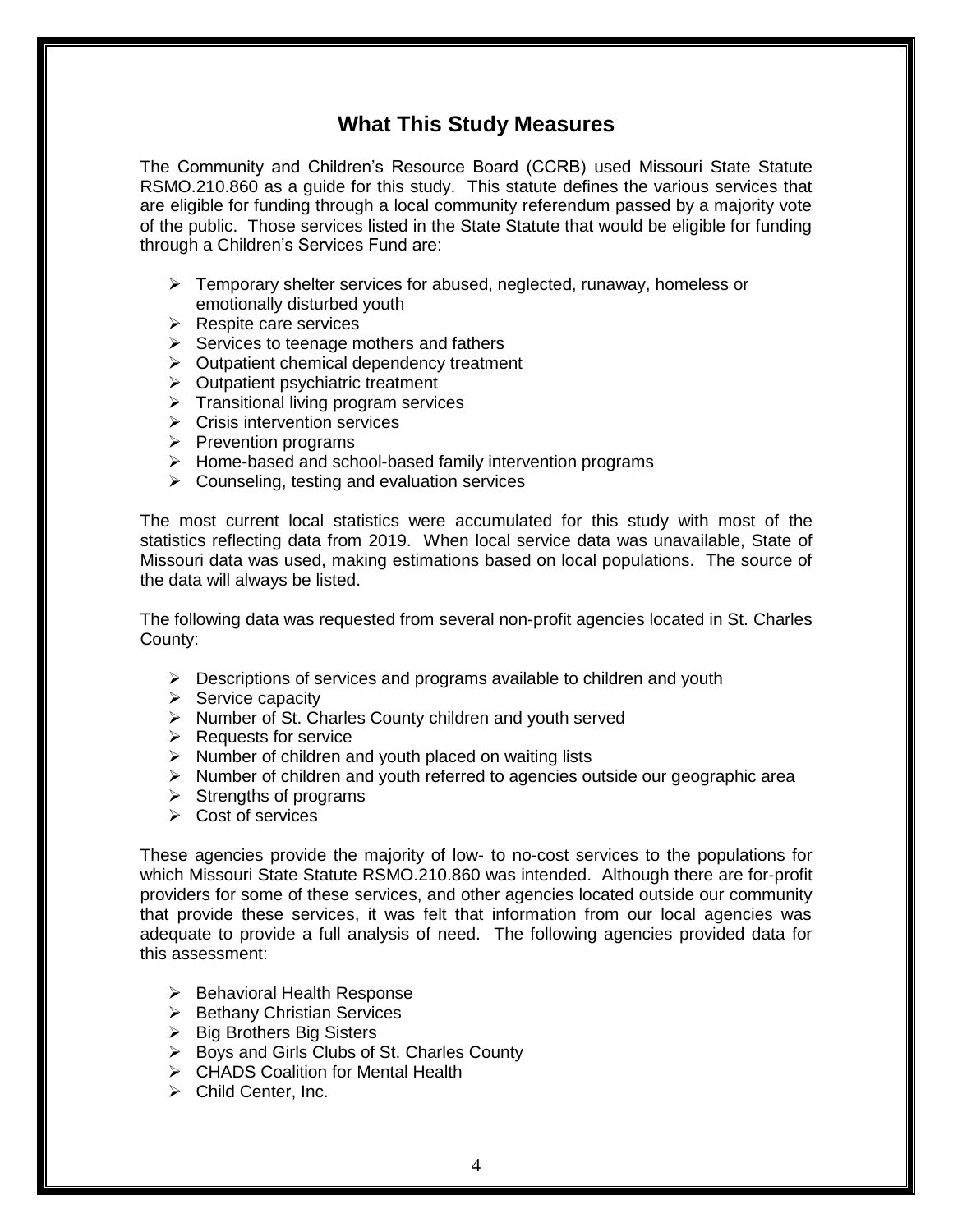- Community Council of St. Charles County
- $\triangleright$  Community Living Inc.
- $\triangleright$  Compass Health Network
- Eleventh Judicial Circuit Court of St. Charles County
- Epworth Children and Family Services
- Family Advocacy and Community Training (FACT)
- FamilyForward
- Fort Zumwalt School District
- Foster & Adoptive Care Coalition
- ▶ Francis Howell School District
- $\triangleright$  Gateway Human Trafficking
- $\triangleright$  Kids Under Twenty One (KUTO)
- $\triangleright$  LINC
- Lutheran Family and Children's Services
- $\triangleright$  Megan Meier Foundation
- Missouri Department of Social Services
- Missouri Kids Count
- $\triangleright$  NAMI St. Louis
- $\triangleright$  Nurses for Newborns
- ▶ Orchard Farm School District
- $\triangleright$  Our Lady's Inn
- $\triangleright$  Preferred Family Healthcare
- $\triangleright$  St. Charles City School District
- Sts. Joachim & Ann Care Service
- $\triangleright$  Saint Louis Counseling
- ▶ St. Louis Crisis Nursery-St. Charles Offices
- $\triangleright$  The Sparrow's Nest Maternity Home
- $\triangleright$  ThriVe St. Louis
- **► TREEHouse of Greater St. Louis**
- United Services for Children
- University of Missouri-St. Louis Center for Behavioral Health
- Wentzville School District
- Youth In Need

#### **Factors Impacting Funding of Services**

The overall need delineated in this study is impacted by a number of factors that remain outside of the agencies' control. Four factors will be highlighted below.

**Example 1 Population Growth---St.** Charles County continues to rank as one of the fastest growing counties in the State of Missouri. According to a 2020 St. Louis Post-Dispatch article, its population rose to 402,022 in 2019, a growth rate of 11.5 percent since 2010. Given strong economic development, quality schools, and a low crime rate, some analysts are projecting that the population will expand to 500,000 by 2030, largely in the western portion of the County. If these predictions come to fruition, the youth population would expand by over 23,000 children. Based on this growth projection, mental health services would need to expand to serve an additional 1,500 children and youth along with expanded universal prevention services in the schools.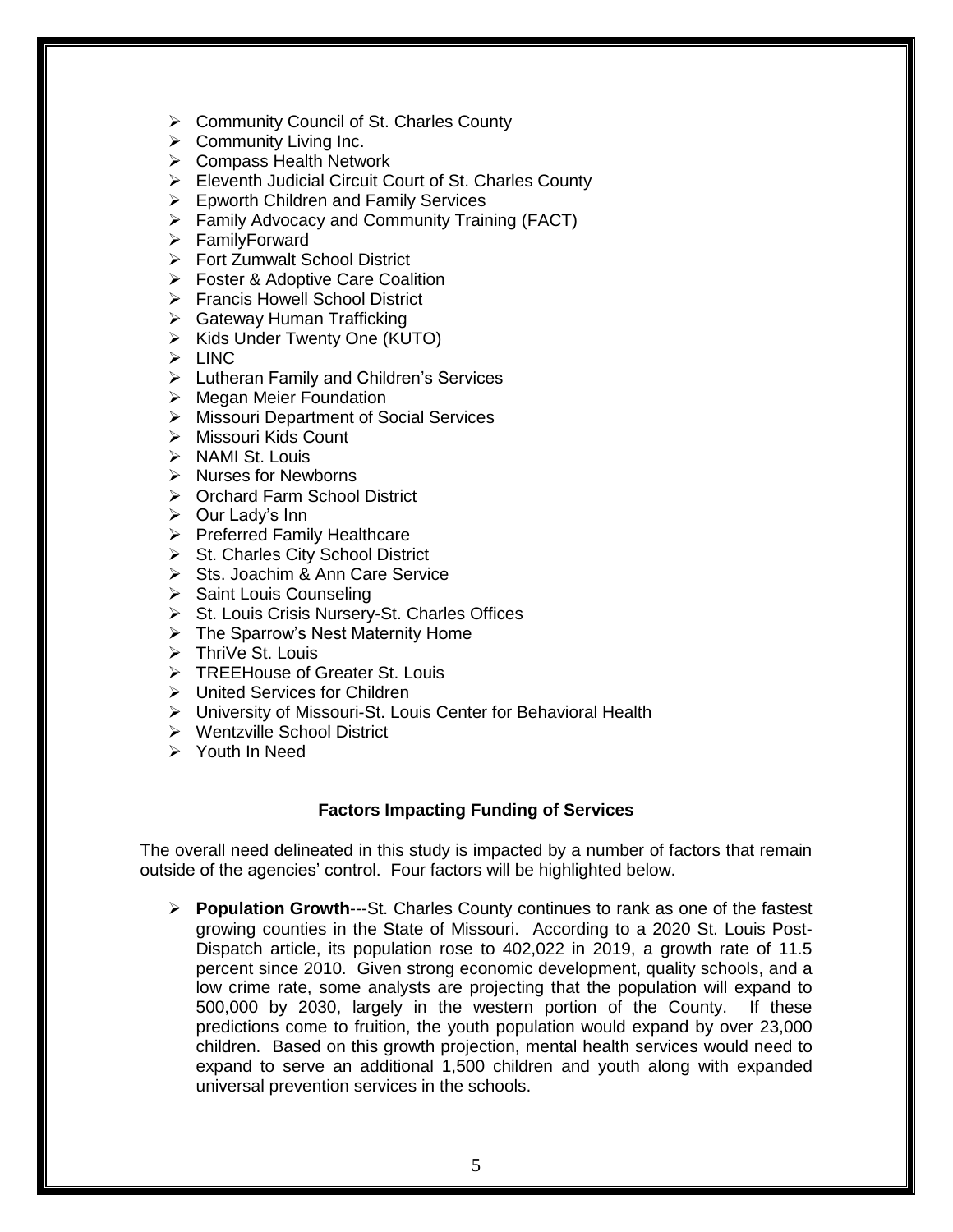- **Local Economy**—Economic indicators for St. Charles County have continually remained strong. Unemployment reached 2.5% in early 2020 and the County continues to attract new businesses as St. Charles maintains an effective educational system, the lowest crime rate in the area and a high percentage of new construction. Gas prices have remained stable allowing for increased purchasing of other taxable items. Despite these strong economic components, sales tax revenues, while growing, continue to flatten. So as the demand and need for more mental health services has continued to rise, the revenue growth has not kept pace with demand.
- **State and Federal Changes**—The State of Missouri remains to be one of only two states in the country to not have passed internet sales tax. Attempts to pass the Wayfair Tax failed this past last legislative session, So if a business does not have a physical presence in the state, sales tax purchases are not taxed.

On the Federal side, Congress passed sweeping tax cuts and reforms in 2017. Included in these changes was a standardized deduction for charitable giving. With fewer people itemizing, charities have witnessed a 1% drop in donations. While 1% does not seem very significant, the net result is a reduction of billions of dollars that non-profits were receiving before.

 **The COVID-19 Pandemic—** In mid-March of 2020, the United States was inundated with cases of COVID-19. It quickly spread throughout the country, killing many and straining our healthcare system. In order to stop the progression of the pandemic, schools and many businesses closed, and many families were required to stay at home. As a result, the stock market took a major hit. While quarantines and social distancing helped slow the incidence rate, despite the Federal government's bailouts, many people lost their jobs. From a financial perspective, it remains to be seen what the economic impact of this pandemic will be, however some experts are predicting a 10-20% drop in sales tax revenues. Though there are also some positive economic signs and trends, the future of this pandemic is unpredictable and there are concerns that resurgence could occur later this year or next, which would further negatively impact the economy.

From a human perspective, our partner agencies have stayed in contact with their clients through telephonic and telehealth methods, as face-to-face encounters were deemed unsafe. Reports from agencies expressed heightened anxiety and stress as families dealt with close quarters, social distancing from outside supports, economic hardship, and fears of catching the disease. Schools continued to provide educational materials, but some families often did not have access to technology to complete their lessons and some students are experiencing a lack of social and athletic activities due to closure of their schools.

While the death toll locally remained relatively low, the stress of the new normal and uncertainty about the future remain high. There are fears that child abuse is on the rise, but because of not being in school, the likelihood of reporting is minimal. Prevention programming was halted and it is unclear when it will return.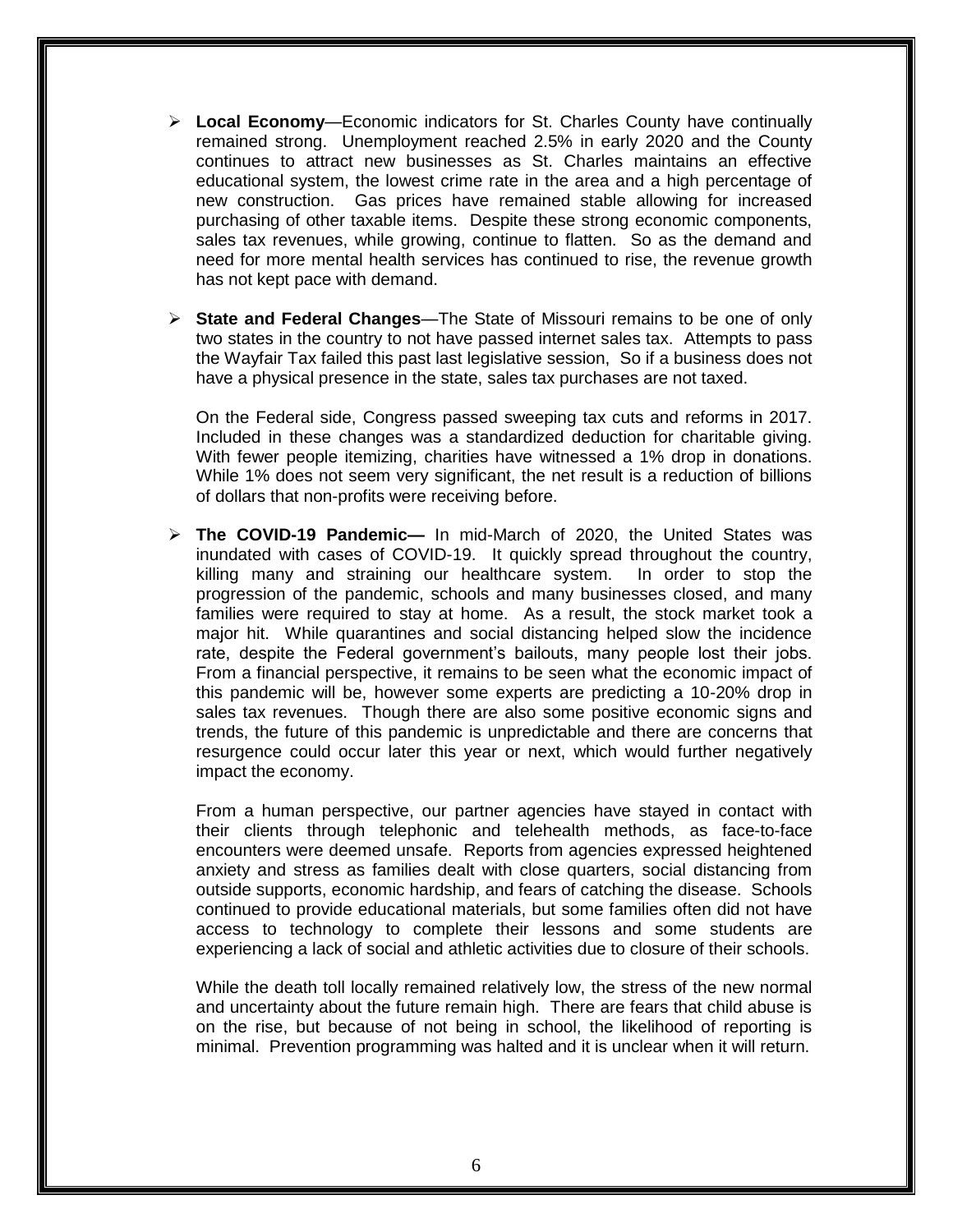### **Temporary Shelter Services**

This section describes the need for, and availability of, temporary shelters that can provide services for abused, neglected, runaway, homeless or emotionally disturbed youth for up to thirty days. Temporary shelters provide a safe haven for children and youth who face difficult and even dangerous situations. Many of these youth have exhausted their resources, and can no longer "couch hop" with friends and their families, which leaves them vulnerable and reliant on their own defenses. Left on the street, these youth may often turn to crime in order to survive, and they are often at great risk of being a victim of an assault themselves. This situation is particularly risky for female youth who can become a victim of a sexual assault or who could be lured into prostitution just to gain shelter and food. Shelters provide services to meet the basic needs of nourishment, housing and safety for up to 30 days while providing counseling, group therapy, family counseling, and support to re-enter school and find work. When it is clinically appropriate and where there is no risk of abuse to the youth, the goal is to reunite families.

### **St. Charles County's Current Situation**

According to the Missouri Highway Department of Highway Patrol, St. Charles County had 280 juveniles reported as missing in 2018. This total is 77 youth fewer than what was reported in 2005, or a 21 percent decrease.

In 2019, the St. Charles County Family Court had 354 referrals on 264 minors for juvenile status offenses, which included runaway incidents, truancy and curfew violations. In addition, there were 842 referrals on 640 minors for juvenile crimes ranging from petty theft and vandalism to serious felonies. While these figures represent significant decreases of 75.9 percent for juvenile status offenses and a 74.3 percent drop in juvenile crimes since 2007, we have witnessed a 23.9 percent increase in the number of minors committing juvenile status offenses from two years ago (Juvenile Court Statistics, St. Charles Family Court).

Youth In Need (YIN) currently operates a 12-bed emergency shelter for runaway and homeless youth, ages 13-18, located in the City of St. Charles. Six of the beds are designated for males; the other six are reserved for females. In 2019, they provided shelter services to 68 St. Charles County youth. On average, each youth remains for 17 days and receives 8.5 hours of individual, group and family counseling.

### **Our Strengths**

Youth In Need has been nationally recognized for its work with runaway, abused, and neglected youth. Due to the infusion of school-based prevention services, school-based mental health services, and outpatient counseling services, families are addressing issues before they become crises. As a result, shelter services are in less demand. Of the St. Charles County youth served by Youth In Need in 2019, 81 percent saw a significant improvement in coping skills and a reduction in destructive, aggressive and illegal behavior, 92 percent reported living in a safe environment following treatment, and 78 percent saw a significant decrease in family conflicts.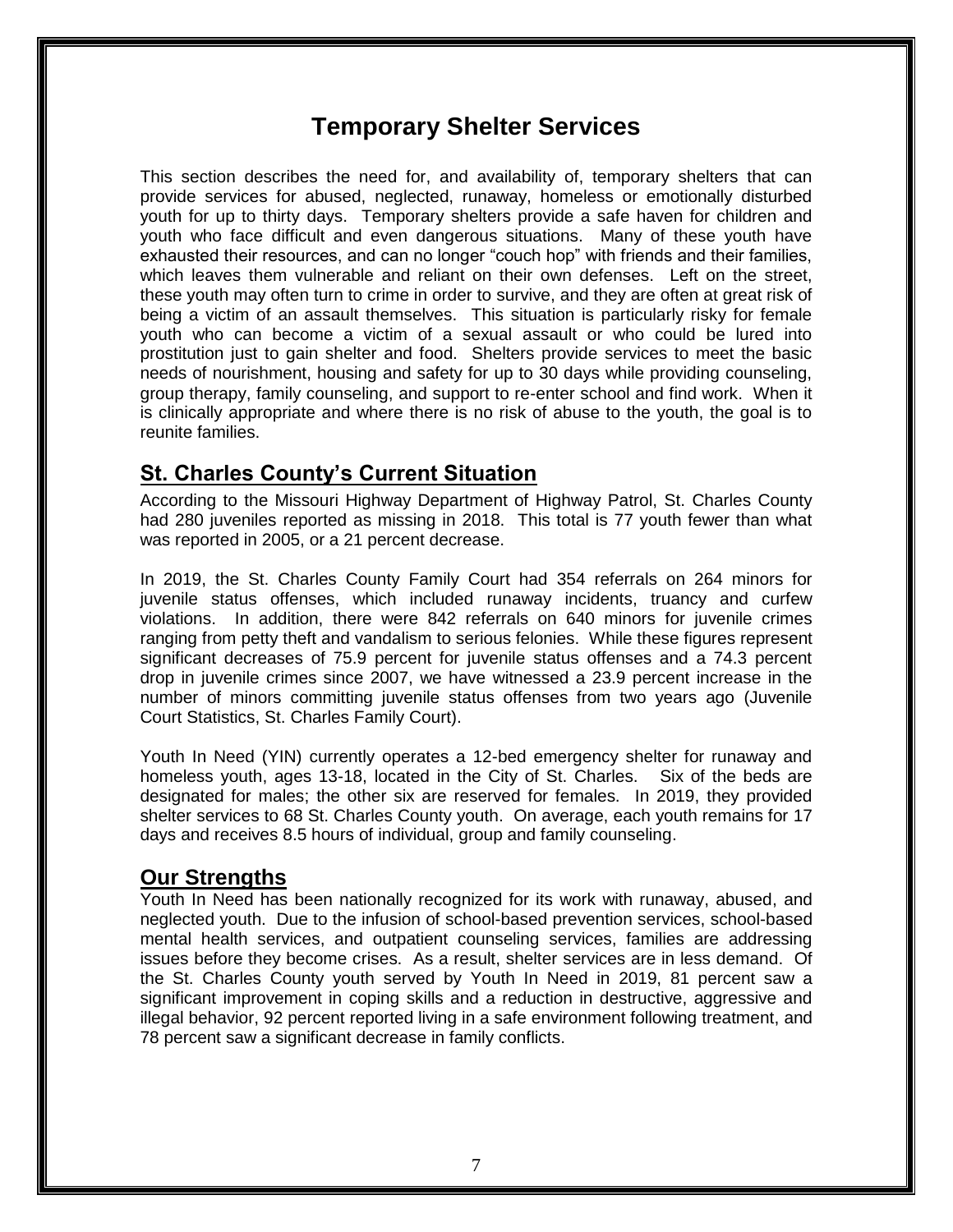#### **Service Gaps**

In 2019, 98 St. Charles County youth were turned away from shelter services due to a lack of capacity. Since beds are based on gender, youth can be turned away because there isn't an appropriate bed available when they arrive at the shelter.

### **Cost to Fill the Gap**

In order to fill the gap and serve the 98 St. Charles County youth turned away for shelter services, it would cost an additional \$343,980.00 (98 youth X 17 days (average length of stay) X \$175.00 per day plus 98 youth X 4.3 sessions (average number of sessions of individual or family counseling) X \$100.00 per session) plus 98 youth X 4.2 sessions (average number of sessions of group counseling) X \$25.00 per session).

Source: Missouri State Highway Patrol, St. Charles County Juvenile Court, and Youth In Need

### **Respite Care Services**

Respite care services offer temporary emergency shelter and services for children and youth of families experiencing a crisis that increases the risk of child abuse or neglect. In addition to providing a safe haven for children, respite care workers also work with parents to help them learn age-appropriate expectations and coping skills to deal with stress. It is the hope that the generational cycle of violence and abuse can be broken through the provision of these respite services. For families who have a child or children with a serious emotional disturbance, a few hours of respite on a regular basis can mean the difference between keeping a family together and having their child enter a residential facility. Respite care services are the most requested services of this population.

### **St. Charles County's Current Situation**

According to data from the Missouri Department of Social Services and the Children's Division, St. Charles County ranks twenty-ninth in the state (2020 Missouri Kids Count based on 2018 statistics) for having the lowest rate of substantiated cases of child abuse and neglect per 1,000 children. The table below reflects County data since expanded funding began in 2005.

|      |               | Unsub-<br>stantiated- | Unsub-     | Family     |       |       |
|------|---------------|-----------------------|------------|------------|-------|-------|
| Year | Substantiated | PSI                   | stantiated | Assistance | Other | Total |
| 2005 | 229           | 43                    | 621        | 1,342      | 64    | 2,299 |
| 2006 | 204           | 58                    | 654        | 1,080      | 195   | 2,191 |
| 2007 | 245           | 76                    | 811        | 1,111      | 67    | 2,310 |
| 2008 | 243           | 82                    | 758        | 1,100      | 86    | 2,269 |
| 2009 | 258           | 49                    | 825        | 1,068      | 89    | 2,289 |
| 2010 | 245           | 67                    | 877        | 1,190      | 76    | 2,437 |
| 2011 | 320           | 98                    | 988        | 1,371      | 76    | 2,853 |

#### Number of Children and Youth Involved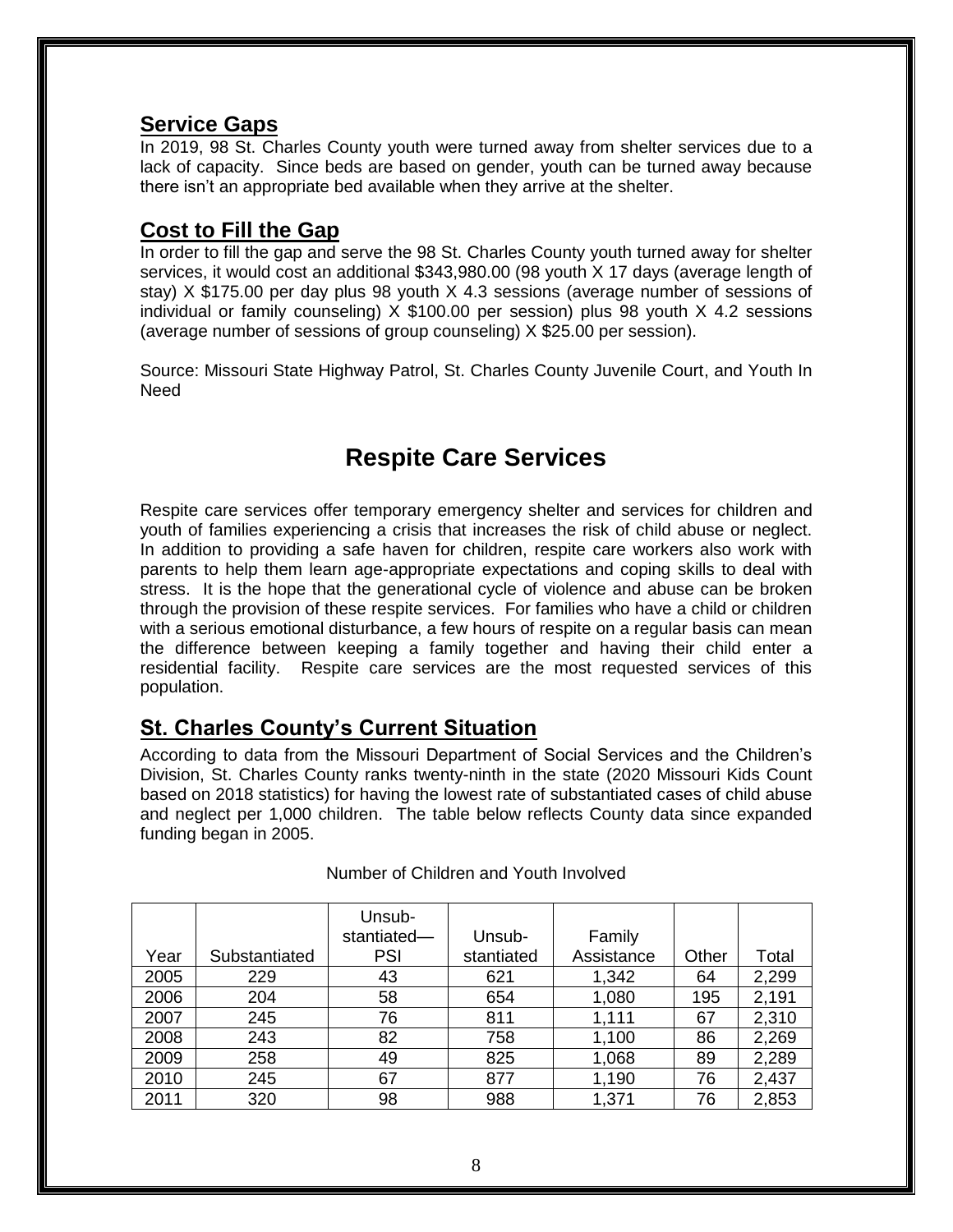|      |               | Unsub-      |            |            |       |       |
|------|---------------|-------------|------------|------------|-------|-------|
|      |               | stantiated- | Unsub-     | Family     |       |       |
| Year | Substantiated | <b>PSI</b>  | stantiated | Assistance | Other | Total |
| 2012 | 314           | 127         | 964        | 1,519      | 58    | 2,982 |
| 2013 | 267           | 130         | 852        | 1,530      | 62    | 2,841 |
| 2014 | 359           | 134         | 897        | 1,772      | 70    | 3,232 |
| 2015 | 259           | 119         | 903        | 1,829      | 58    | 3,168 |
| 2016 | 363           | 76          | 980        | 1,901      | 103   | 3,423 |
| 2017 | 290           | 56          | 780        | 2,094      | 100   | 3,320 |
| 2018 | 348           | 39          | 639        | 2,282      | 92    | 3,400 |
| 2019 | 247           | 24          | 534        | 2,052      | 88    | 2,945 |

The number of St. Charles County children identified as having experienced child abuse and/or neglect hit its peak in 2016 with the total number of children reported also reaching its highest total. Since 2016, we have witnessed a seesawing of the numbers, with a 20 percent drop in substantiated cases in 2017 followed by a 20 percent increase in 2018. This increase was then followed by a 29 percent drop in substantiated cases, which was equivalent to the 2010 rate. Changes in reporting laws in 2011 led to a greater volume of hotline calls for suspected abuse and neglect and provided a more accurate picture of the number of youth impacted by these conditions. (Missouri Department of Social Services, Children's Division)

Overall since 2005, where we have experienced a youth population growth of 13.4 percent, we have witnessed a 7.8 percent growth in substantiated cases.

The following table demonstrates the types of abuse our children and youth have experienced at the hands of parents and caregivers. Some children were the victim of multiple types of abuse.

| Year | Physical | Neglect | Emotional | Medical        | Educational | Sexual |
|------|----------|---------|-----------|----------------|-------------|--------|
| 2005 | 49       | 48      | 3         | 9              | 2           | 56     |
| 2006 | 63       | 82      | 12        | 3              | 0           | 39     |
| 2007 | 70       | 139     | 3         | 5              | 0           | 51     |
| 2008 | 53       | 120     | 14        | 3              | 0           | 49     |
| 2009 | 60       | 147     | 9         | 3              | 0           | 71     |
| 2010 | 59       | 147     | 3         | 7              | 4           | 57     |
| 2011 | 93       | 224     | 14        | $\overline{2}$ | 5           | 47     |
| 2012 | 94       | 232     | 12        | 5              | 3           | 43     |
| 2013 | 89       | 188     | 16        | 7              | 4           | 35     |
| 2014 | 103      | 267     | 35        | 17             | 8           | 57     |
| 2015 | 44       | 186     | 10        | 10             | 10          | 33     |
| 2016 | 47       | 263     | 31        | 13             | 8           | 49     |
| 2017 | 34       | 200     | 33        | 7              | 4           | 48     |
| 2018 | 62       | 220     | 13        | 7              | 0           | 94     |
| 2019 | 67       | 149     | 35        | 8              | 4           | 72     |

Comparing 2005 with 2019, St. Charles County has actually witnessed increases in every category except medical neglect. The most significant increases have occurred in the areas of sexual abuse, and neglect and emotional abuse, which appears to be related to parental substance abuse connected to our heroin/opioid epidemic. Sexual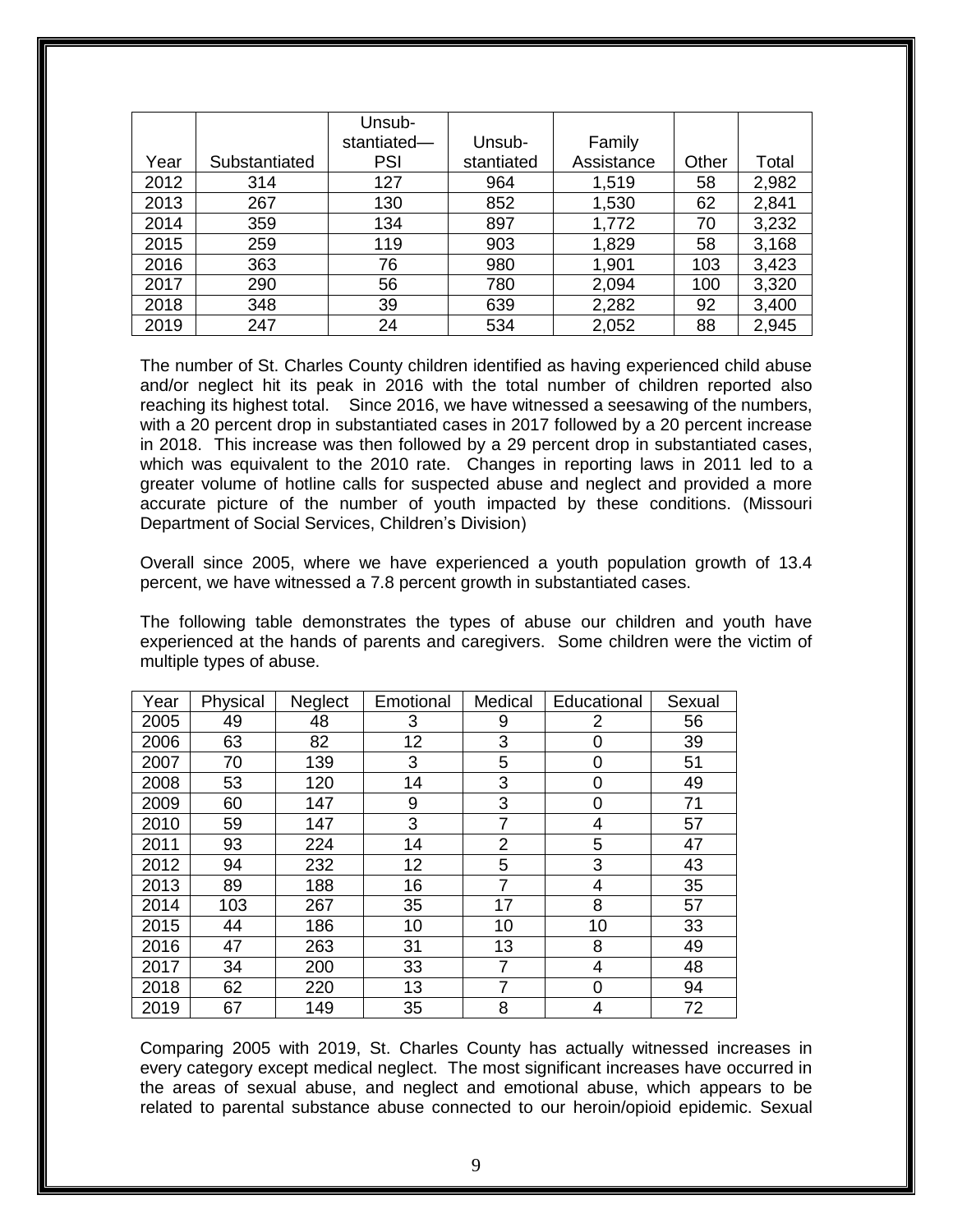abuse prevention programming has been universal in our County public schools which has given more permission to children to come forward with their reports.

In addition, the major family risk factors among St. Charles County residents include:

- $\triangleright$  About nine percent (8.7%) of children under six live in poverty.
- $\triangleright$  Fourteen (14%) percent of family households with children under 18 at only 185 percent of the poverty level.
- $\triangleright$  About twenty-three percent (22.8%) of children live in single parent households.

#### (2020 Missouri Kids Count)

These risk factors can contribute to family instability, increased child abuse risk, and a greater risk of out-of-home placement, which can be prevented with the appropriate use of respite care during periods of intense emotional or financial distress or crisis.

The St. Louis Crisis Nurseries provide respite to children from birth through age 12. In addition, FamilyForward provides respite to medically fragile children, while Community Living provides respite to youth who are dual diagnosed with a developmental disability and a mental health condition. Community Living has five respite beds that are available three out of every four weekends, and FamilyForward has 16 beds available. Bethany Christian Services offers longer term respite in host homes in order to prevent entry into the foster care system.

In 2019, the Crisis Nurseries provided respite to 430 children, and many of these children received services on multiple occasions. The average admission is 40 hours, and on average, each child who came to the Nursery received an average160 hours of respite per year. This figure represents a 49 hour increase over 2017, and appears to be the result of more direct referrals from the Children's Division and the level of dysfunction in the families utilizing Nursery services. In addition, Community Living provided respite to four (4) youth, with each youth receiving an average of 412 hours per year, while FamilyForward worked with seven youth in 2019, providing an average of 481 hours per youth per year. Bethany Christian served 2 children in 2019 with an average stay of 75 hours.

### **Our Strengths**

St. Charles County respite providers possess the expertise to cover the full range of respite from birth to 12, and from youth with more typical development to those youth with the most severe developmental disabilities. Of the children seen at the Crisis Nurseries, 96 percent did not require a hotline call, 99.5 percent avoided an outside placement, 97 percent of parents were able to identify their stress triggers and 91 percent reported fewer stressors and a greater ability to manage their children. Of the youth seen at Community Living, 100 percent were able to remain at home and out of institutional care, were able to maintain stable family lives, improve coping skills, and reduce stress. All of the families receiving services from FamilyForward reported a reduction is stress, were able to keep their children out of institutional care, and remained free of abuse and neglect. Bethany Christian Services was able to prevent all of the children utilizing their services from entering the foster care system, had no hotlines, and reported improved parenting skills and fewer conflicts.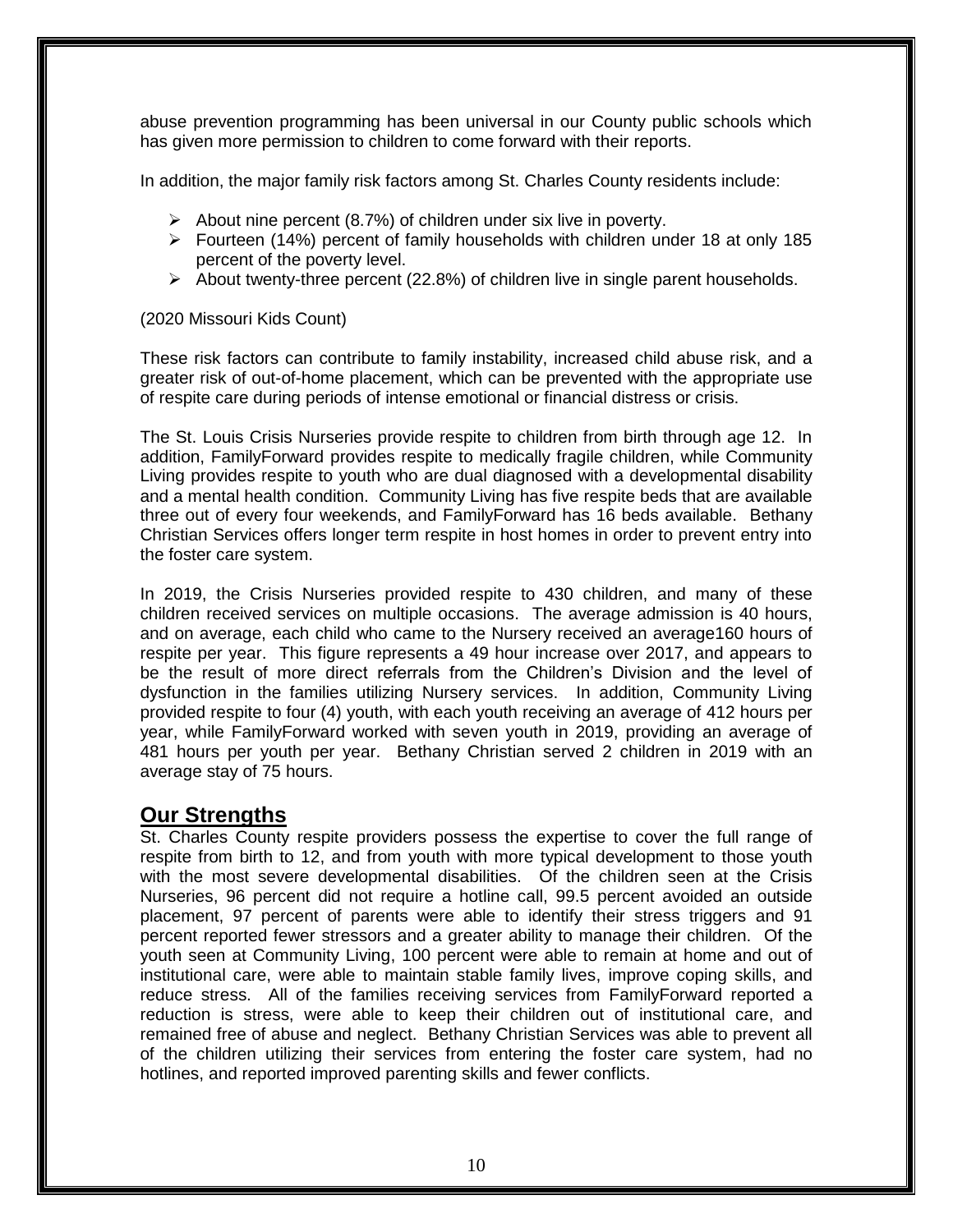#### **Service Gaps**

Despite having the increased capacity to serve more children than nine years ago, the Nurseries had a waiting list of 254 children at the end of 2019. These children are at greater risk for abuse and neglect and if respite can be provided, they have a greater chance of breaking the generational cycle of abuse and helping these families learn how to manage crises. On the developmental disabilities side at year's end, Community Living had 2 youth requesting respite beyond their capacity, but Family Forward did not have any youth on their waiting list. Bethany Christian is struggling to secure enough host families, but did not report turning away any families.

### **Cost to Fill the Gap**

In order to provide respite to every child requesting services from the Crisis Nursery, the cost would be \$324,512.94 (254 children X 111 hours (average number of hours per year) X \$11.51 per hour). To serve an additional two (2) youth at Community Living, the cost would be \$31,188.40 (2 youth X 412 hours (average number of hours per year) X \$37.85 per hour). The combined cost for all two respite programs would be \$355,701.34.

Sources: Bethany Christian Services, Community Living, FamilyForward, Missouri Department of Social Services-Children's Division and the St. Louis Crisis Nursery.

### **Services to Unwed Mothers and Teenage Parents**

Unwed mothers and teenage parents tend to live in isolation. These parents are more likely to be uninsured and/or working at low-paying jobs and generally have less access to healthcare resources. They are particularly vulnerable to health problems and longterm dependency on welfare resources. Moreover, their stressful living conditions place them at greater risk for abusing or neglecting their children.

Unwed mothers and teenage parents require special support for developing parenting skills, completing their education in order to gain employment, and obtaining adequate counseling and healthcare services. These are basic necessities for a safe environment for these young mothers and their children.

### **St. Charles County's Current Situation**

Overall, there has been a reduction in the number of births to teenage mothers over a four year period, dropping from 262 births in 2003 to 96 births in 2018, or 55 percent. While it is doubtful that teenagers are less sexually active, and the number of miscarriages and abortions are unknown, the trend is pointing in a positive direction. Comparing 2018 to 2014, the number of low birth weight infants increased by 36 infants or 2.3 percent. The infant mortality rate fell from 5.4 percent per 1,000 births during the period of 2009 to 2013 to 4.8 percent per 1,000 births during the period 2014 to 2018. (2020 Missouri Kids Count)

St. Charles County has two residential facilities for pregnant mothers. Our Lady's Inn established a facility in New Melle in 2005 and serves women from 18 years of age and older. They have a current capacity for 14 mothers, and in 2019, they served 22 women and 37 children and infants. The average length of stay is 170 days. Sparrow's Nest, a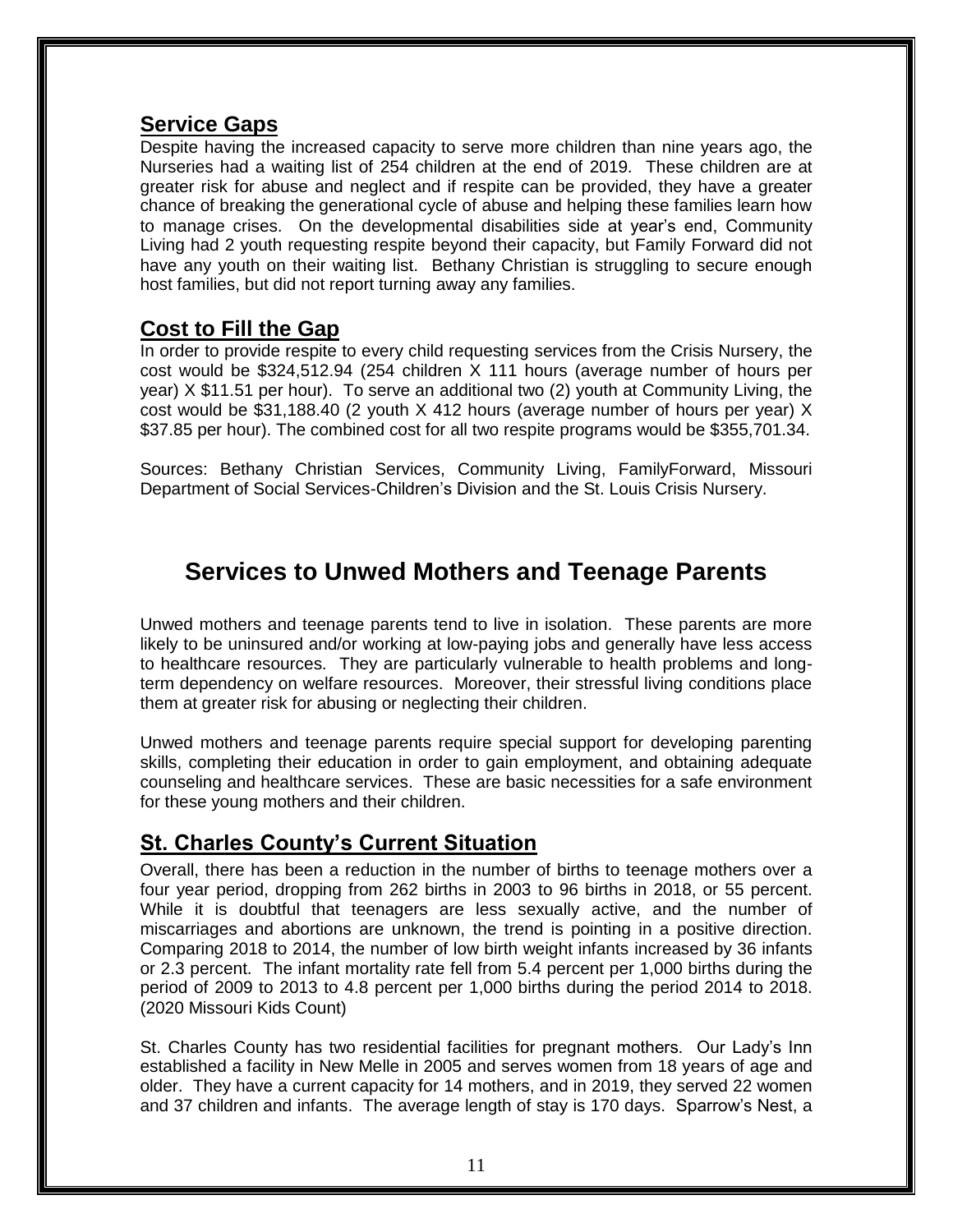facility for teenage mothers, opened their doors in 2014. They have the capacity to house eight youth; four mothers and four infants. Young mothers can stay during their pregnancy and up to a year following delivery. They also maintain a strong collaboration with Nurses for Newborns, who provides on-site consultation and weekly educational sessions. In 2019, Sparrows Nest housed three teenage mothers and four children at their shelter with an average stay of 100 days.

Youth In Need worked with 37 teen mothers in 2019, a 40 percent decrease in the number of teen mothers seeking services since 2015. They provide group counseling and parent education in a school setting. They achieved some very significant successes with their clientele which are mentioned later.

Birthright (St. Charles and Wentzville), Mary Queen of Angels, St. Joachim & Ann, and ThriVe also work with teenage mothers providing necessary baby supplies such as cribs, car seats, diapers, and formula. The CCRB has coordinated a county wide baby shower for the past thirteen years, with \$1,040,000in donations of baby items distributed to nine agencies working with teen and indigent mothers. Additionally, for the last six years, Harvester Christian Church has held a Wrap-a-Bottom diaper drive with their congregation, with over 1,000,000 diapers collected during this time. As some of the financial stress has been lifted, it is the hope that the risk of child abuse for this population has been reduced.

### **Our Strengths**

On average, mothers served at Our Lady's Inn in 2019 stayed 170 days and received the necessary prenatal care as well as parent education. Of the mothers who delivered children during 2019, 67 percent were born above the weight threshold. One hundred percent of the mothers learned at least six new parenting skills, with 100 percent of them accepting referrals to Parents as Teachers and Early Headstart and/or enrolling in school. One-hundred percent of the teen parents served at the Sparrow's Nest learned positive discipline methods and stress management skills, and reported greater emotional well-being. All children born were above the 5.5 pound threshold.

Of the young mothers who received services from Youth In Need, 58 percent delivered babies above the 5  $\frac{1}{2}$  pound threshold for maturity. In addition, 92 percent of these mothers have continued on with their education, and are working toward graduation or a GED. The Youth In Need staff worked with these young women to learn a variety of important parenting skills, which are crucial to addressing care of their babies and preventing child abuse, and 100 percent of their clients gained these skills. They continued to work with them after the baby was delivered, and to date, none of the young women were pregnant with a second child.

Supporting this decrease in teenage pregnancies has been the preventative work of ThriVe, who has been providing abstinence training for high school students in two of our public districts. Nurses for Newborns worked with 108 new parents with 112 infants providing them with nursing services to make sure their children develop according to normal milestones, and they provided referrals to mothers who needed mental health services for themselves. Nurses for Newborns saw the following results in 2019<mark>:</mark> Eightyeight (88%) percent of the mothers kept their children's immunizations up to date, 95 percent accessed additional community resources, and there was no suspected child abuse or neglect in 100 percent of the families served. Additionally, 100 percent of the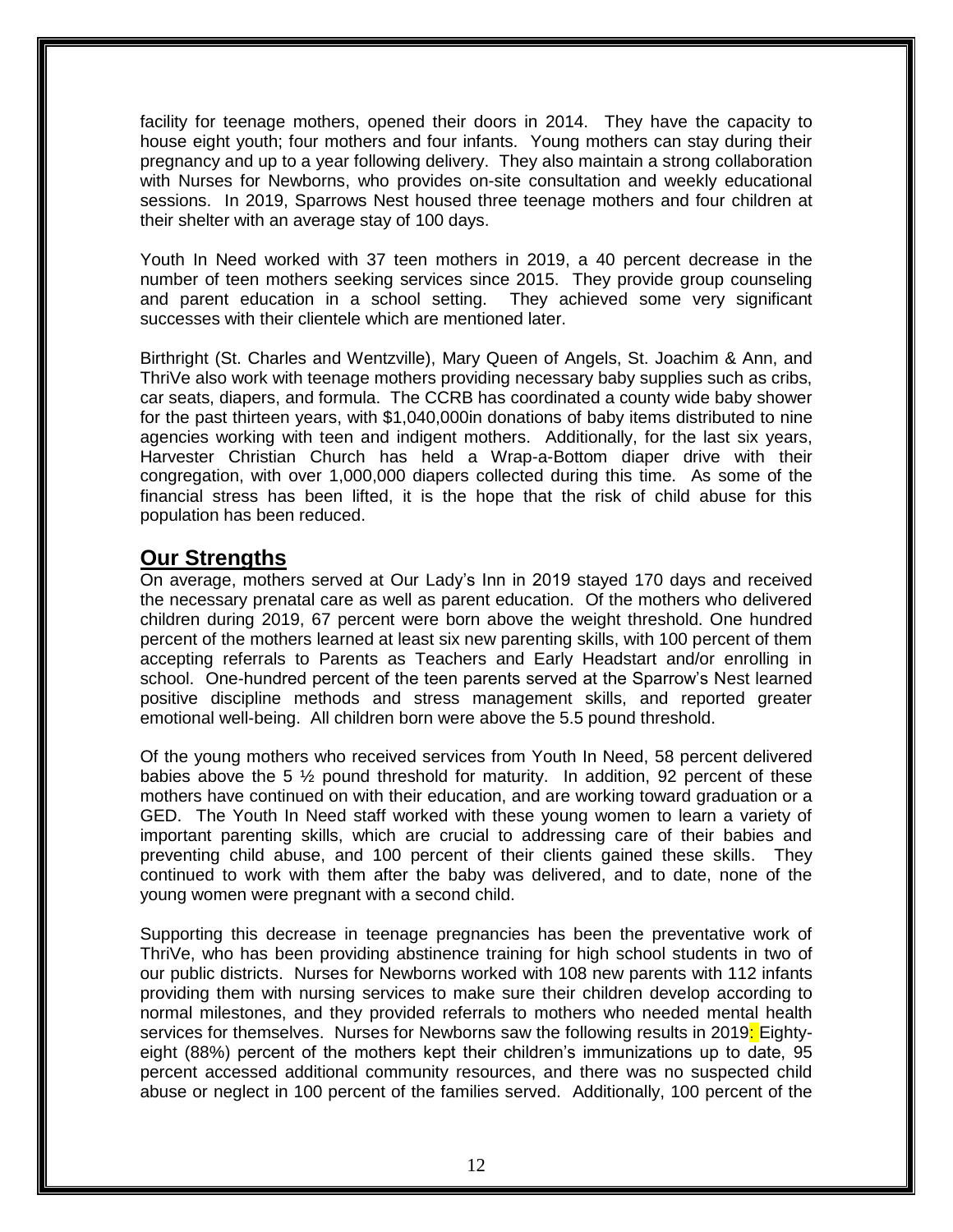infants who were determined to have developmental delays showed improvement in developmental skills.

### **Service Gaps**

In 2019, Our Lady's Inn had to turn away 118 mothers and mothers-to-be while the Sparrow's Nest didn't have to turn away any expectant mothers. Both Youth In Need and Nurses for newborns had the capacity to serve all parents that requested services in 2019.

### **Cost to Fill the Gap**

In order to expand capacity to serve the additional 118 mothers (and approximately 198 children), it would cost \$2,239,899.60 (118 mothers X 170 days of shelter and case management X \$111.66 per unit). Given current capacity of Youth In Need and Nurses for Newborns, no further funding for group education and counseling are needed at this time.

Sources: Nurses for Newborns, Our Lady's Inn, Sparrow's Nest and Youth In Need

## **Outpatient Substance Use Treatment Services**

It is a common assumption to associate adolescent alcohol and drug usage with impoverished communities, yet several studies have indicated that drug and alcohol usage is equally prevalent in higher income communities because of the excess money to purchase them. Some adolescents will brag to their peers about the level of their consumption, while others drastically minimize their usage, or deny it all together, both to their parents and to other adults. While even experimentation is scary to most parents, a professional assessment is necessary to determine the appropriate level of care or whether any type of intervention is necessary at all. This assessment is crucial to sifting through the often-confusing array of information from various sources. Some adolescents, because of the extent of their addiction, are best treated in a residential or inpatient setting. Detoxification and 24-hour surveillance are essential because of the level of addiction and the risk to maintaining sobriety. For other adolescents, the appropriate level of care is intensive outpatient treatment while others are better helped by a low-intensity combination of family therapy and educational sessions.

While there are many youth whose addiction would indicate the need for residential treatment, this study will only assess the need for outpatient substance use treatment, as they are the only services covered under the enabling legislation. Outpatient adolescent substance use treatment services include assessments and evaluations, early interventions, educational groups, youth group counseling, individual counseling, group family therapy, family therapy, and aftercare services.

### **St. Charles County's Current Situation**

In 2019, Preferred Family Healthcare provided outpatient substance use treatment to 227 St. Charles County youth. An additional 31 St. Charles County youth were seen through Preferred's C-STAR program. Furthermore, Preferred Family Healthcare's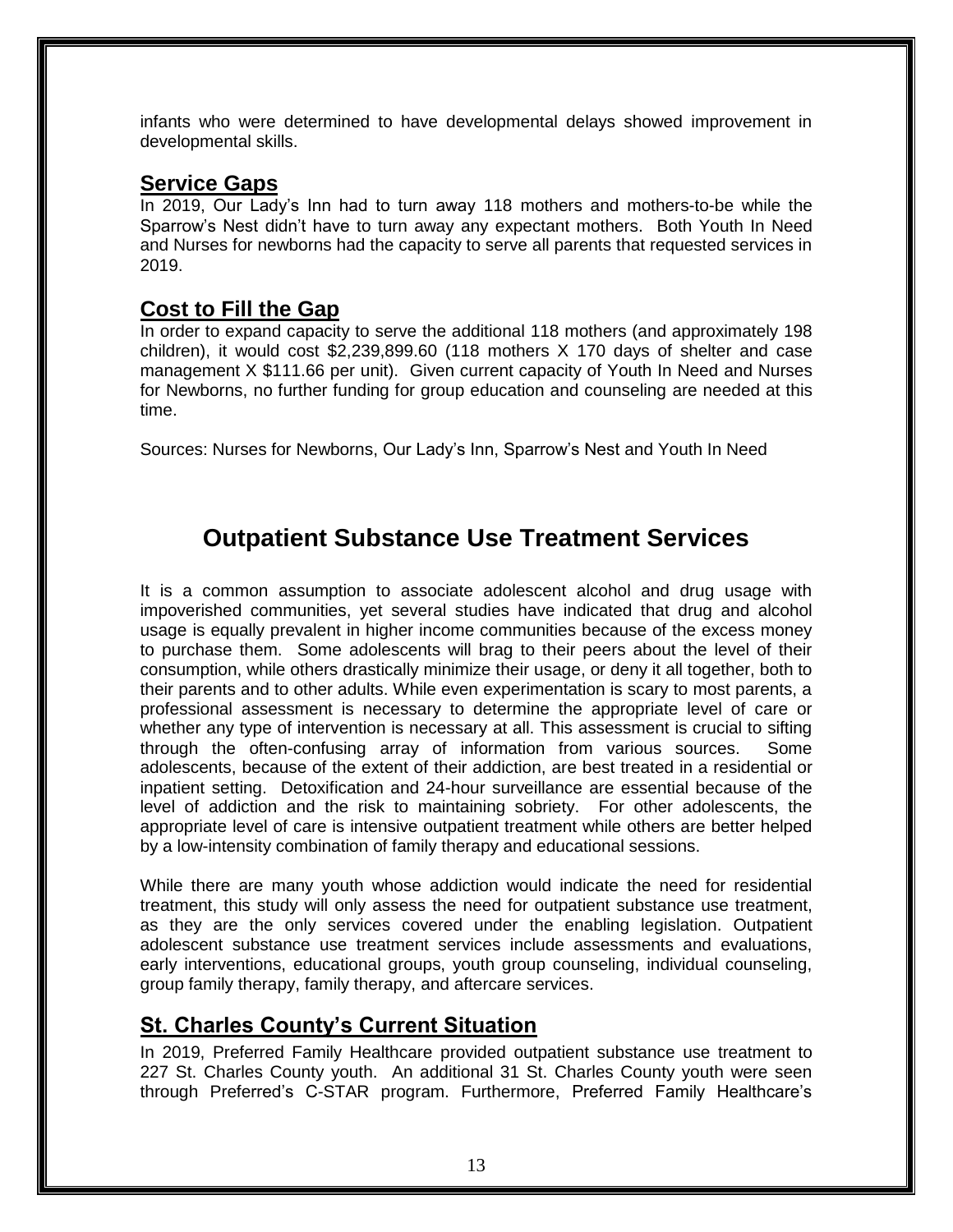Teams of Concern counseled 297 youth within the school district, intervening at an earlier point in the course of the disease, thus preventing the need for more intensive treatment later. While no youth were turned away from services in 2019, continued assessments, collaboration with the schools and marketing is expected to continue to raise the percentage of youth who probably need treatment to seek treatment.

As predicted, St. Charles County teenage population has been impacted by the heroin epidemic. Whereas nine years ago the typical heroin user was between the ages of 22 and 35, dealers have recently focused their trade on a younger population. With the low purchase price, a pill form of the drug, and with pain medication being a gateway into heroin usage, it is apparent why adolescents are a target population for drug dealers. Since 2014, our County has experienced the deaths of several adolescents who died as a result of heroin every year.

#### **Our Strengths**

Preferred Family Healthcare is able to provide the full range of treatment options from assessment to outpatient treatment to inpatient treatment, as well as individual, family and group therapies. This array of services allows for greater individualized care custom suited for all types of drug usage, depending on the severity of the use and/or the drug of choice. They have expertise with the various drugs youth use and have good working relationships with school districts and mental health providers as many of their clients have a co-occurring mental health diagnosis.

Of the 524 youth served in 2019, 91 percent demonstrated reduced chemical usage or were completely substance free, 91 percent demonstrated improved school performance and peer relationships, 99 percent eliminated any further drug-related involvement in the legal system, 94 percent reported being in a stable home environment, and 91 percent reported fewer conflicts at home with family.

### **Service Gaps**

Previous needs assessments have utilized local data from self-reporting surveys which were filled out by area middle school and high school students. As part of the schools' participation in the Safe and Drug Free Schools grants, these schools administer surveys to various grade levels, and ask the students to voluntarily complete them. While the schools have no control over which students or how many of the students fill the forms out, and it is difficult to ascertain whether youth may over or underestimate their actual usage, this data is the only local source we have to make our best guess about the overall incidence of problematic alcohol and drug usage in our community.

The following tables reflect the responses to several of the questions that youth in our school districts were asked. The percentages of usage for  $9<sup>th</sup>$  and  $11<sup>th</sup>$  graders are extrapolations from the statistics for  $8<sup>th</sup>$ , 10<sup>th</sup> and 12<sup>th</sup> graders.

*During the past 30 days, how many days did you drink at least one drink?*

| Frequency | $8^{\mathsf{th}}$<br>' grade | q <sup>u</sup><br>grade | $10th$ grade | $11th$ grade | $12^{th}$ grade |
|-----------|------------------------------|-------------------------|--------------|--------------|-----------------|
| $0$ days  | 62.0%                        | 53.2%                   | 44.4%        | 41.1%        | 37.8%           |
| 1 or 2    | 21.2%                        | 22.2%                   | 23.3%        | 20.8%        | 18.2%           |
| 3 to 5    | 7.8%                         | 10.3%                   | 12.9%        | 14.8%        | 16.7%           |
| 6 to 9    | 4.5%                         | 6.4%                    | 8.3%         | 10.3%        | 12.4%           |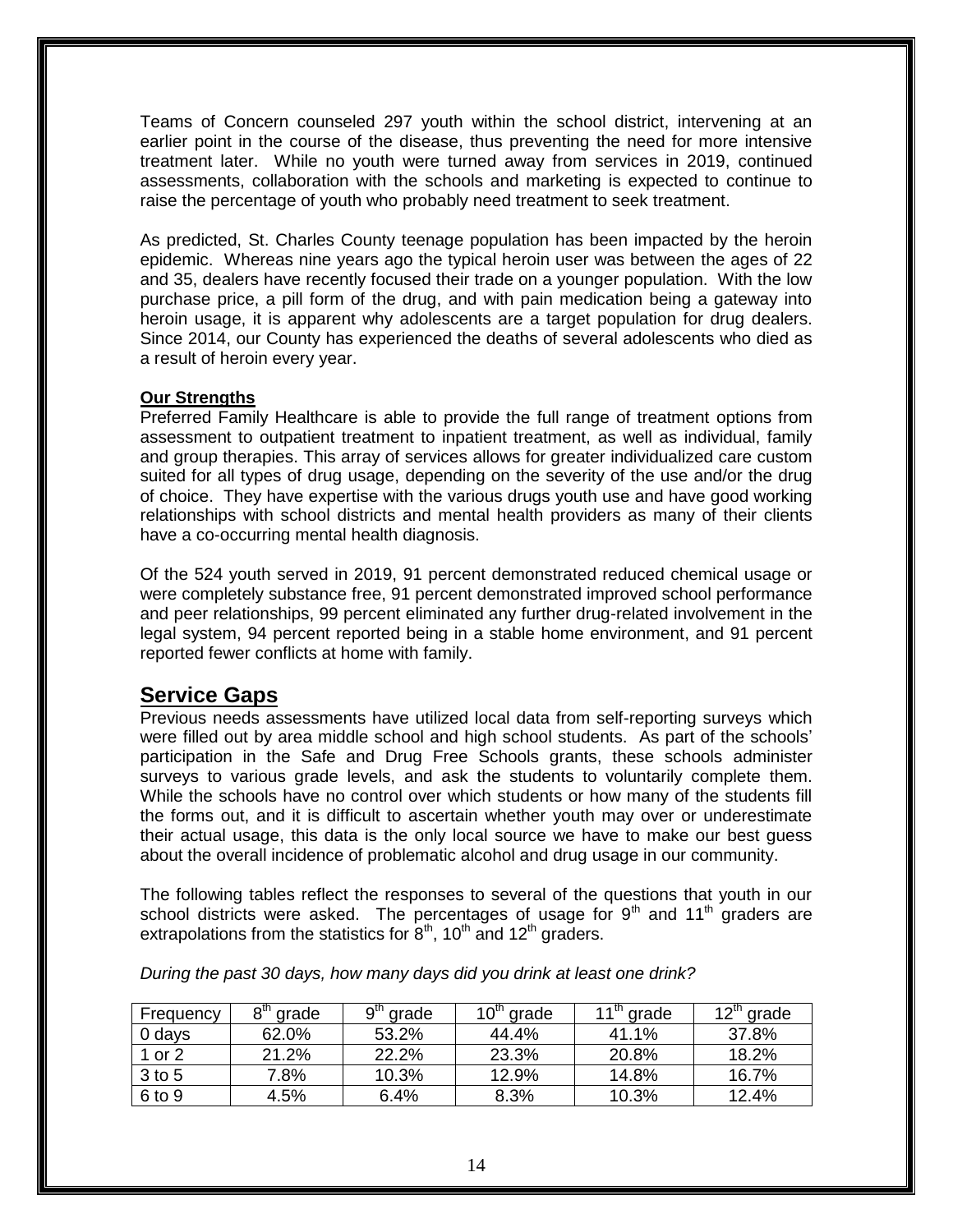| Frequency     | $8^{\rm m}$<br>grade | q <sup>u</sup><br>grade | $10^{\text{th}}$<br>grade | $4.4$ In<br>grade | 12 $\mathsf{m}$<br>grade |
|---------------|----------------------|-------------------------|---------------------------|-------------------|--------------------------|
| 10 to 19      | 2.6%                 | 4.8%                    | 7.0%                      | 8.7%              | 10.4%                    |
| 20 to 29      | 0.9%                 | 1.1%                    | .4%                       | 2.0%              | 2.6%                     |
| <b>All 30</b> | ን.8%                 | .8%                     | 2.8%                      | 2.3%              | 1.9%                     |

This table provides data on how frequent youth drink alcohol. An increase in the frequency of times a youth drinks in a month is an indication of dependence. While any amount of drinking may be of concern to many parents, the youth represented in the first three rows (0 to 5 days) demonstrate experimental usage and a frequency of use of approximately one time per week, so they are not likely candidates for outpatient treatment. For youth using 15 days out of 30, whose percentages are represented in half of the  $5<sup>th</sup>$  row and the last two rows, a dependence on alcohol is strongly indicated and these youth are probably candidates for inpatient treatment. Those percentages listed in the  $4<sup>th</sup>$  row (6 to 9 days per month and half of the  $5<sup>th</sup>$  row are using at a frequency that would be best treated in an intensive outpatient treatment program.

Given that U.S. Census data does not break down population by each age, an average number of youth per age are used for the calculations. Based on data collected by the St. Louis Post-dispatch and the percentage of our population that is under 19 years of age, the estimated youth population of our County was 95,526 in 2019; therefore, the average number of children per age is 5,307. Applying this average to the percentages of usage and using the assumptions mentioned above, it was determined that there are 3,112 youth whose usage would indicate a level that would benefit from intensive outpatient treatment program.

The next table gives percentages of youth who binge drink at least five drinks at one sitting. This type of drinking can be equally as dangerous as regular usage if not more, particularly in terms of alcohol poisoning and drinking and driving. As in the last table, the percentages of usage for  $9<sup>th</sup>$  and  $11<sup>th</sup>$  graders are extrapolations from the statistics for  $8<sup>th</sup>$ , 10<sup>th</sup> and 12<sup>th</sup> graders.

| Frequency | $8th$ grade | $9th$ grade | $10th$ grade | $11th$ grade | $12^{th}$ grade |
|-----------|-------------|-------------|--------------|--------------|-----------------|
| $0$ days  | 80.2%       | 70.9%       | 61.6%        | 55.6%        | 49.7%           |
| 1 day     | 8.0%        | 9.5%        | 11.0%        | 11.3%        | 11.7%           |
| 2 days    | 4.3%        | 6.0%        | 7.8%         | 9.0%         | 10.2%           |
| 3 to 5    | 4.0%        | 6.7%        | 9.5%         | 11.1%        | 12.8%           |
| 6 to 9    | 2.0%        | 3.3%        | 4.7%         | 6.2%         | 7.8%            |
| 10 to 19  | 0.7%        | 1.9%        | 3.2%         | 4.1%         | 5.1%            |
| $20 +$    | 0.7%        | 1.4%        | 2.2%         | 2.4%         | 2.6%            |

*During the past 30 days, how many times have you had 5 drinks at one sitting?*

As with the other table, the percentages listed in the first three rows show usage that is lower than the threshold for admittance to an intensive outpatient treatment program, and the percentages listed in half of the  $5<sup>th</sup>$  row and the last two rows indicate usage that is probably best treated with inpatient treatment. The  $4<sup>th</sup>$  row (3 to 5 days) and half of the  $5<sup>th</sup>$  row (6 to 9 days) would most likely qualify for outpatient treatment.

Based on the previously mentioned population base of 5,307 youth per age, the total number of youth who binge drink and would benefit from intensive outpatient treatment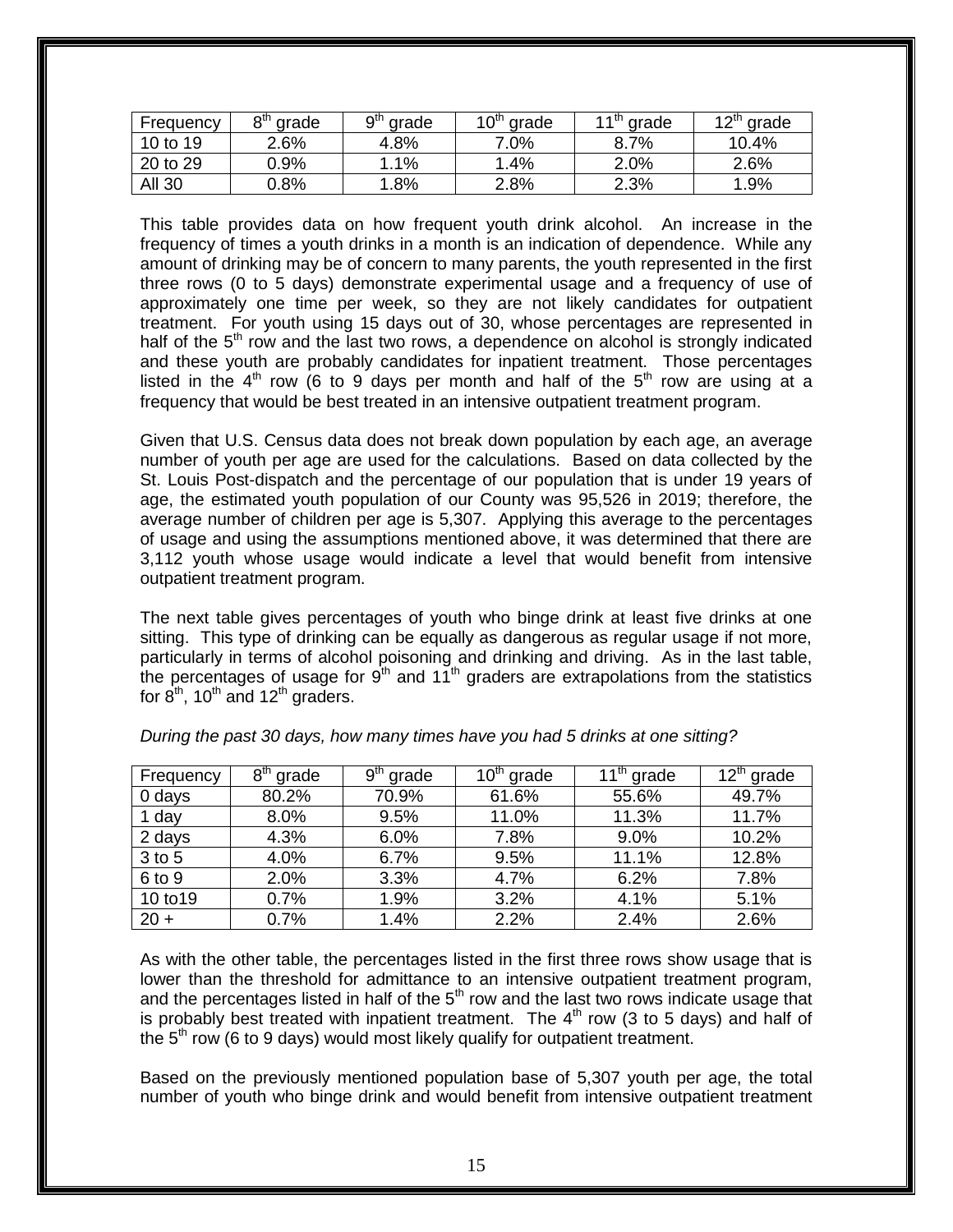is 2,977. Based on the clinical experience of Preferred Family Healthcare, there is considerable overlap between the youth who binge drink and those youth who use regularly of approximately 80%. Therefore, applying the remaining percentage of 20% to the above total of 2,977, there are an additional 595 youth who binge only and would be best treated in an intensive outpatient modality. Adding this total to the 3,112 youth listed previously, the total of youth from the  $8<sup>th</sup>$  through 12<sup>th</sup> grades in St. Charles County who would benefit from outpatient substance abuse treatment services is 3,707.

According to Preferred Family Healthcare, there is also a small percentage (approximately 2%) of youth who abuse marijuana only.

| Frequency | 8 <sup>th</sup> grade | $9^{\sf th}$<br>grade | $10th$ grade | $11th$ grade | $12^{th}$ grade |
|-----------|-----------------------|-----------------------|--------------|--------------|-----------------|
| 0 times   | 77.7%                 | 68.2%                 | 58.7%        | 52.1%        | 45.5%           |
| 1 or 2    | 7.0%                  | 7.9%                  | 8.8%         | 8.5%         | 8.1%            |
| 3 to 9    | 4.2%                  | 5.9%                  | 7.6%         | 8.5%         | 9.5%            |
| 10 to 19  | 2.8%                  | 3.6%                  | 4.4%         | 5.8%         | 7.3%            |
| 20 to 39  | 2.7%                  | 3.9%                  | 5.2%         | 6.4%         | 7.6%            |
| 40 to 99  | 2.2%                  | 3.1%                  | 4.1%         | 5.7%         | 7.3%            |
| $100 +$   | 3.3%                  | 7.3%                  | 11.3%        | 13.0%        | 14.7%           |

*During your life, how many times have you used marijuana?*

Children who have smoked marijuana as frequently as 3 to 19 times in their life demonstrate a level of usage that would benefit from intensive outpatient treatment. The total number of youth in our County in this category is 3,163. When that number of youth is multiplied by 2 percent in order to remove duplicate youth, an additional 63 youth would be added for a total of 3,770 youth.

So even though statistically there are 3,770 youth who are using marijuana and alcohol where intensive outpatient treatment would be the appropriate response, the actual demand for these services would be much less. The lower demand is attributed to very primitive defense mechanisms such as denial, projection and minimization used by adolescents as well as their parents, which will reduce the number who will request these services even if funding was available to build to capacity

Currently, the demand for help versus anticipated need is 13.9 percent, which is up from 11.4 percent four years ago. The increase is likely the result of having imbedded Preferred Family staff in our middle schools and high schools. If we plan to grow capacity to match a growing demand for help, using 20 percent of need would call for services to 754 youth.

However, as the opioid/heroin epidemic has made its way it's the adolescent population, we now need to include youth where these drugs are their primary addiction. The following table delineates the percentage of youth per high school grade using heroin or opioids according to Missouri Student Surveys. Ninth grade and eleventh grade data are extrapolations of the other columns.

*During your life, how many times have you used other types of illegal drugs such as heroin?*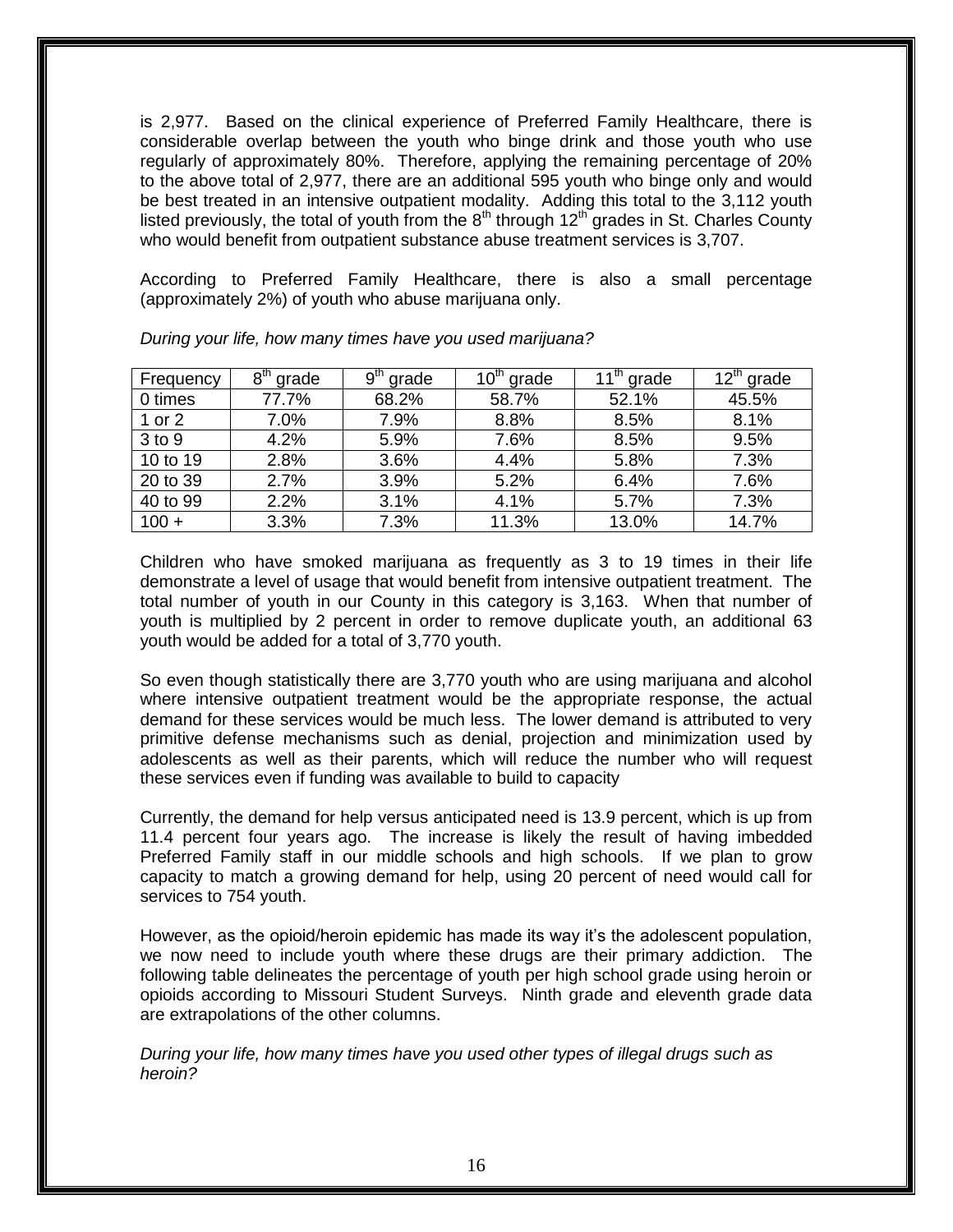| Frequency | $8^{\sf th}$<br>grade | <b>Q<sup>tr</sup></b><br>grade | $\Omega^{\text{tn}}$<br>grade | $11^{\text{th}}$ .<br>grade | ⊿ ∩th<br>grade |
|-----------|-----------------------|--------------------------------|-------------------------------|-----------------------------|----------------|
| 0 times   | 89.4                  | 85.5                           | 81.6                          | 74.8                        | 67.9           |
| 1 or 2    | 5.6                   | 5.8                            | 6.1                           | 7.8                         | 9.5            |
| 3 to 9    | 2.4                   | 3.4                            | 4.4                           | 6.9                         | 9.5            |
| 10 to 19  |                       | 2.0                            | 2.3                           | 1.2                         | 0.0            |
| 20 to 39  | 0.2                   | 1.0                            | 1.7                           | 2.6                         | 3.6            |
| $40 +$    | 0.6                   | 2.3                            | 3.9                           | 6.                          | 9.5            |

Based on criteria used to predict level of service by Preferred Family Healthcare such as age on first use, type of drug, method of use, and amount of use, youth who have used opioids between 3 and 19 times would most likely benefit from an outpatient treatment program youth who have used more frequently would require inpatient treatment. Using these percentages and the average number of youth per grade, it is estimated that 1,794 youth in our County would be in need of outpatient treatment services for heroin and opioid addiction. However, the current penetration rate of youth addicted to heroin/opioids is only 7.8 percent, which would mean that we would likely have a demand of 140 youth seeking help.

Adding the 140 youth for opioid addiction to the 754 youth likely to seek help for alcohol and marijuana usage, our annual capacity needs to be able to serve a demand of 894 youth. With a current capacity of being able to serve 555 youth annually, the gap is 339 youth.

### **Cost to Fill the Gap**

Based on current percentages of non-opioid users in treatment (68%) versus opioid users (32%), the gap of 339 youth would be broken down into two categories: 231 youth would fit in the non-opioid category and 108 youth would fit in the opioid category. The overall length of stay is six and a half months for non-opioid users and eleven months for opioid users. To break down costs even further, only 11 percent of the non-opioid users attend treatment services five days a week while 89 percent benefit from a schedule of two to three times a week. In addition, it is estimated that 19 percent of non-opioid youth utilize services provided through The Farm, a Preferred Family intensive inpatient facility in Lincoln County, to achieve and maintain their sobriety. The total amount to cover all of these groups and needs would be \$11,543,785.32 which is delineated in the following table.

|                      | Number of | Monthly    | Length of Stay |                 |
|----------------------|-----------|------------|----------------|-----------------|
| Type                 | Youth     | Cost       | (In Months)    | Totals          |
| Non-Opioids (5x/wk.) | 25        | \$4,859.78 | 6.5            | \$789,714.25    |
| Non-Opioids (3x/wk.) | 206       | \$3,015.26 | 6.5            | \$4,037,433.14  |
| <b>Opioids</b>       | 87        | \$6,583.24 | 11             | \$6,300,160.68  |
| The Farm             | 21        | \$7,932.90 | 2.5            | \$416,477.25    |
| <b>Totals</b>        | 339       |            |                | \$11,543,785.32 |

Sources: Preferred Family Healthcare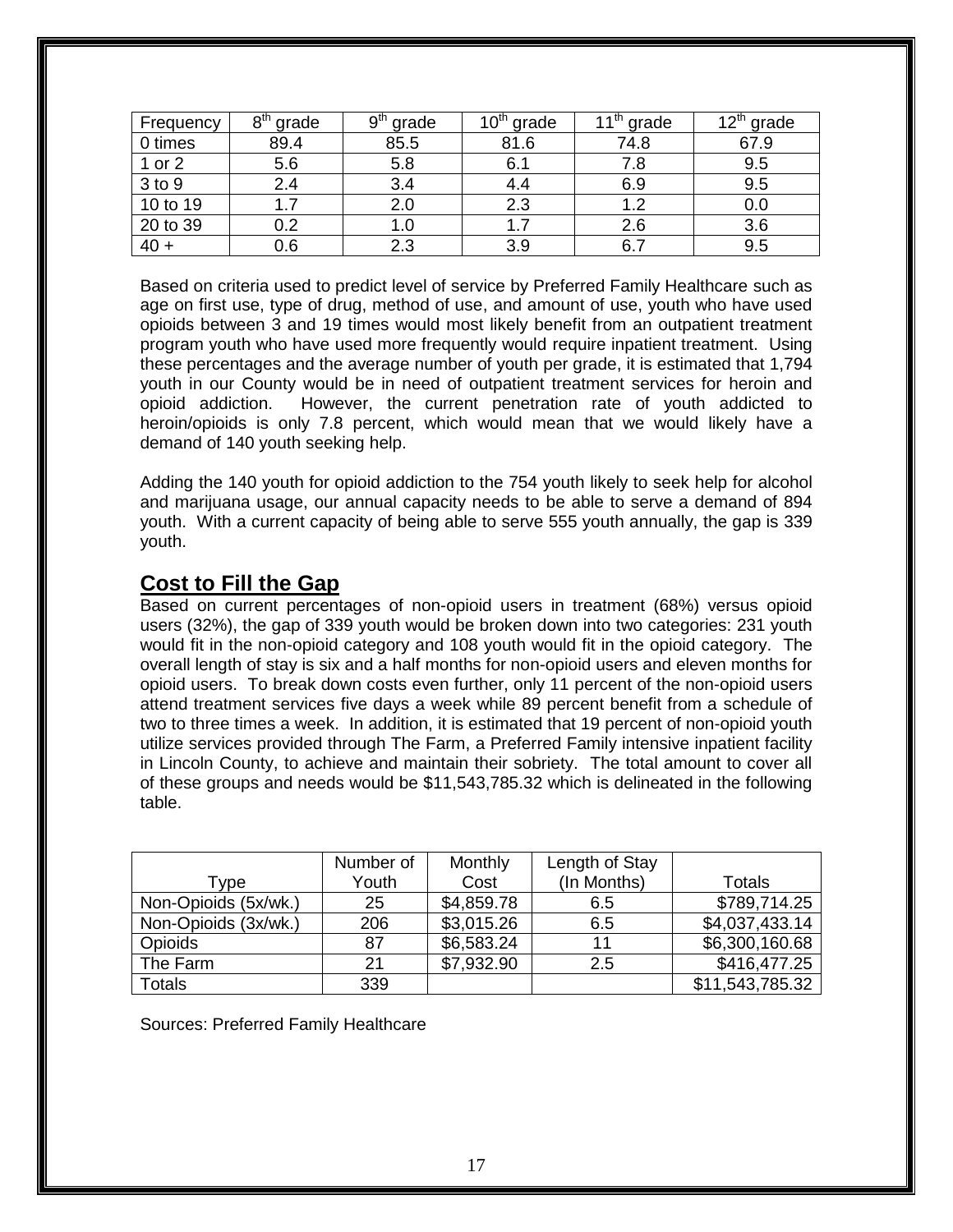### **Outpatient Psychiatric Services**

Outpatient psychiatric treatment services consist of the services a child or adolescent needs in order to be evaluated medically for a psychiatric disorder by a psychiatrist. Often times, these disorders require the prescription of psychotropic medications in order to reduce or eliminate symptoms. Psychiatric services include an initial assessment and on-going medication management by a psychiatrist, but can also involve a number of other supports including nursing, and laboratory tests. Without these services, many children are unable to function at school, at home and in the community, and there is an increased risk of acting out, juvenile delinquency, and suicide. Additionally, these services can make it possible for other types of counseling services to work more efficiently.

### **St. Charles County's Current Situation**

St. Charles County has two agencies that provide outpatient psychiatric care to children and youth: Compass Health Network and Saint Louis Counseling (formerly Catholic Family Services). While Saint Louis Counseling is willing to serve any child, Compass currently sees only children with psychiatric needs receiving MC+/Medicaid. Saint Louis Counseling, who is not limited to seeing children within certain insurance plans, provided psychiatric care to 66 youth in 2019 with an average of 2 hours of service per child.

It is estimated that six percent of the youth population suffers from a serious emotional disturbance with the great majority of these children requiring psychiatric services. If we assume that families with private insurance would seek the help of a private practice psychiatrist, and with 11.5 percent being covered by MC+/Medicaid, we have 2.5 percent of the population uninsured (current unemployment rate of the county). Based on these estimates, there would be 143 youth would be in need of psychiatric care per year.

### **Our Strengths**

Of the youth served at Saint Louis Counseling, 60 percent showed a reduction of psychiatric symptoms and demonstrated improved functioning, and 72 percent were medication compliant.

### **Service Gaps**

As a County, we are impacted by the nationwide shortage of board certified child psychiatrists, making it difficult to recruit new physicians to the area. With 66 uninsured youth served by Saint Louis Counseling in 2019, there would be 77 youth they weren't able to serve.

### **Cost to Fill the Gap**

In order to expand outpatient psychiatric services to these 77 youth, it would cost \$33,556.60 (77 youth X 2 hours per year X \$217.90).

Sources: Saint Louis Counseling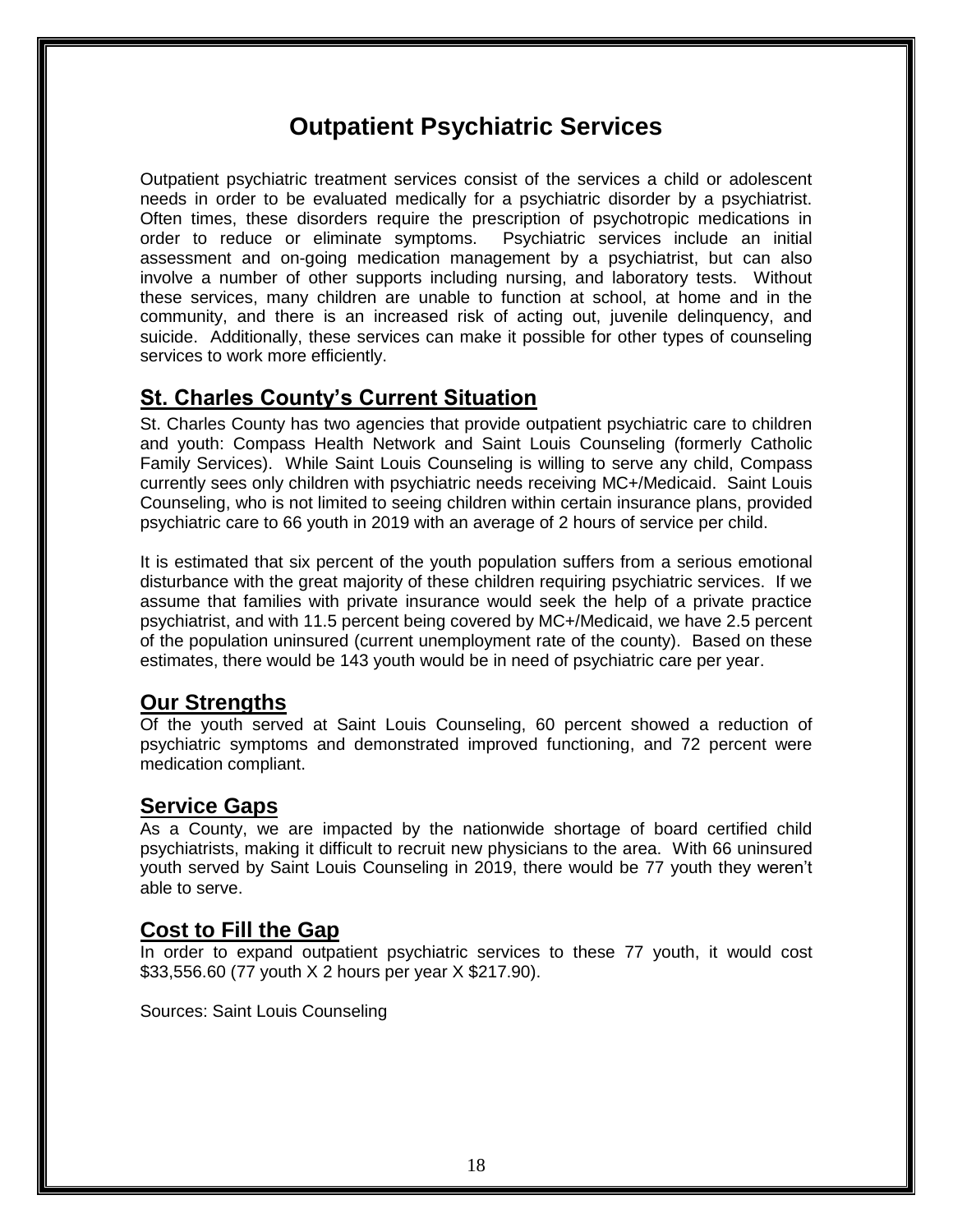# **Transitional Living Services**

In order to develop independent living skills and become productive adults, homeless youth require more help than just housing assistance. They need counseling services, assistance with utilizing community resources in job training and education, and life skill training and development. (National Network for Runaway for Youth; U.S. Department of Health and Human Services, Administration for Children, Youth and Families)

Counseling and related services as part of a transitional living program is about successfully supporting and reintegrating a young person from a homeless and seemingly hopeless arrangement into a safe living space with opportunities for developing independent life skills. Such services provide assistance with finding jobs, pursuing educational goals, developing healthy peer and community relationships, and living independently in the community.

### **St. Charles County's Current Situation**

Youth In Need has partnered with the Community Council of St. Charles County and United Way's 211 system to form Coordinated Entry, a county-wide response to homelessness. While this response has many housing partners, Youth In Need is the premier partner in working with homeless adolescent and young adults. In 2019, Youth In Need's Transitional Living programs served 16 chronically homeless youth from St. Charles County. Due to a lack of bed space, they had to turn away 24 St. Charles County youth who requested services.

### **Our Strengths**

Youth In Need operates the only Transitional Living program for older adolescents in our community and is only one of three such service providers in the St. Louis region. Depending on the youth's particular strengths and weaknesses, Youth In Need provides two different housing options: a group home and independent apartments. On average, youth stay for an average of 145 days. Each youth receiving services gets assistance with educational planning, employment, and life skills training. Of the 16 youth in the program in 2019 covered by CCRB funding, 100 percent were making progress toward completing an educational degree, 67 percent were able to secure and maintain employment, and 89 percent successfully learned at least three necessary life skills such as cooking and budgeting.

### **Service Gaps**

In 2019, 24 St. Charles County youth under the age of 19 were turned away from the Transitional Living Program. The large majority of these youth were homeless and not working, putting them at risk of either being a victim of crime or choosing crime as a means to survival.

### **Cost to Fill the Gap**

In order to meet the demand for Transitional Living services for the 24 youth turned away from Youth In Need last year, it would cost \$382,800.00 (24 youth X 145 days (average length of stay) X \$110.00 per day).

Source: Youth In Need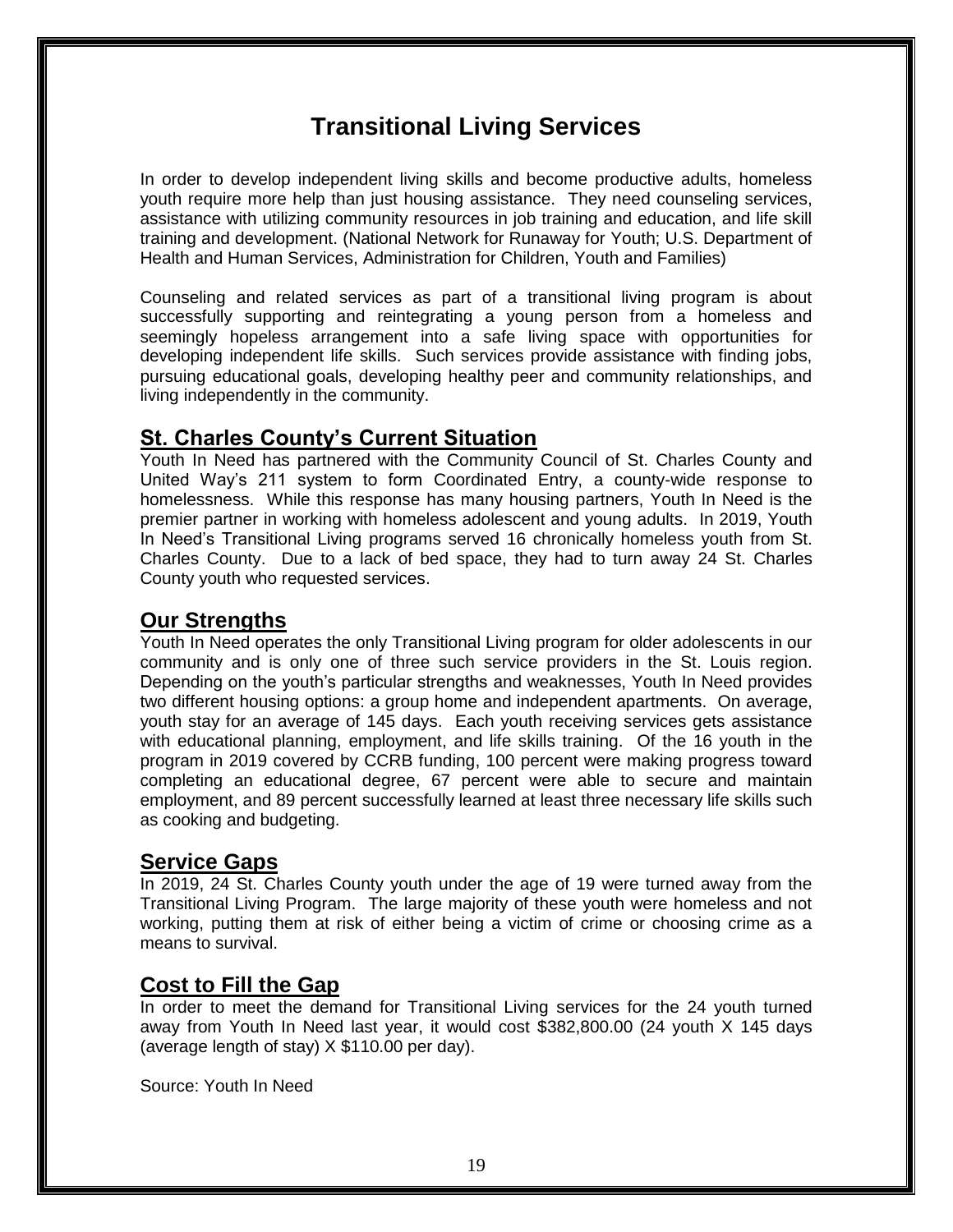### **Crisis Intervention Services**

Crisis intervention services help to assure that support and other services are available when an individual experiences an emergency, whether it would be man-made or a natural disaster. It is vital for people who are experiencing trauma or severe difficulties to have access to someone who can assess risk, defuse the situation, have access to emergency service appointments, and make appropriate referrals. In addition, when communities are experiencing a trauma like a natural disaster such as a flood, or a manmade trauma like a school shooting, it is necessary for professional counselors to be available immediately to respond to the victims. In these situations, it can be extremely helpful to have a team of crisis counselors available to meet the emotional needs of many children or youth.

### **St. Charles County's Current Situation**

In 2010, St. Louis County's Children's Services Fund initiated a project called the Youth Connection Helpline, a partnership between Behavioral Health Response (BHR) and Youth In Need. Parents and youth now have one number they can call and another number for texting. BHR works with the family to resolve the crisis and connects them with the appropriate resource(s) in the community. If the youth needs emergency shelter, then Youth In Need is contacted, and shelter and services are provided. In 2012, St. Charles County was able to establish its own helpline.

Four 24-hour toll-free helplines are available to the citizens of St. Charles County. These hotlines are operated through Behavioral Health Response, the St. Louis Crisis Nursery, and the United Way (211). A part-time adolescent crisis helpline for adolescents is available through Kids Under Twenty One (KUTO). In total, 7,273 calls and texts from St. Charles County residents were made to these help lines during 2019 (KUTO does not keep track of calls by zip code.).

BHR served 509 youth and parents in 2019. Seventy-six of these youth were seen by Youth In Need as follow up to assist with linkages to additional services including the need for housing. In 2019, BHR and YIN staff provided 40 Youth Connection/Safe Place presentations to 1,463 students (34 presentations) and 382 adults (6 presentations). Saint Louis Counseling provided crisis intervention services to 199 youth in all fifteen Catholic schools and the St. Charles School District during 2019. These youth were referred by faculty members as the child was experiencing difficulties related to family crises such as divorce and death or socialization problems due to phobias and depression.

### **Our Strengths**

BHR and Youth In Need are both making presentations throughout the community to educate youth and parents about how to utilize the services. The ability to utilize texting and online chatting as mechanisms for communicating with youth is responsive to how youth communicate and having one coordinated location for these calls is helpful.

Their presentations now combine training on the Youth Connection Hotline and Safe Place so that youth know how and where to access help. Of the students who received these trainings, 96 percent reported a better understanding of mental health and how to access help and 89 percent developed risk management skills to avoid risky behaviors.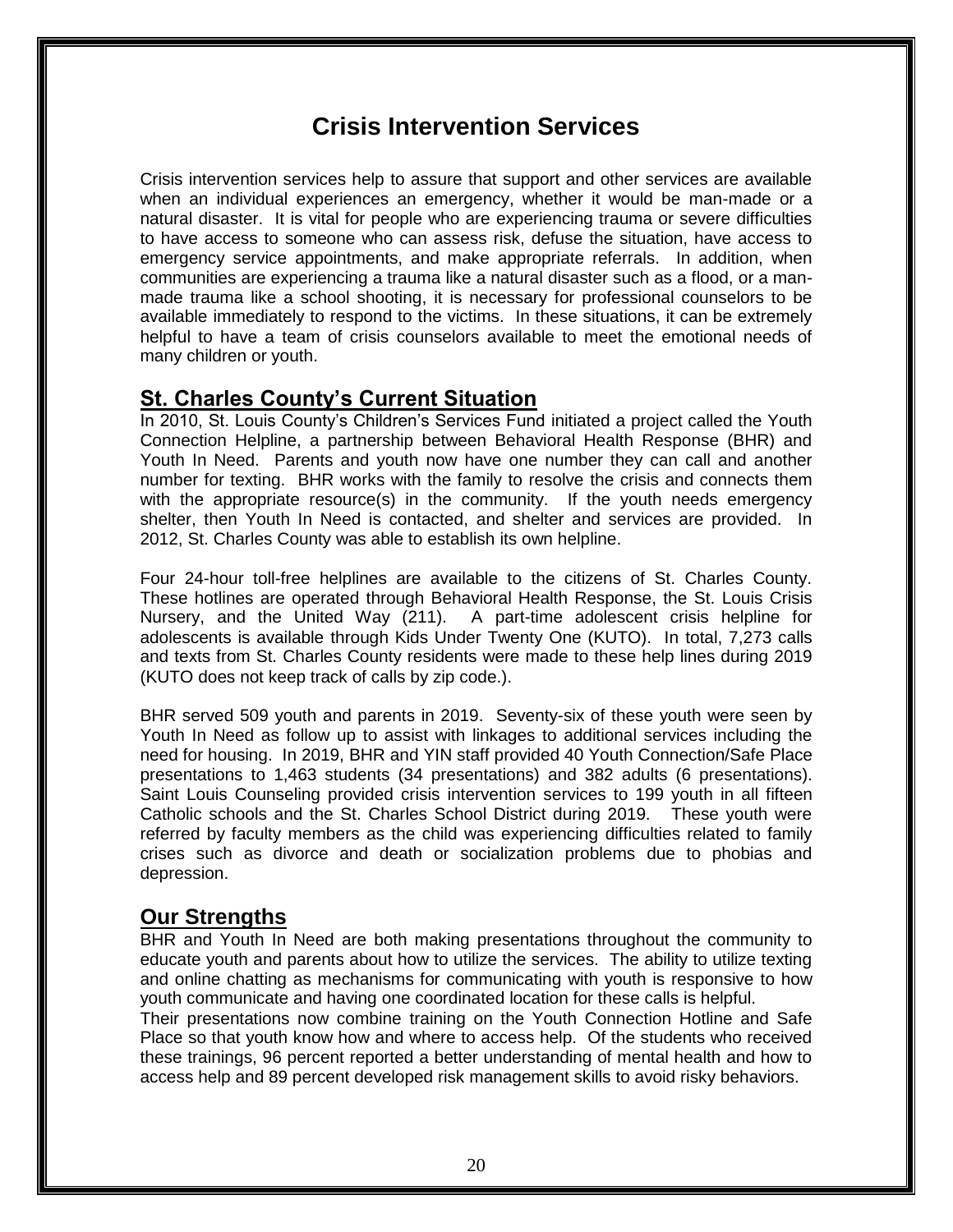Of the 99 parents and 412 youth who received assistance from BHR, 97 percent gained knowledge of available resources, 96 percent developed collaborative safety plans, and 78 percent with mental health concerns had a face-to-face appointment with a mental health professional within 30 days, while 81 percent of youth with suicidal ideation were evaluated in less than 14 days. Of the youth served by Youth In Need, 96 percent developed a safety plan and accepted referrals to community resources. Of the 199 students receiving assistance from Saint Louis Counseling, 84 percent of them had a higher level of functioning, 90 percent made progress on their treatment goals, and 84 percent had fewer psychological symptoms.

The Compass Health Network has personnel that have been trained and are available in times of crisis. Monies are currently available to fund these services through the Department of Mental Health.

### **Service Gaps**

The Youth Connection Helpline phone budget was expanded in 2020 and utilization of mobile outreaches matched their budget, but the funds for texting were exhausted by the end of August. Based on that rate of usage, texting should be expanded by 37 more hours.

While the business community has enough locations across the county for accessibility, another 20 Safe Place/Youth Connection Helpline presentations are needed to educate more youth about the available services.

Due to staffing losses, Saint Louis Counseling did not utilize all it was budgeted in 2019. While they have hired new staff, the pandemic has reduced utilization, and so at this time, expanding the program is not necessary.

### **Cost to Fill the Gap**

The cost to add 37 additional hours of texting to help youth in dire crises would be \$3,966.40 (37 hours X \$107.20 per hour). To fund the additional 20 Safe Place/Youth Connection Helpline presentations and trainings, it would cost \$6,000.00 (20 presentations X \$300.00). In the case of a traumatic event, the cost of providing professional support to families, schools, and other affected parties average about \$3,600.00. This figure is based on 4 staff, 10 hours and a \$90/hour rate. If State funding were to end, it would cost about \$10,800.00 to handle the three crisis events we average on a yearly basis. The total for the three programs is \$20,766.40.

Sources: Behavioral Health Response, Compass Health Network, Kids Under Twenty One, Saint Louis Counseling, St. Louis Crisis Nursery, United Way, and Youth In Need

### **School-Based Prevention Services**

In order to help children and youth handle the pressures they face every day, either at home or at school, it is important that they possess certain skills to enhance coping. These skills can be developed and enhanced through prevention programs that build on the child existing strengths while teaching new skills that enable them to handle various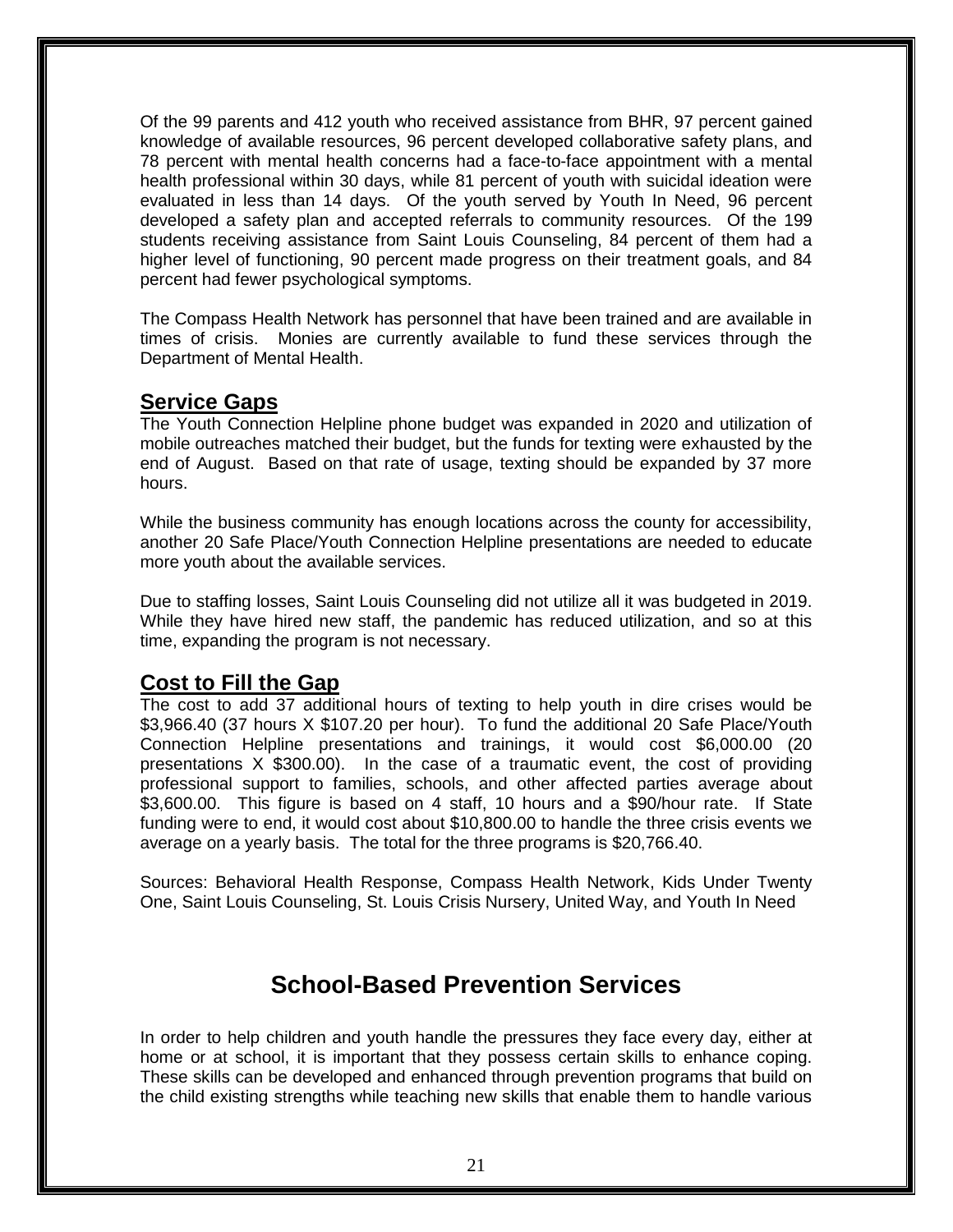difficulties. General prevention programs teach skills that can be used to handle multiple issues while other prevention programs focus on specific problems.

Prevention programs are extremely cost effective as well as effective in circumventing other problems. When they are provided universally, there is a consistency of skills and message, which is important when children and youth move from one district to another. They need to be presented at an age before the youth has to face the challenge, and it is important to "inoculate" youth more than once. The need for on-going prevention is particularly important concerning alcohol and drug usage. It is hoped that all children in the County could have skills to avoid alcohol and drug usage, sexual abuse, sexual harassment and rape. In addition, every child needs to learn skills in order to handle conflicts without violence, and they need to value themselves enough so as not to take their own lives.

To illustrate this fact, a study from the Harvard School of Public Health showed that one in five high school girls have been abused by a boyfriend(s) (2001). The study showed that those girls who were victimized were eight to nine times more likely to attempt suicide, were four to six times more likely to get pregnant, three to five times more likely to use cocaine, and three to four times more likely to develop an eating disorder. By providing services to both male and female youth, it is believed that many of these problems can be prevented.

### **St. Charles County's Current Situation**

Currently, there are six different prevention curriculums being provided in our county schools: 1) sexual abuse prevention programming is being provided by the Child Center at the Preschool, 1<sup>st</sup>, 4<sup>th, 5th</sup>, 6<sup>th,</sup> and 7<sup>th</sup> grade levels in all of our five public school districts; 2) alcohol and substance abuse prevention programming is being provided by Preferred Family Healthcare in all five districts; 15 high schools and alternative high schools, 13 intermediate and middle schools and 30 elementary schools; 3) suicide prevention programming is being provided to  $7<sup>th</sup>$ , 9<sup>th</sup> and 11<sup>th</sup> graders in all five districts by Kids Under Twenty One (KUTO) and CHADS Coalition for Mental Health; 4) sexual abstinence programming to middle and high school students in the Fort Zumwalt and St. Charles School Districts is provided by ThriVe St. Louis; 5) bullying and violence prevention programming is being provided to all five districts by the Compass Health Network. The anti-violence curriculum targets Kindergarten through  $8<sup>th</sup>$  grade; and 6) *Ending the Silence*, a program developed by NAMI to raise awareness about mental illness and reduce stigma.

In addition to prevention services provided in school buildings, the CCRB funds three other prevention program presentations in the community. Kids Under Twenty One offers ASIST training for professionals that is designed to help them learn how to identify suicidality in young people, how to respond, and where to get additional help. In 2019, KUTO provided ASIST training to 41 individuals. NAMI St. Louis has been providing Crisis Intervention Teams training (CIT) to police officers since 2016. Originally, it was a matter of being selected to take the training; now all officers receive the training, and all new cadets receive this training in the Academy. In 2019, 95 cadets and officers received CIT training. In 2020, the CCRB added Gateway Human Trafficking to its list of partners to provide human trafficking awareness presentations to parents and to members of the community. It is too soon to determine if other workshops are needed, and at this point the schools have not asked for these programs in the classrooms.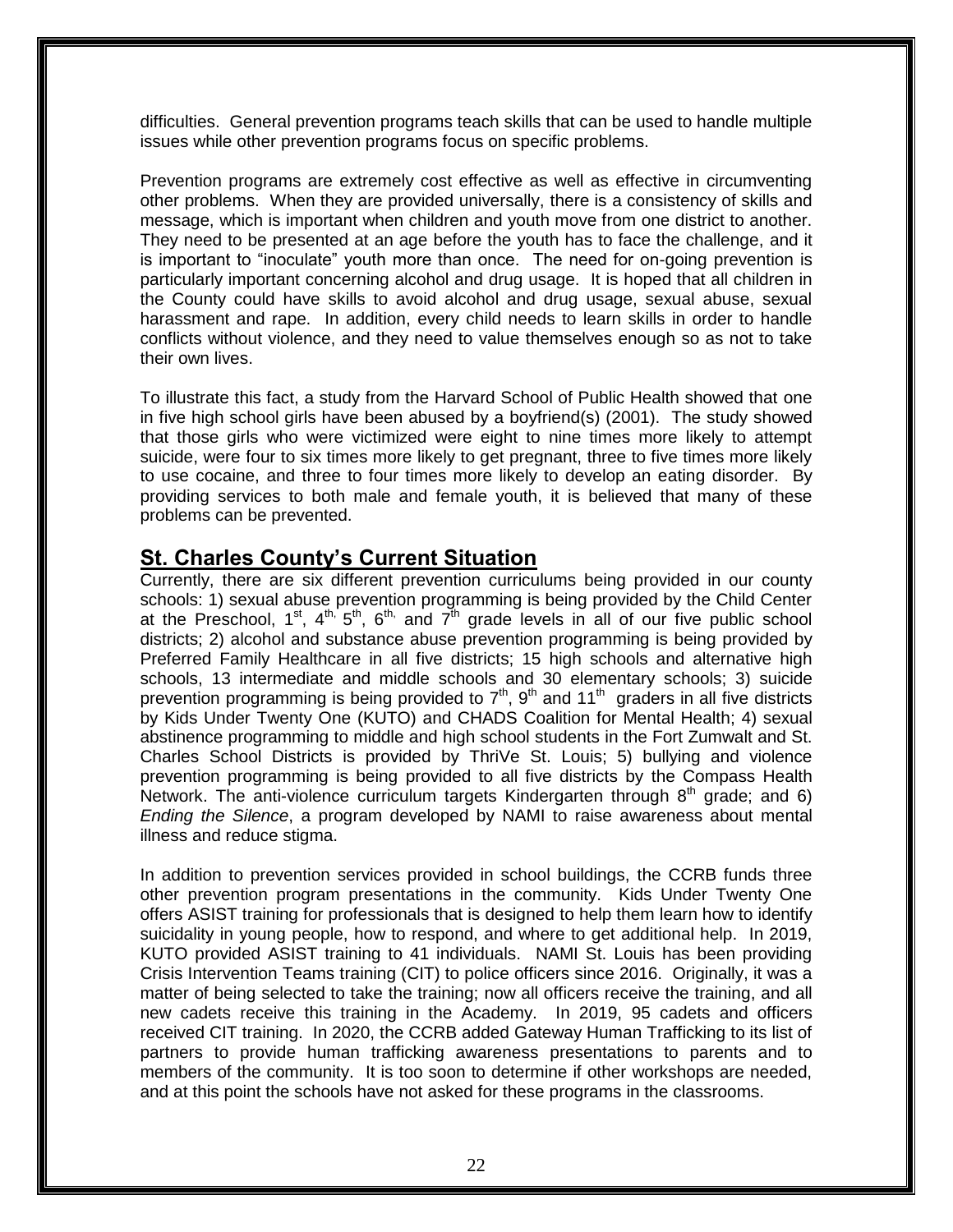In 2019, the Child Center provided sexual abuse prevention programming to 18,172 students, and trained 355 parents and 1,931 school personnel in how to report abuse to local authorities. They are currently in all five school districts and are also working with a number of preschools and daycare facilities.

Since 2005, Preferred Family Healthcare has been operating Teams of Concern in our public schools. In more recent years, the demand for these preventative measures has expanded to the elementary levels as schools are seeing more children with familial substance use. These children are demonstrating poor decision making and coping skills, and have difficulty managing their emotions. Last year, their programs were attended by 13,938 students, 1,319 parents, and 1,832 faculty members and other professionals who received information on warning signs and risks of substance use. This program also focused on building social competencies, emotion management, and building pathways to academic success. The trainings were developed in order to help identify youth who were at risk for substance use in the future or may be experimenting with alcohol and drugs, and whose usage could be interfering with school performance and behavior. In addition, 297 students were identified as exhibiting at risk behavior indicative of substance use, and they were provided an assessment along with individual counseling and case management.

Kids Under Twenty One (KUTO) served 6,254  $7<sup>th</sup>$ , 9<sup>th and</sup> 11<sup>th</sup> graders in 2019 while CHADS Coalition for Mental Health provided suicide prevention programming to 6,615 youth in the same grades.

ThriVe St. Louis provided their Best Choice Sexual Integrity/sexual abstinence program to 5,505 middle school and high school students in the St. Charles and Fort Zumwalt school districts in 2019, as well as in several private high schools.

In 2019, the Compass Health Network provided anti-violence programming to 34,548 elementary students in all five public districts. Current funding from the CCRB and the United Way allows for all public school children to receive these programs.

In early 2019, the CCRB commissioned a study of school counselors and administrators seeking their feedback as to what mental health concerns were the most prevalent and needing the most focus. Results were tabulated by grade level, by building and district. Across the board, at every age level, and in every district, the number one concern was anxiety. Anxiety is the result of trauma, difficulties in family life, school performance and concerns about their futures and the future of the planet.

In 2019, NAMI St. Louis began to provide presentations called *Ending the Silence*. This program has three target audiences: middle and high school students, parents and teachers. The program is a one-hour presentation and discussion in a classroom setting designed to educate the audiences about the warning signs of mental illness and how to reach out for help. In 2019, 3,484 students participated in this new program. Two hundred faculty members and 69 family members also participated.

#### **Our Strengths**

The prevention programs are well received within our schools and have achieved some impressive results. The Child Center reported that 96 percent of preschoolers through  $4<sup>th</sup>$  graders were able to recall their Body Safety Steps, and 99 percent of the 7<sup>th</sup> graders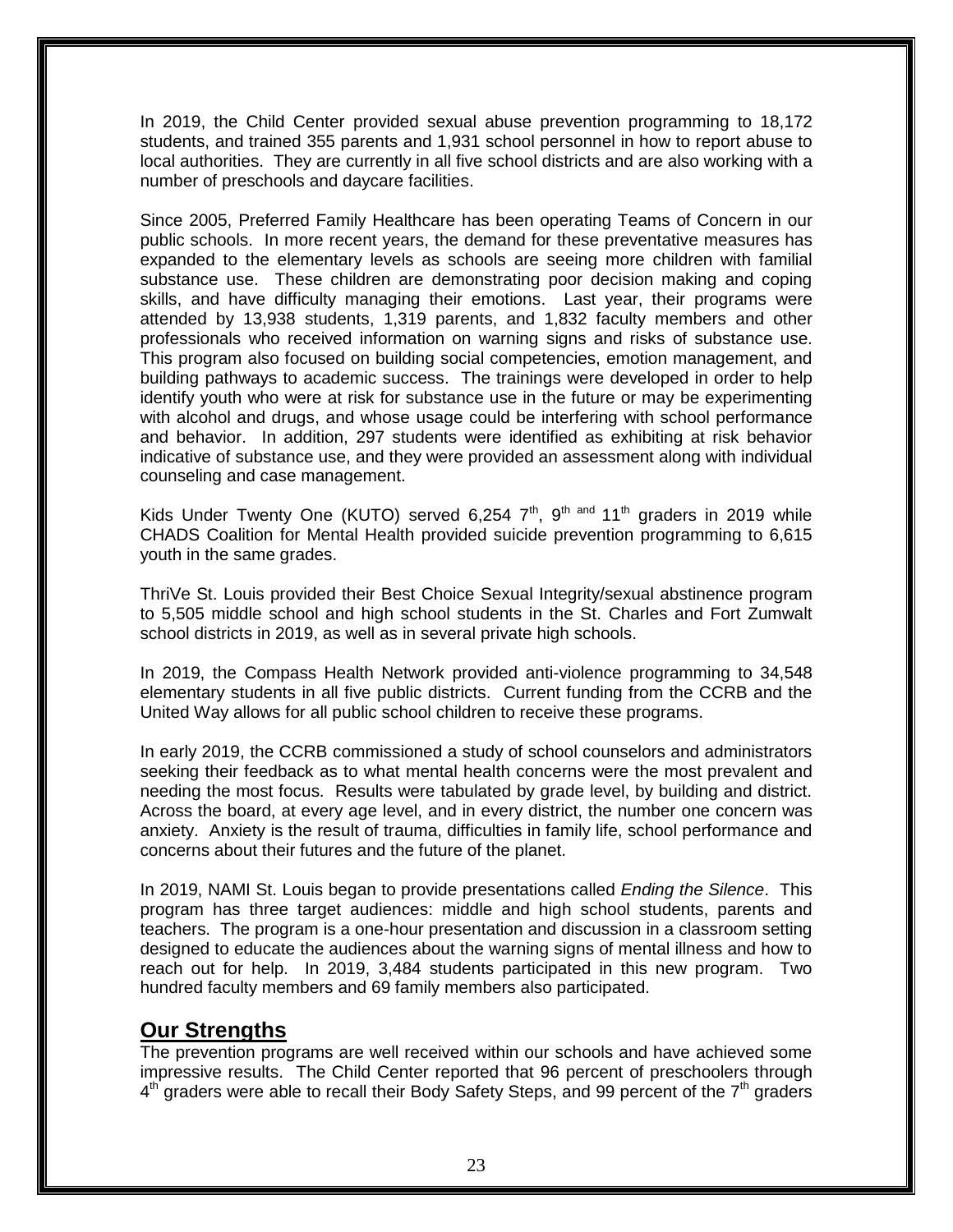were able to learn various forms of sexual harassment and how to respond when it occurs. Ninety-eight (98) percent of 3rd through  $7<sup>th</sup>$  graders learned internet safety techniques and how to report child abuse and neglect. Additionally, 99 percent of the parents reported that they now know how to handle a disclosure if their child informs them that they were approached or were touched inappropriately, while 99 percent of educators and mandated reporters felt better equipped to handle disclosures and make child abuse hotline calls.

Preferred Family Healthcare's Team of Concern program identified 297 youth (373 parents) with potential drug, alcohol or behavioral health concerns. They achieved the following results: 89 percent of the students reported a reduction and/or the elimination of substance use and a greater knowledge about mental illness and substance use; 89 percent of them were reported to have developed skills to function better in school; and 83 percent of the students demonstrated better risk management skills.

The Missouri Student Survey data is now available for the period of 2006 to 2018, although the length of data for comparison varies as new questions are added. On the positive side, the age of first use for all drugs and alcohol is down with the exception of marijuana. The percentage of students who have never used a wide array of drugs is going up. Alcohol and drugs are slightly less accessible with the exceptions of electronic cigarettes, prescription, and over the counter drugs; and parents are communicating the harmfulness of chemicals to a greater extent. However, the students' perception of harm is decreasing. For specific categories, data will be available later this fall.

Kids Under Twenty One reported that 83 percent of the students receiving their programming had a greater recognition of the warning signs of suicide, and 89 percent reported they would ask a friend about suicide ideation if they saw warning signs. Of the youth served through CHADS Coalition for Mental Health, 13.5 percent of the participants sought help following the presentations, while 87 percent demonstrated a greater knowledge of depression and suicide, and 90 percent showed knowledge of ACT (Acknowledge the signs, respond with Care, and Tell a responsible adult).

ThriVe St. Louis reported an 8 percent increase in the number of students taking the class that said they would talk to their parents about sexual matters, and the percentage of students who would now set personal sexual boundaries rose 13.5 percent. Additionally there was a 4.5 percent increase in the number of students who said they would delay sexual activity.

Of the children that the Compass Health Network served, 98 percent were able to identify at least two different types of bullying, 99 percent were able to verbalize their feelings when faced with peer pressure, and 99 percent reported that they learned how and when to physically get away from a potentially violent or threatening situation. In addition, 97 percent were able to identify at least two inappropriate responses to feeling angry within themselves, and 98 percent reported feeling better able to reach out to an adult for help and support when faced with a violent situation.

Additionally, Compass has developed curriculum to help high school students learn how to appropriately handle anxiety and stress in healthy ways.

*Ending the Silence* is a best practice standardized presentation. No data is currently available to evaluate the effectiveness of the presentations locally.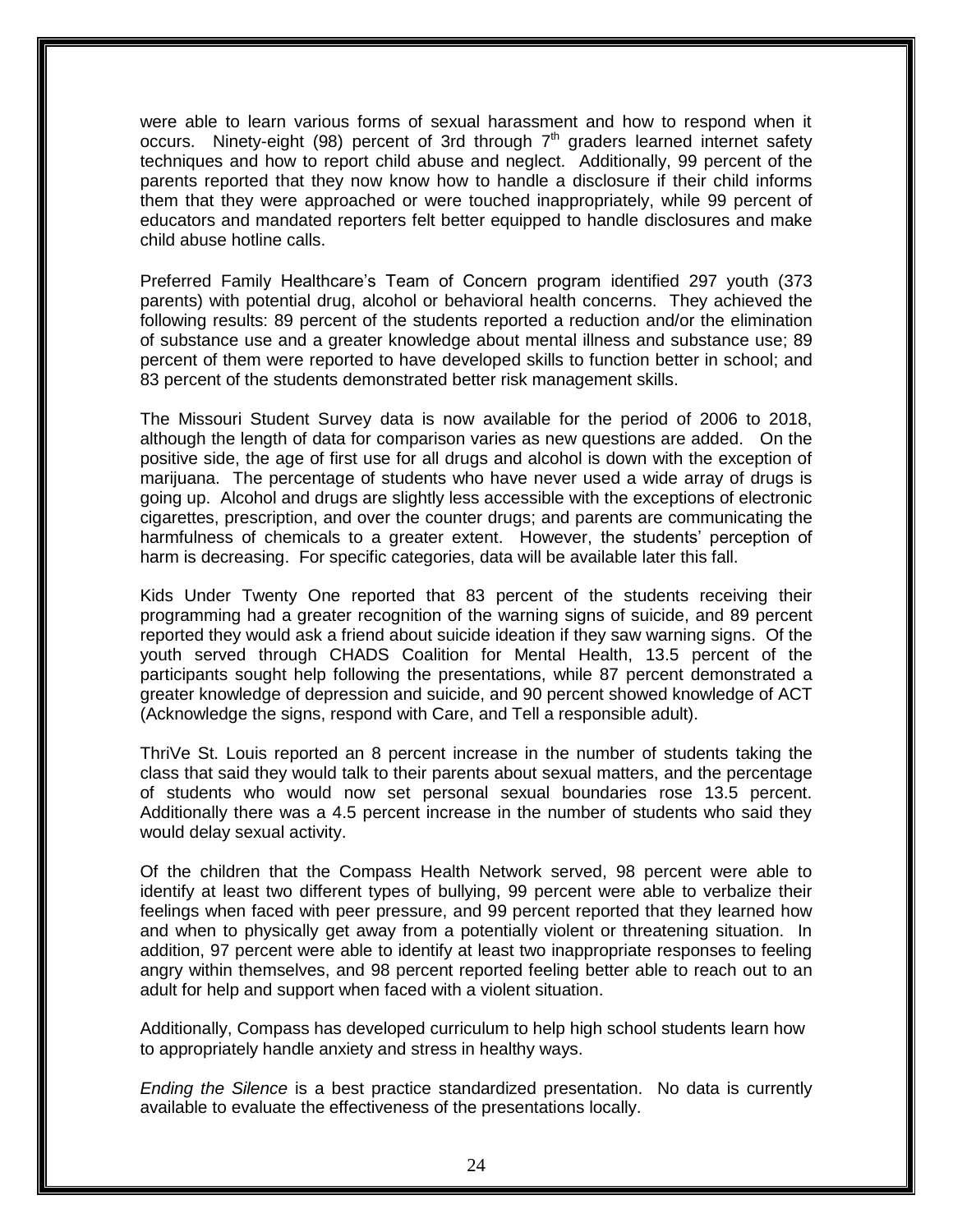As part of our local System of Care, teachers, police officers, clergy, scout leaders, preschool and day care workers are being provided training to help strengthen and expand the field of adults who can respond to a crisis or recognize the warning signs of a youth who may be struggling with a difficult situation. Of the 95 police officers who attended the Crisis Intervention Teams training,, 93 percent reported having gained knowledge about behavioral and mental health issues while 99 percent were able to demonstrate this new knowledge to de-escalate a mental health crisis with a youth.

#### **Service Gaps**

It is estimated that there are 2,600 preschool, elementary, and middle school students who are not receiving sexual abuse prevention services. It would take an additional 104 programs to fill this gap. The breakdown is as follows: 50 programs for preschool and early childhood programs in the Fort Zumwalt and St. Charles school districts, 18 programs for 5<sup>th</sup> graders at three Fort Zumwalt elementary schools, and 36 programs for three Francis Howell middle schools.

Additionally, in the 2019 legislative session, the Missouri Legislature passed a measure mandating all school districts provide all  $6<sup>th</sup>$  through 12<sup>th</sup> grade students with sexual abuse prevention programming on an annual basis. As with recent mandates, the Department of Education and Secondary Education didn't provide additional funding to provide these services placing the financial burden on local school districts.

Based on district sources, in order to be compliant with the state mandate, an additional 22,498 students would need to be served. It would take 910 classroom presentations to serve these students.

Moving forward, Preferred Family Healthcare has been investigating a highly effective prevention program called *Preventure*. This program has been successful in reducing alcohol binging behavior and the frequency of drug use in Canada, Australia, the United Kingdom and the Netherlands. Middle school students are given a standardized questionnaire to see if they rank high in one or more personality types; Anxiety Sensitivity, Hopelessness, Sensation Seeking and Impulsivity. Once identified, students are invited to attend two 90 minute workshops that are specific to their risk area. By addressing the underlying drivers to alcohol and drug usage and by building other assets, the result is a lower number of youth usig chemicals to address their underlying struggles.

Teams of Concern would continue at the elementary and high school level with education still being made available to faculty and parents. Additionally, staff would be available to provide assessments and treatment services when needed.

In order to implement Teams of Concern with every  $4<sup>th</sup>$  and  $5<sup>th</sup>$  grader and every  $9<sup>th</sup>$ through  $12<sup>th</sup>$  grader in our five public school districts, it would require a total of 27,233.5 hours of group work and 7,766.5 hours of presentations (includes parental and faculty presentations) for a total of 35,000 hours. Additionally, it is estimated that 669 students would qualify for *Preventure* group work. Lastly, based on the current rate of students being identified as needing an evaluation and additional treatment, if TOC was fully expanded, an additional 1,520 students would need an assessment and other treatments.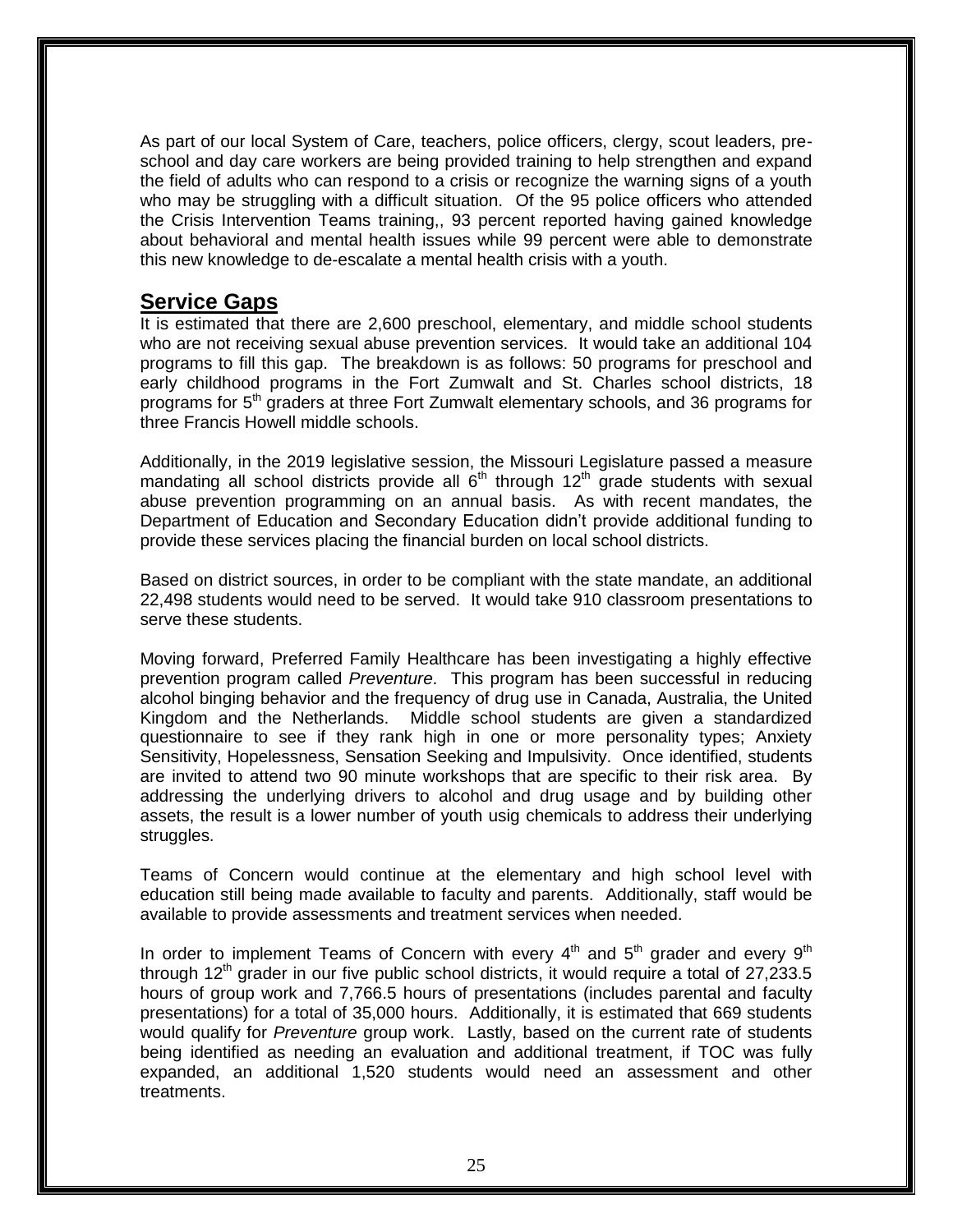Combining the youth served by Kids Under Twenty One (KUTO) and CHADS Coalition for Mental Health during 2019, there would be an additional 870 youth in the  $7<sup>th</sup>$ , 9<sup>th</sup> and  $11<sup>th</sup>$  grades within our five public school districts who are not receiving either of these curriculums. At 25 students per classroom, there are approximately 35 classrooms left to be served.

ThriVe St. Louis provided sexual abstinence programming to 5,505 youth in the County in 2019, but three of our five districts have developed their own curriculum. There are 6,600 students in the target population of these two school districts and the Lutheran school which leaves a gap of 1,095 students.

While current funding covers the cost of anger management and bullying at the elementary and middle school levels, additional funding would beneficial to address the growing concern about students with anxiety. In order to begin this work, the Compass Health Network would focus on 11<sup>th</sup> and 12<sup>th</sup> graders to start. Based on district data, those grades are comprised of 9,185 students and it would take 359 classroom presentations.

Based on current utilization, 5,229  $8<sup>th</sup>$  and 10<sup>th</sup> grade students have not participated in any of the NAMI St. Louis' *Ending the Silence* presentations. At an average of 25 students per classroom, it would take an additional 209 presentations to cover the rest of the students.

Current funding provides three Crisis Intervention Team courses for police officers in our county, which is adequate for now. It is too soon to tell if we have enough funded presentations for parents and the public regarding human trafficking, and while it would be beneficial for all of our students to learn about the risk factors of human trafficking, until the districts are willing to incorporate it into their curriculum, it will be difficult to estimate the need. Also, given that the State has determined that all middle school and high school students should be evaluated annually for suicidality, it would be wise to consider adding four more ASIST courses annually.

### **Cost to Fill the Gap**

The cost of providing sexual abuse prevention programming to the remaining preschool, early education, elementary, and middle school children along with adding 9<sup>th</sup> through  $12<sup>th</sup>$  grade presentations would be \$350,854.14 (1,014 presentations X \$346.01 per presentation).

To fully fund Teams of Concern group work and presentations, the cost would be \$2,131,500.00 (35,000 hours X \$60.90 per hour). To fully fund the *Preventure* program for 660 middle school students, the cost would be \$172,802.70 (669 youth X 3 hours X \$86.10 per hour). Currently, \$376,739.02 is committed to these efforts, leaving a gap of \$1,927,563.68. How many children and youth fit in the gap is dependent on how much of the current investment would go to each part of this prevention effort.

Based on current efforts to educate students about the risks of substance use, 297 youth were identified as needing an assessment and possibly further treatment. If Teams of Concern and *Preventure* were fully funded, it is estimated that an additional 1,520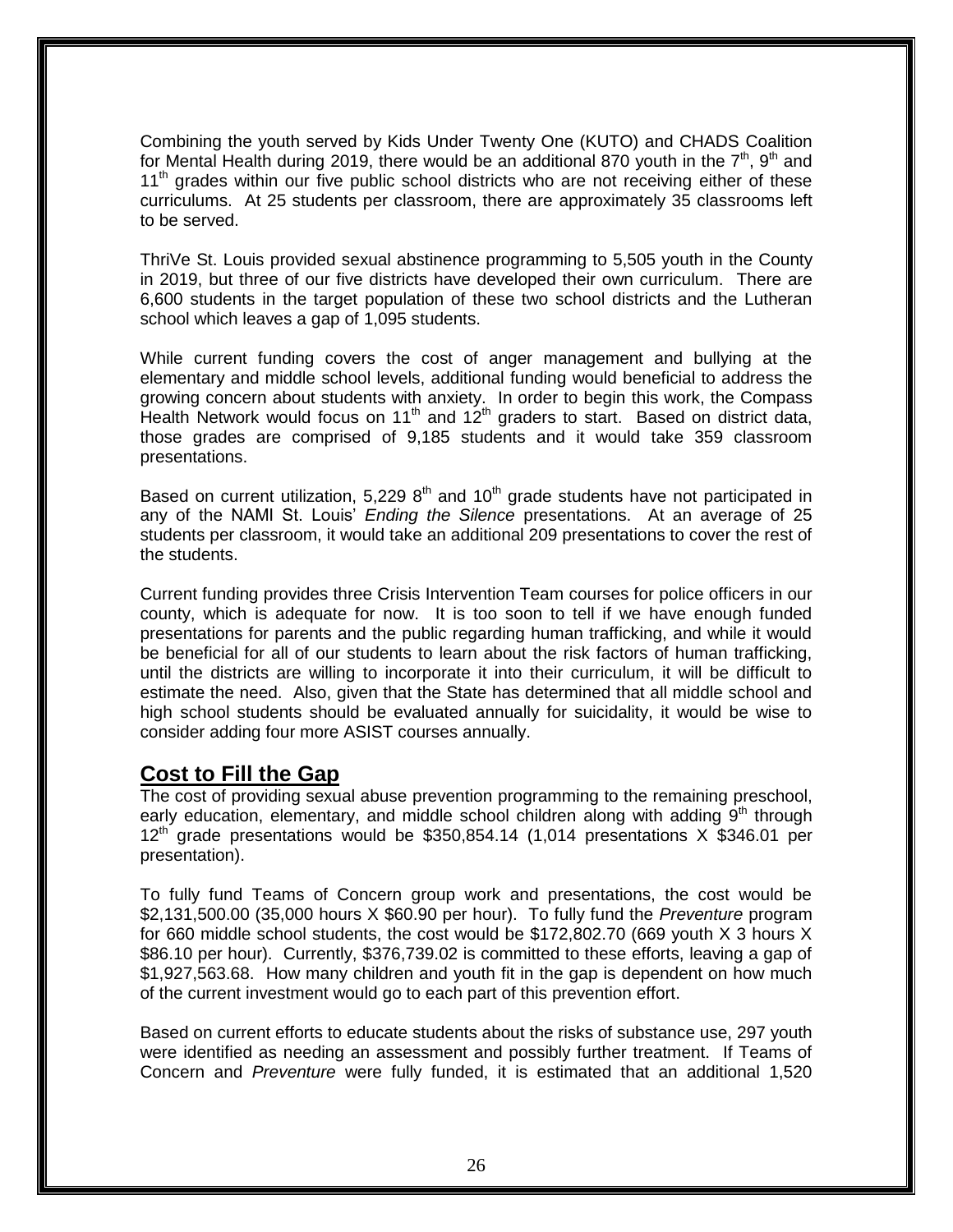students would be identified. The cost to provide these assessments and additional treatment would be \$927,504.00 (1,520 youth X \$610.20 per student).

In order to provide suicide prevention programming to the 870 students who are not currently receiving this curriculum at 25 students per class, it is estimated that it would take 35 classrooms. The cost would be \$16,814.70 (3 hours per classroom X 35 classrooms X \$160.14 per hour (average cost between the two providers)).

To cover the cost of providing additional sexual abstinence programming, it would take \$20,596.95 (1,095 students X \$18.81 per student).

In order to cover the costs of providing stress management curriculum for all  $11<sup>th</sup>$  and  $12<sup>th</sup>$  grade students in our five districts, the cost would be \$31,951.00 (359 presentations X \$89.00 per presentation).

To cover the cost of expanding the *Ending the Silence* program, it would cost \$40,755.00 (209 classrooms X 1 hour X \$195.00 per hour). Further analysis would be needed to calculate adding additional presentations for parents and teachers.

To add 4 more ASIST courses, the cost would be \$9,536.00 (4 courses X 16 hours X \$149.00 per hour).

The cost to provide these seven prevention programs to the remaining students and professionals not currently receiving them is \$3,325,575.47.

Sources: CHADS Coalition for Mental Health, Child Center, Compass Health Network, Gateway Human Trafficking, Kids Under Twenty One, NAMI St Louis, Preferred Family Healthcare, and ThriVe.

### **Home-Based & School-Based Family Intervention Services**

Home-based and school-based family intervention programs seek to: 1) stabilize families and prevent the unnecessary hospitalization of children and youth; 2) prevent placement of children and youth away from their homes; and 3) encourage family support services in the home to provide support and guidance for successfully mobilizing and completing treatment for a child or youth with a serious emotional disturbance (SED).

According to the Missouri Department of Social Services, over half of the children and adolescents who are hospitalized, placed in residential treatment programs, or placed in foster homes could be left with their own families if the family could receive timely intensive home-based services. These families could experience better long-term treatment outcomes.

#### **St. Charles County's Current Situation**

There are sixteen home, community and school-based programs currently operating in our County funded by the CCRB. These services are provided in the families' homes, in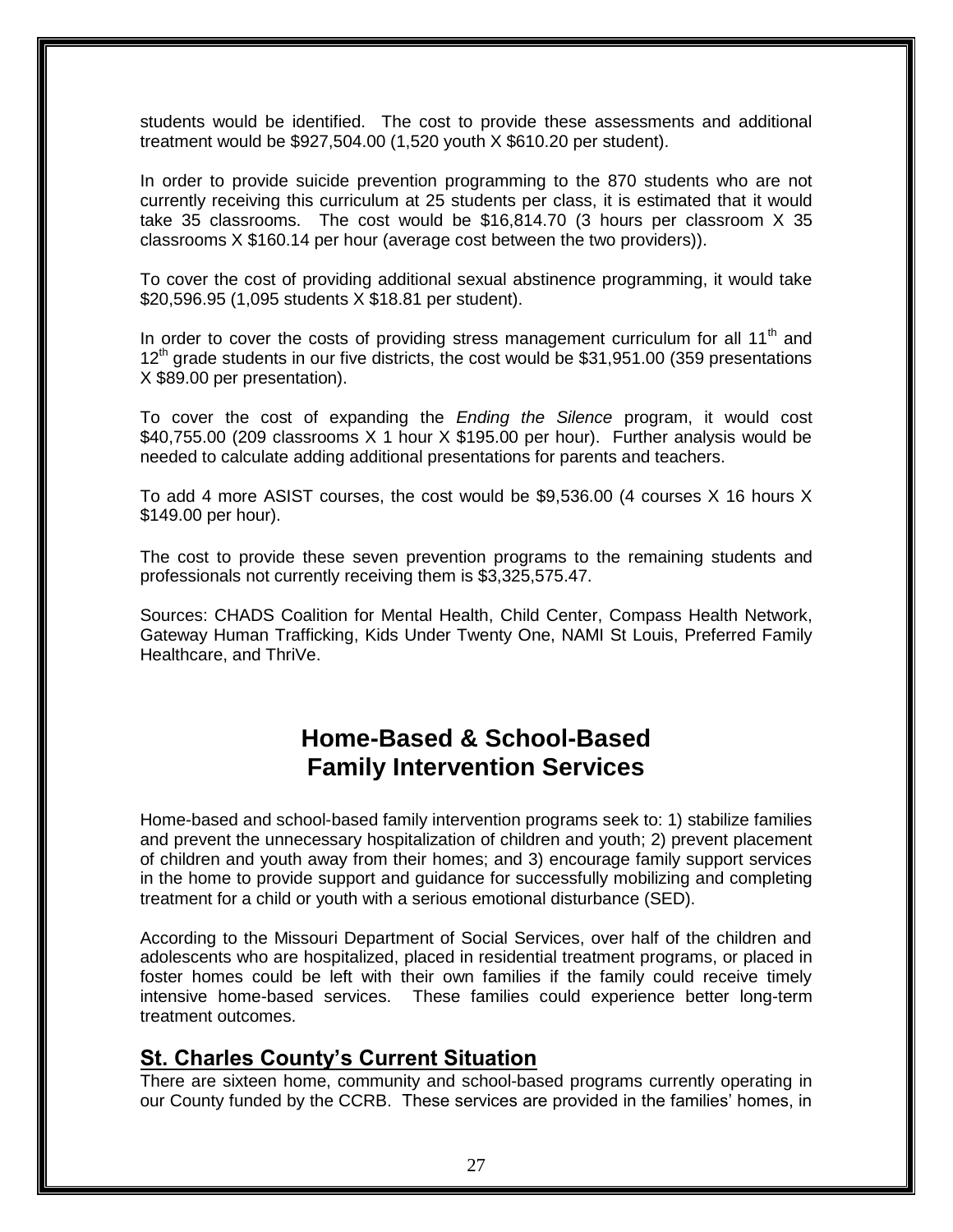their schools, and in their neighborhoods, and they reach out to different populations and address different needs.

Big Brothers Big Sisters provides one-on-one mentoring relationships with children who have lost a parent to death, divorce or incarceration. In 2019, they served 140 St. Charles County youth and 93 parents.

The Boys and Girls Club has two county locations and offers a variety of afterschool and summer programs for at-risk youth, which includes academic support and classes that that help prevent teenage pregnancy, chemical usage, and juvenile crime. In 2019, they provided programs to 906 youth at their two facilities.

CHADS Coalition for Mental Health provides support services at school and in family homes for youth who have attended one of their school prevention presentations and shares that they have thoughts of suicide or feelings of depression. Students are evaluated for lethality, negotiate safety plans, and, if necessary, are referred to other providers. In 2019, CHADS supported 64 students.

In January of 2018, the Community Council of St. Charles County established a partnership with all of the local non-profit agencies who serve families who are homeless or approaching homelessness. Families who are facing a housing crisis contact United Way's 211 emergency system and are directed to the Coordinated Entry program where they are assigned to one or several of their housing partners. Families complete one assessment, and records are shared between serving agencies. Based on the family's circumstances, the programming only allows for referrals to services that they are eligible for, reducing the family's frustration.

In 2019, the Community Council became a funded partner, and served 259 parents and 550 children with CCRB funding. Overall the program served 438 parents and 633 children and youth in 2019. These numbers represent a 19 percent increase in assessments.

Since 2000, the Child Center has been providing forensic interviews to children and youth who have been physically or sexually abused. By conducting only one interview, children no longer have to share their trauma five or six times, thus reducing the chances they will be manipulated by defense attorneys and increasing the chances of a conviction of the perpetrator while lessening the effects of trauma. In 2019, 363 youth were able to be interviewed and 93 parents were supported.

The Partnership with Families program was initiated in 1998 through a federal grant awarded to St. Charles County by the Substance Abuse Mental Health Services Administration (SAMHSA). This grant was designed to work with youth with a serious emotional disturbance (SED) and their families as a way to prevent long term residential treatment and involvement in the juvenile justice system with a population at risk of family breakup, expulsion, and crime. The program was a partnership with numerous child-serving organizations, but was spearheaded by the Compass Health Network who provided care coordination, family assistance and respite, and F.A.C.T., which provided valuable parent support to the families. The program was funded federally for seven years and then became funded locally. In 2019, the Compass Health Network worked with 620 children and youth, while Parent Partners worked with 1,031 parents and 109 siblings.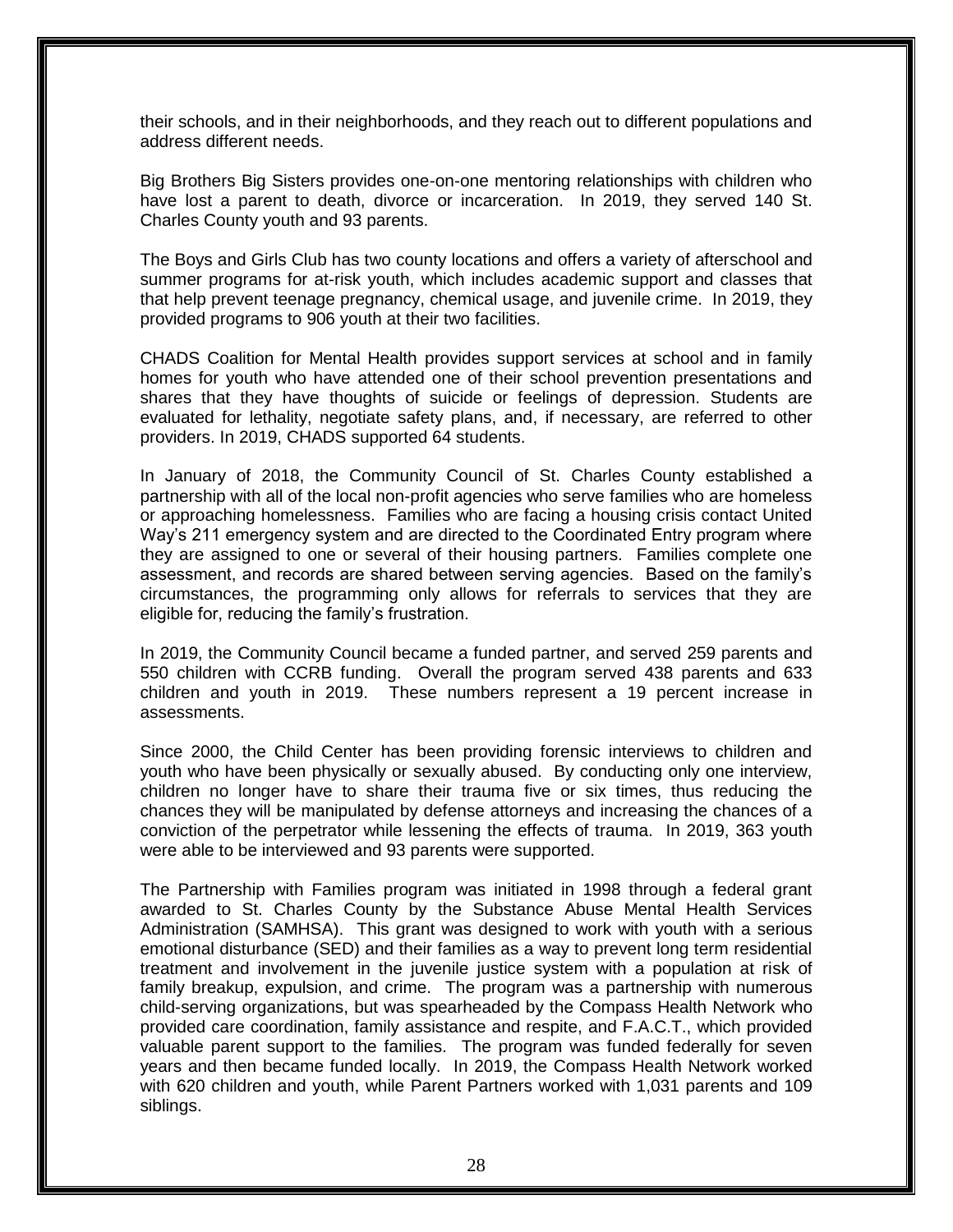By positioning Mental Health Specialists in the schools, the Compass Health Network has been able to work with school personnel to identify at-risk youth who may have a mental illness or who were having trouble achieving academic success. The severity of the problems these youth have been experiencing is significant, but less severe than Partnership with Families youth. By intervening with this at-risk population, they are mitigating more serious mental health problems. In 2019, they worked with 422 youth who were at risk of suspension or were behaving in a way that was interfering with their learning. Currently, our parochial high schools employ counselors in their schools, but school-based mental health services do not exist in our Lutheran schools.

The St. Louis Crisis Nursery provides both parenting and home-based services to at-risk families who have utilized their respite services. Many of these families are struggling with domestic violence, poverty and unemployment. They worked with 217 parents during 2019, as well as 485 children, offering individual, family and group support and educational services.

The 11<sup>th</sup> Judicial Circuit Court, in partnership with Youth In Need's counselors, offers a Therapeutic Supervised Visitation Program that reunites estranged parents with their children in a therapeutic setting, with the goal of re-establishing relationships that have been severed by either divorce or abuse/neglect. Last year, they served 32 children and 42 parents.

Epworth Children and Family Services provided intensive in-home counseling to 81 youth and 53 parents with a high risk of child abuse in 2019.

The Foster & Adoptive Care Coalition provides crisis intervention services to adoptive families. This program, created from the evidence-based Homebuilders model developed in California, provides 24/7 availability for crises arising in adoptive or foster families. Services are provided in-home and are designed to give parents the skills they need to keep families together. They served 32 youth and 19 parents in 2019.

In 2020, the CCRB added two more of Foster and Adoptive Care Coalition's programs to its funded menu; 30 Days to Family and Educational Advocacy. The 30 Days to Family program searches for family relatives who would be possible candidates to adopt children whose parents have passed away or have been incarcerated. Educational advocacy, while similar to Parent Partner services provided in the Partnership with Families program, is specialized for children and youth who have been adopted or are in the foster care system.

NAMI St. Louis offers a Basics Class and support groups for families who are dealing with children diagnosed with a mental illness. In 2019, they served 31 parents, 124 professionals and 17 children through these programs.

In 2019, Sts. Joachim & Ann Care Service worked with 461 children and 290 parents. These children and their families were homeless, or at risk for becoming homeless due to a variety of financial or mental health reasons. These families received support to address their financial, emotional, educational, and medical needs that had contributed to being homeless.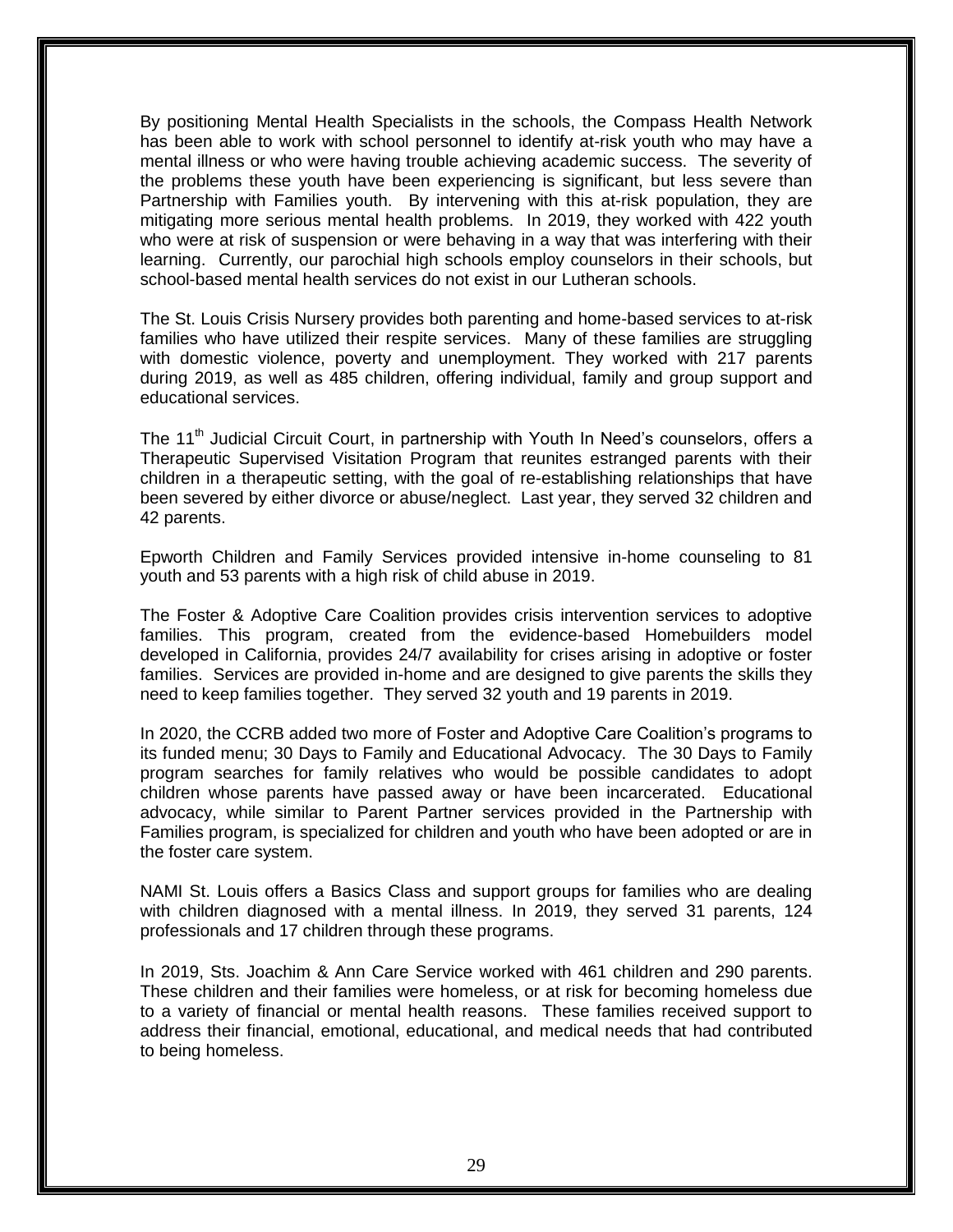TREEHouse of Greater St. Louis was selected in 2020 to receive funding for equineassisted therapy services. With the pandemic, it is too early to determine whether or not additional services of this kind are needed.

Up until four years ago, most of the school districts in St. Charles County contracted with United Services for Children to serve children age three to five who have been diagnosed with Autism Spectrum Disorder. The Department of Education and Secondary Education then mandated that districts serve these populations in the district. With the cancellation of these contracts, United Services refocused its target population to primarily two year olds with Autism or other developmental delay. Currently, they have capacity to serve 36 students at a time. These children are taught with one-on-one instruction to help them prepare emotionally and behaviorally for kindergarten. In 2019, United Services provided services to 46 children.

### **Our Strengths**

The populations that these services target are often the most difficult to work with, but these services had strong outcomes in 2019:

Of the 140 youth provided mentoring by Big Brothers Big Sisters in 2019, 100 percent were able to avoid any drug or alcohol usage while 96 percent were able to avoid other risky behaviors. Ninety-six (96%) percent of the matches reported improved relationships with parents and peers.

At the Boys and Girls Club, 100 percent were able to complete their homework in a timely manner, 85 percent showed improvement in reading proficiency, and 81 percent demonstrated improved decision making skills in resisting alcohol, tobacco, drug usage, and sexual activity.

Of the youth served in CHADS Coalition for Mental Health's home-based program, 87 percent reported lowered anxiety and fewer depressive symptoms, 86 percent report less suicidal ideation, and 94 percent reported having gained a greater knowledge of mental health issues.

The Child Center reported that 82 percent of the children who participated in giving a forensic interview were able to share their experience of abuse and/or identify their perpetrator. Additionally, 86 percent of these youth reported less anxiety after their interview and advocacy support, and 91 percent were able to identify at least two trustworthy adults they could talk to if someone tried to abuse them again. Ninety-six (96) percent followed up on additional referrals for counseling.

The Coordinated Entry Program of the Community Council of St. Charles County reported that 75 percent of the families they served reported lower stress levels, and that 98 percent reported having an increased knowledge of housing options while 89 percent were able to find permanent housing within three months.

Of the youth that were served by the Partnership with Families program, 91 percent remained out of long-term residential care, 96 percent remained free from any further law enforcement involvement, and 92 percent remained free from out of school suspensions. Additionally, 97 percent did not have a critical incident at home or at school that would necessitate a hospitalization and 99 percent actively participated in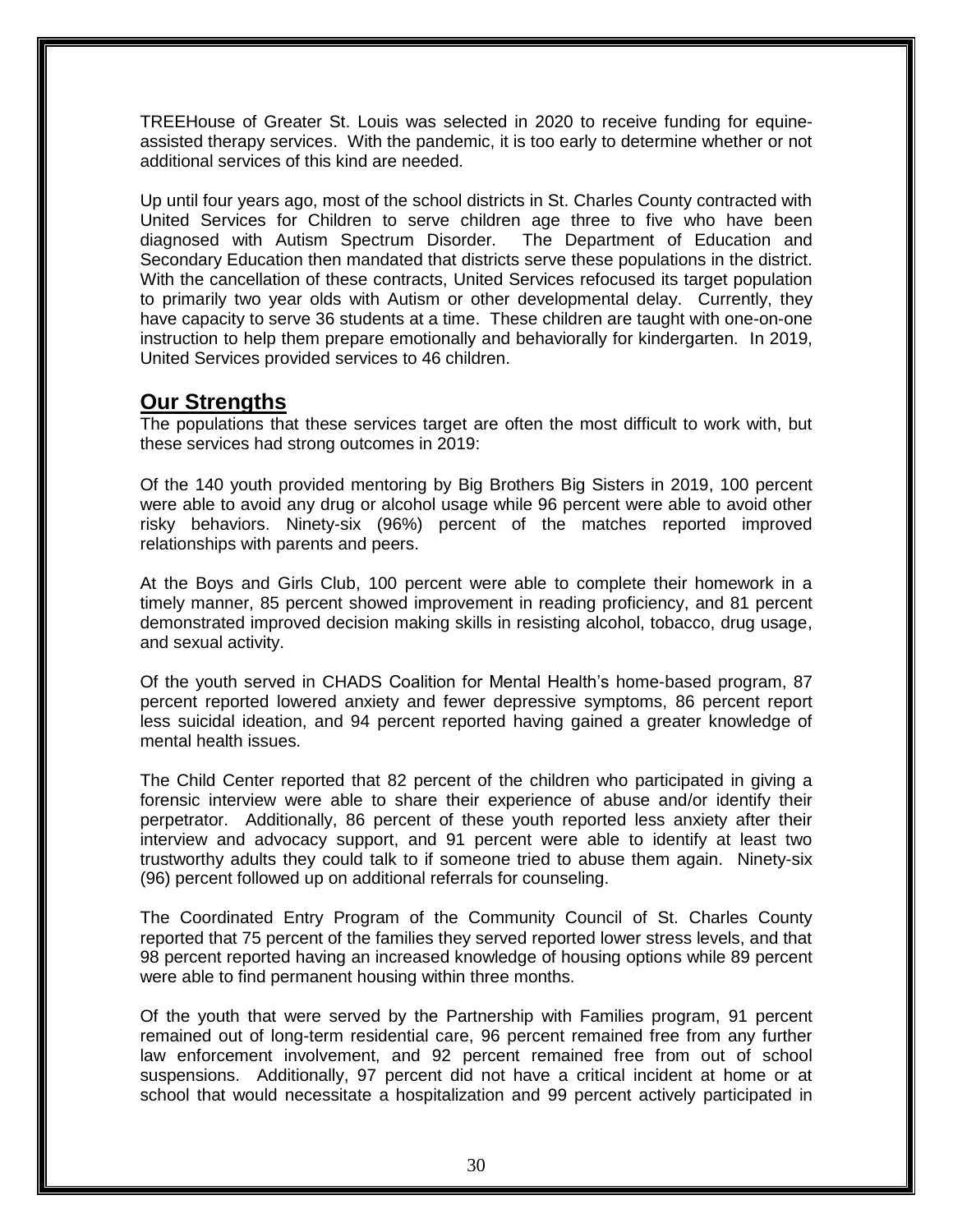their own goal oriented education plan. It was also reported that 97 percent of the youth served were able to stay at home through accessing community resources. Eighty-three (83) percent of the parents reported that they received positive behavioral support plans while 81 percent of parents reported that they had developed a greater ability to advocate for their children.

The school-based mental health services provided by the Compass Health Network staff also had impressive results. Ninety-six (96%) percent of the youth showed an improvement in their assessed level of overall functioning, 99 percent remained free from any law enforcement involvement, and 100 percent remained in school and free from suspensions.

One hundred (100%) percent of the children served through the St. Louis Crisis Nursery's home-based services remained residing in their own homes and remained free from a substantiated child abuse report. In addition, 96 percent of the parents reported learning at least two new strategies for coping with stress and frustration.

Of the cases served by Youth In Need in the Therapeutic Supervised Visitation Program, there was a reduction in anxiety and awkwardness between the children and the parents in 100 percent of the families, and parents were able to incorporate the parenting skills they were being taught in 91 percent of the families. Parents were able to respond appropriately to the emotional needs of their children in 92 percent of the families, with no reports of abuse/neglect, and 87 percent of the cases did not have a motion to modify custody.

Epworth Children and Family Services reported that 100 percent of the children they served were free from any incident of child abuse or neglect. One hundred (100%) percent of their parents reported that they were more resilient in the face of their stressors and 100 percent reported having greater knowledge of positive parenting techniques.

The Foster & Adoptive Care Coalition's practices are recognized as a best practice by the California Evidence-Based Clearinghouse for Child Welfare. Their 30 Days to Family program has a 71% placement rate. In 2019, 67 percent of the families served reported having improved relationships with caregivers and other family members, and they had no out-of-home placements.

NAMI St. Louis has been providing educational and supportive services to families in the St. Louis region for over 40 years. They are known for their vast knowledge of mental illness and in fighting stigma related to these disorders. One hundred percent of the Basics Class participants reported that they gained knowledge about their child's mental illness and that they learned additional skills to help them cope. Of the parents who attended the workshop, 98 percent reported to be less judgmental of people's mental illnesses.

Sst. Joachim and Ann Care Service staff worked with families that were homeless or at risk of becoming homeless. Of the families they worked with, 100 percent of the children enrolled in school and showed improvement in at least three basic need areas: 93 percent showed improvement in either physical or emotional well-being; and 92 percent showed improvement in peer interaction and greater involvement in school activities.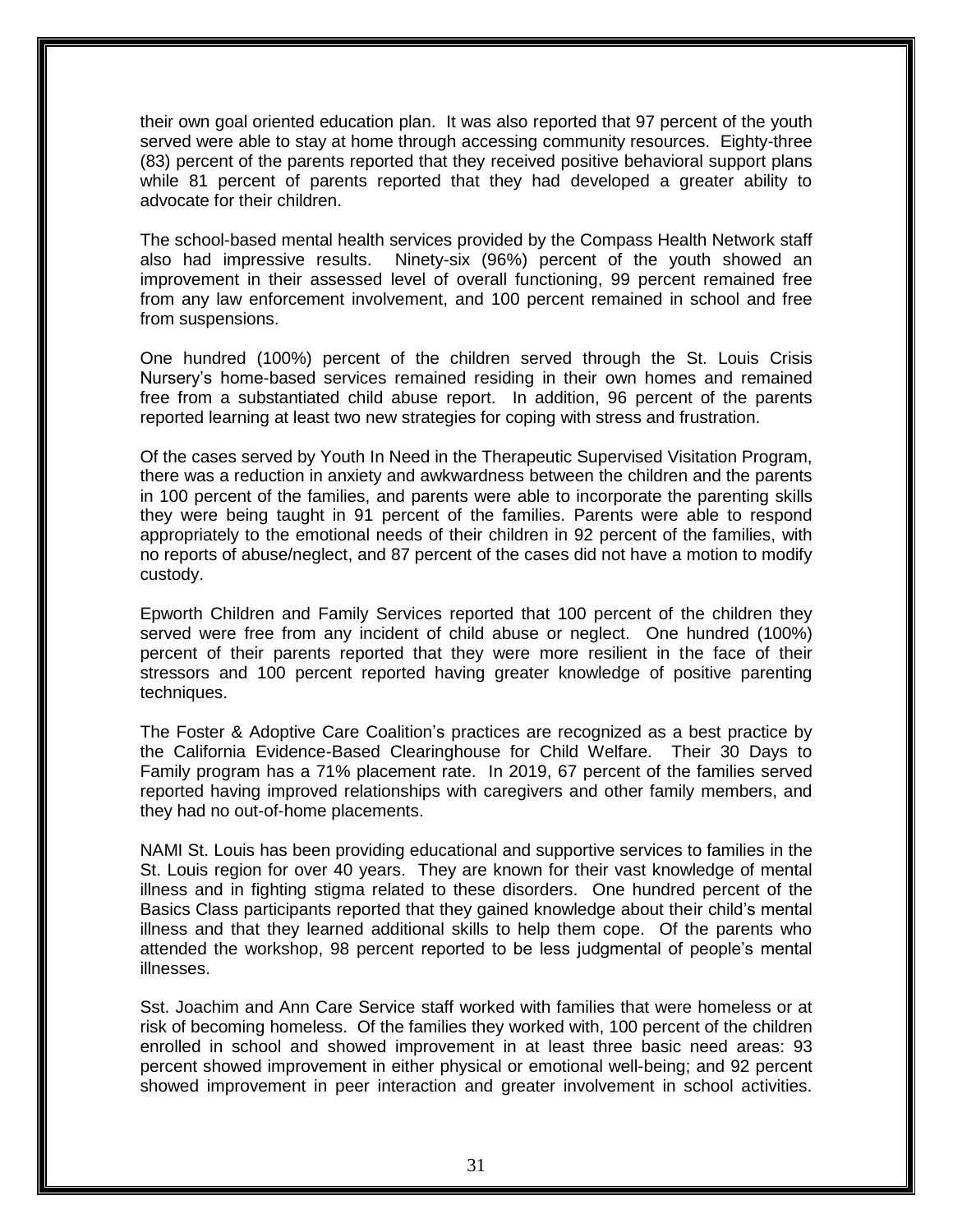Most importantly, 94 percent of the families were residing in a stable housing situation within six months of starting services.

United Services for Children saw tremendous gains with the children they serve with a minimum of three months of services; 85 percent of children were able to respond to their teacher when prompted, 85 percent came to the teacher when called, and 98 percent participated in group activities and were able to appropriately engage with playthings.

### **Service Gaps**

Big Brothers Big Sisters has an average waiting list of 25 youth who have requested a mentor that current funding cannot cover. Matching children's and the mentor's zip code creates some of the delays in making matches.

The Boys and Girls Club has 16 children on their waiting list that would benefits from some of their after-school prevention programming, but they lack access due to transportation, and CCRB funding does not allow the coverage of client transportation. The cost of serving these children, excluding transportation costs is included in the next section.

CHADS Coalition for Mental Health ran out of funding in the fall last year, leaving 33 youth on their waiting list. Due to the potential lethality of these situations, these youth are provided emergency numbers and referred to other agencies, but more intensive work is needed. Funding to serve an additional 10 youth was provided for 2020.

St. Charles County has experienced an uptick of substantiated cases of childhood sexual abuse, and even though the CCRB has expanded the number of children and youth that are being interviewed and receiving advocacy. There were 26 youth that they didn't have funding for that needed a forensic interview and 42 youth that needed advocacy that they didn't have funding to provide. Additionally, many of the children and youth who have been sexually molested or abused would benefit from additional specialized counseling. There were 167 youth who would have benefitted from counseling in 2019.

Currently, the Community Council of St. Charles County has enough funding to evaluate all callers in the Coordinated Entry system. There has been a 15 percent increase in the acceptance of housing referrals. However, their Missouri Foundation for Health grant is expiring at the end of 2020 and so their ability to continue to provide services at the necessary level will be challenged.

As of the end of 2019, Partnership with Families did not have any families on their waiting list. With the COVID-19 pandemic and schools being closed, referrals have dropped significantly, so at this point in time, there is no need to expand this program.

The Compass Health Network does not maintain a waiting list for youth needing help through the School-Based Mental Health Specialist Program as the schools determine which students qualify for admittance to the program. Funding for this program was expanded in 2020, however, and according to the districts, an additional specialist in Francis Howell, Fort Zumwalt and Wentzville, and a half-time specialist in St. Charles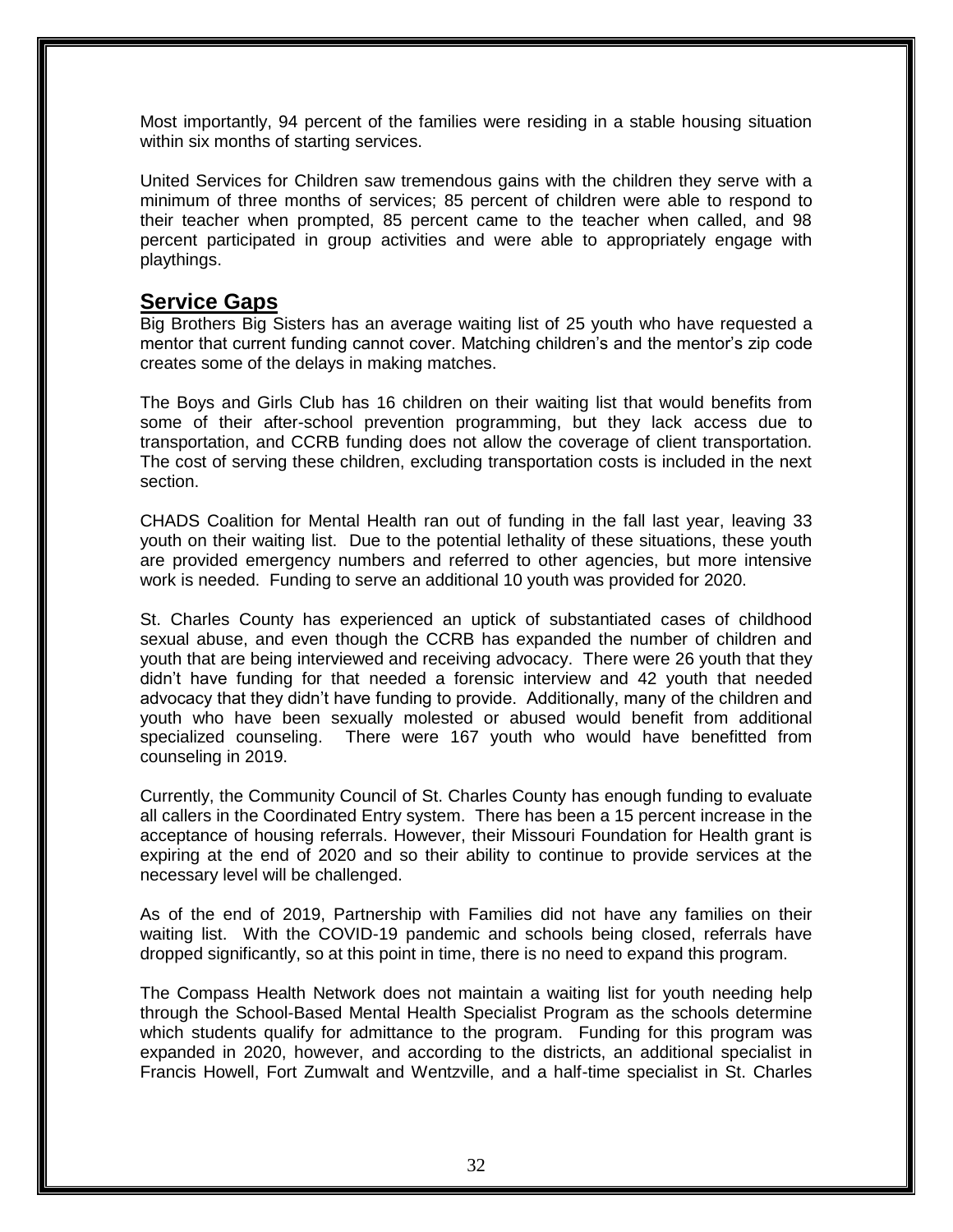and Orchard Farm would meet the growing need. Based on the average number of students served annually by each specialist, an additional 140 students could be helped.

While there are specialists in our public schools and crisis counselors in all of the Catholic elementary schools, no such services are provided in the Lutheran schools. In total, there are 817 students in their three elementary schools. Services such as assessments, crisis interventions, individual and family counseling, group therapy, and case management could benefit children who are suffering from a mental health problem or crisis. It is estimated that about 10 percent of these children, or 82 youth, would need such help. Combining both public and private schools, it is estimated that there are 222 youth in need of such services. Parent partner services would also need to be expanded as a result.

The 11<sup>th</sup> Circuit Court reported that they were unable to serve 4 families in 2019.

Epworth Children and Family Services had to turn away 17 families representing 23 children in 2019 due to a lack of funding. They received additional funding for 2020, which should allow them to serve 11 of those children, leaving 6 children without help.

Currently, funding the Foster and Adoptive Care Coalition's (FACC) Family Works Program is sufficient to serve the demand for this crisis intervention service. However, funding for the 30 Days to Family ran out in February, leaving 15 youth without the ability to access potential family members who could take them in. Additionally, it is estimated that there are 12 youth beyond FACC's capacity to provide Educational Advocacy.

St. Joachim and Ann Care Services had 19 families, comprised of 31 parents and 46 children that were funded through a temporary grant. Services would need to expand to serve these families in the future.

At year end, United Services had 25 two-year olds on their waiting list. While they have physical space to serve these children, they do not have the funding to hire additional staff. On average, each child receives 352 hours of classroom instruction and 88 hours of behavioral assistance.

Currently, there are no children on the waiting lists of the Community Council of St. Charles County, the St. Louis Crisis Nursery, Foster & Adoptive Care Coalition's Family Works, NAMI St. Louis' Basics classes, Partnership with Families (Compass/FACT) and TREEHouse of Greater St. Louis.

#### **Cost to Fill the Gap**

To provide Big Brother or Big Sister mentoring to the 25 youth in need of a mentor, it would cost \$3,460.50 (25 youth X 4.5 hours X \$30.76 per hour).

In order to provide center-based, after school prevention programming to the 16 children that the Boys and Girls Club cannot currently serve, the cost would be \$5,139.20 (16 children X 44 hours per child X \$7.30 per hour).

To provide home-based counseling to the 23 youth on CHADS' waiting list, it would cost \$17,526.46 (23 youth X 7 hours (average length of stay) X \$108.86/hour).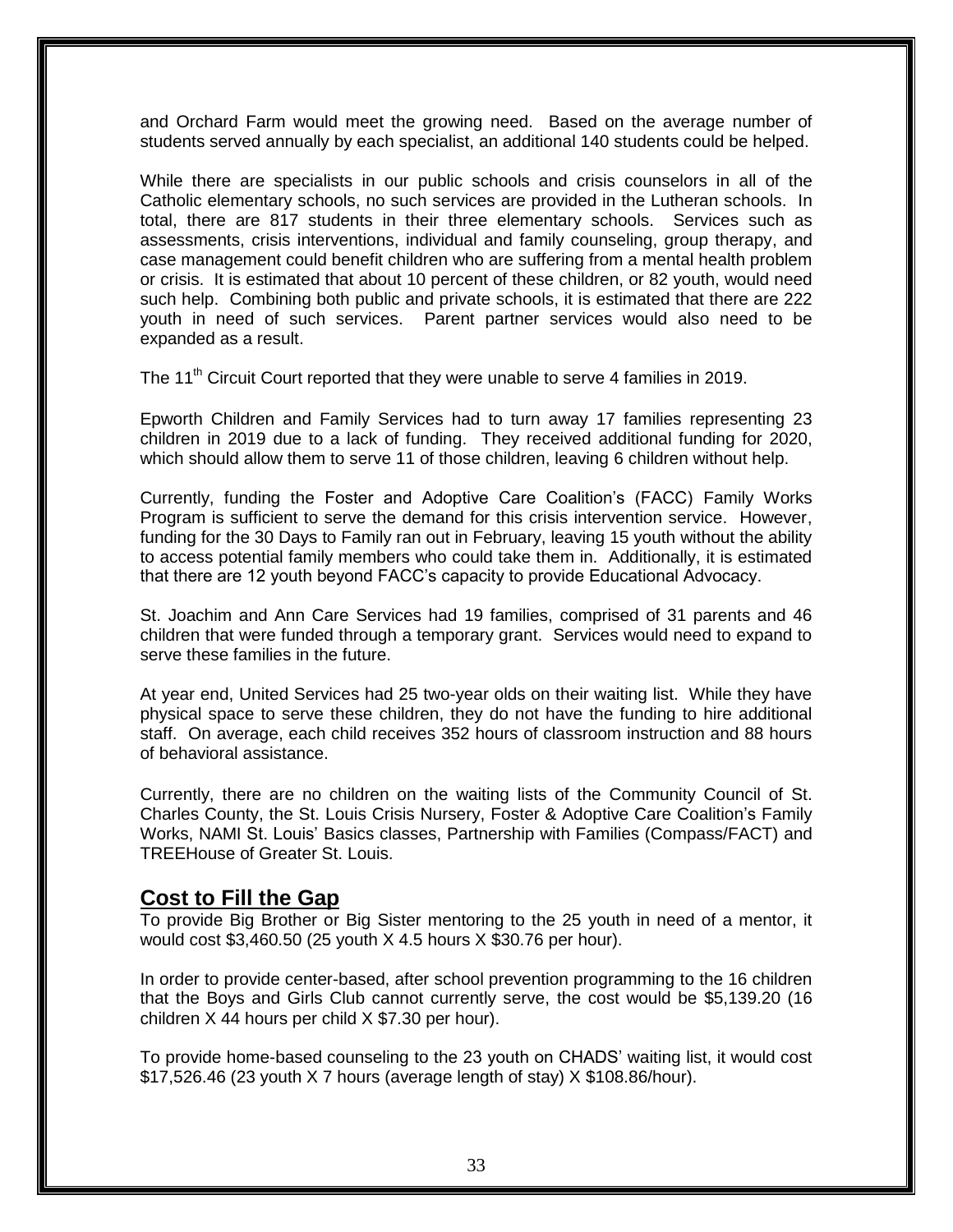To provide for the forensic interviews of 26 additional youth through the Child Center, it would cost \$16,042.26 (26 youth X 3 hours per interview X \$205.67 per hour). To provide child advocacy for 42 children during the court process, it would cost \$63,540.96 (42 children X 8 hours per child X \$189.11 per hour). To provide mental health counseling that specializes in the trauma of sexual abuse and violence would cost \$300,600.00 (167 youth X 12 hours of counseling X \$150.00 per hour). The total for the three pieces of the program would be \$380,183.22.

To provide school-based mental health specialist services to the 222 youth (178 Medicaid and 44 non-Medicaid) in need of services in our public and private schools, it would cost \$837,621.04 (178 Medicaid youth X 37 encounters of service on average X \$55.71 per encounter; plus 178 Medicaid youth X 23 encounters of parent partner services on average X \$45.71 per encounter; plus 44 non-Medicaid youth X 37 encounters of service on average X \$107.14 per encounter and 44 non-Medicaid youth X 23 encounters of parent partner services on average X \$107.86 per encounter).

The cost of providing Supervised Visitation services to 4 additional families beyond the program's current capacity would be \$6,180.00 (4 children X 15 hours (average length of stay) X \$103.00/hour).

To cover the costs of providing home-based services to the 6 children at Epworth that have requested help beyond their current capacity, it would cost \$2,426.94 (6 children X 3 hours (average length of stay) X \$134.83 per hour).

The cost to expand 30 Days to Family would be \$179,984.30 (15 youth X 81 hours X \$148.02 per hour). To expand funding for the 12 foster youth who are needing educational advocacy, the cost would be \$11,898.00 (12 youth X 10 hours X \$99.15 per hour).

To serve the rest of the anticipated demand for services to help find homes and provide services to families seeking help from Sts. Joachim and Ann Care Service, it would take \$128,032.26 (19 families X 138 hours (average length of service) X \$48.83 per hour).

To fully support the Early Intervention Program at United Services for Children, it would cost \$215,160.00 (25 children X 352 hours per year X \$18.52 per hour, plus 25 children X 88 hours per year X \$23.72 per hour.

The cost to fully fund all of the home, school and community based programs detailed above would be \$1,787,611.92.

Sources: Big Brothers Big Sisters, Boys and Girls Club of St. Charles County, CHADS Coalition for Mental Health, the Child Center, Compass Health Network, the Community Council of St. Charles County, 11<sup>th</sup> Judicial Circuit Family Court, Epworth Children and Family Services, Family Advocacy and Community Training Foster & Adoptive Care Coalition, NAMI St. Louis, Sts. Joachim & Ann Care Service, St. Louis Crisis Nursery, TREEHouse of Greater St. Louis and United Services for Children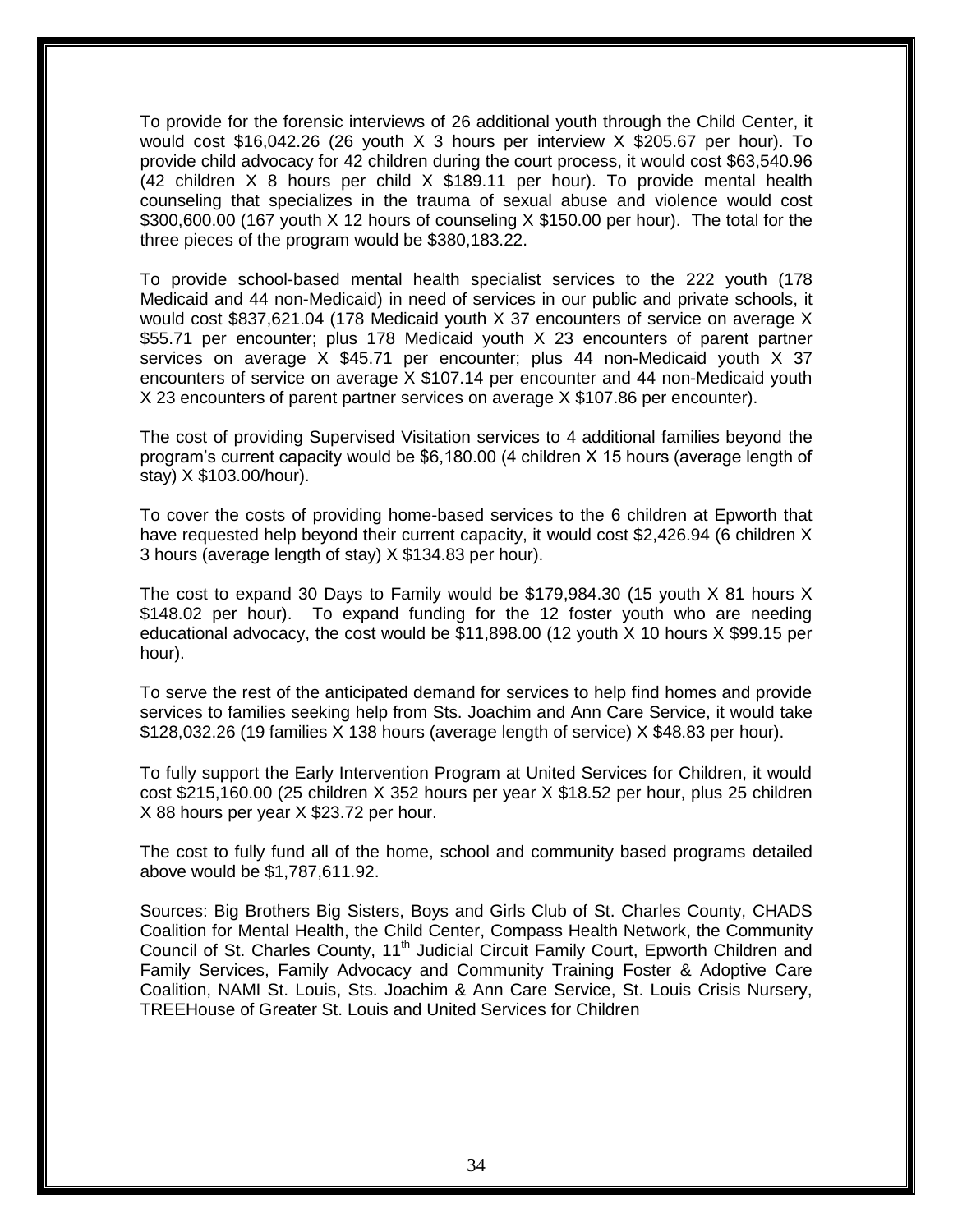## **Counseling, Testing and Evaluation Services**

Individual, group and family counseling services include psychological evaluations, mental health screenings, and individual, group, and family therapy. These services are beneficial for assisting individuals and families to cope with, adapt to, or resolve a broad variety of stressful circumstances, such as a sudden crisis or an emotional trauma. Timely and affordable counseling services allow families and family members the opportunity to address a crisis in its acute phase in an individual, family or group setting, and thereby minimize the possibility that troubled feelings will emerge in a more entrenched psychiatric symptoms at a later time.

### **St. Charles County's Current Situation**

Currently, there are six agencies that provide traditional counseling to children and families within St. Charles County on a sliding scale basis or for free: FamilyForward, LINC St. Charles County, Lutheran Family & Children's Services, the Megan Meier Foundation, Saint Louis Counseling, and Youth In Need. FamilyForward served 50 youth and 86 parents with emotional issues connected with foster care and adoption and LINC St. Charles County provided counseling to 64 children and 30 parents at their Wentzville location. Lutheran Family & Children's Services provided help to 169 children and youth and 86 parents, while the Megan Meier Foundation counseled 27 youth seeking support for bullying or cyberbullying. Saint Louis Counseling provided counseling to 169 children and youth in 2019 at their O'Fallon office last year, while Youth In Need provided counseling to 456 youth last year along with 336 parents. In total across the six agencies, 935 children and youth and 546 parents received counseling.

The Compass Health Network provides the Pinocchio Program, a screening program, to young elementary students in kindergarten through  $3<sup>rd</sup>$  grade to evaluate for emerging behavioral, mental and learning difficulties at seven Wentzville elementary schools. In 2019, they screened 5,100 children, determined that 1,173 students needed services, and provided ongoing services to 422 of those children.

The University of Missouri St Louis - Center for Behavioral Health (UMSL-CBH) provided psychological testing to 57 youth along with follow-up recommendations in 2019. They averaged 16 hours of testing and write-ups per client. Epworth Children's and Family Services provided psychological testing to 18 students and they averaged 14 hours of testing and write-ups.

### **Our Strengths**

Each of the funded programs achieved strong results with the families they treated in 2019. Of the youth served by FamilyForward, 82 percent had an improved level of functioning as reflected in improved family relationships, while 79 percent had a reduction in psychological symptoms; ninety-eight (98) percent avoided placement. LINC St. Charles County reported that 85 percent of the children they served in 2019 had fewer angry outbursts and arguments with their parents, while 96 percent demonstrated greater social skills with peers and improved relationships with teachers. Additionally, 99 percent of the families that received wraparound assistance were able to maintain a stable housing situation. Of the children served by Lutheran Family & Children's Services, 78 percent reported a reduction in psychological symptoms; 94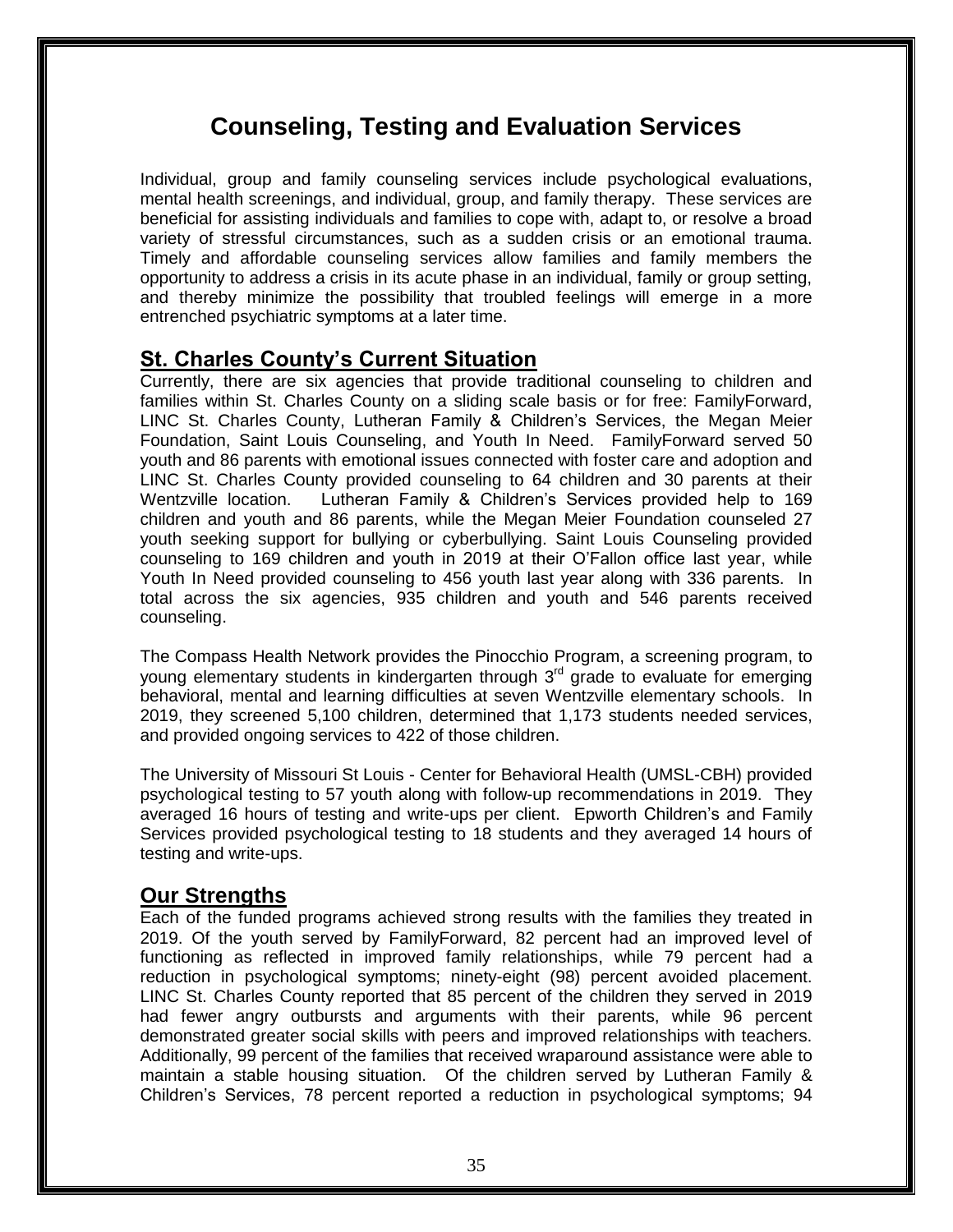percent demonstrated fewer behavioral problems at school and at home; and 91 percent reported having fewer conflicts with parents and siblings. The Megan Meier Foundation achieved 96 percent success in improving youth's level of functioning at school and at home, meeting their treatment goals and remaining in school. Saint Louis Counseling reported that 81 percent of their youth indicated improved functioning at home and at school and reported a reduction in psychological symptoms, while 97 percent achieved their treatment goals. At Youth In Need, 75 percent of the youth showed improved individual functioning and reduced emotional and physical symptoms; 70 percent demonstrated an improvement in academic and employment performance as well as social relationships; and 69 percent demonstrated improved family and parental relationships with fewer conflicts.

Parents and teachers of children who received Compass' Pinocchio services in 2019 reported behavioral improvement at school in 98 percent of the cases and at home in 100 percent of the cases. Ninety-eight (98) percent made progress of their treatment goals.

Of the 57 children and youth tested by the staff at UMSL-CBH, 96 percent of the families understood the diagnostic determination of their child's symptoms, 100 percent understood their child's condition and how it affected their daily life, and 94 percent followed through with service and school recommendations. One-hundred (100) percent of the families tested by Epworth Children and Family Services gained knowledge of their child's condition and of effective treatment options as well as followed through with at least one toward the treatment recommendations.

#### **Service Gaps**

In 2019, 93 children and youth were unable to receive counseling services at our various counseling agencies due to limited funding.

It is estimated there are 10,300 Kindergarten-3 $<sup>rd</sup>$  grade students in the Fort Zumwalt,</sup> Francis Howell, Orchard Farms, and St. Charles school districts that are not being screened for early signs of behavioral, emotional and learning difficulties. With an average of 25 students per classroom, it would take 412 additional classroom evaluation screenings. It is estimated that 23 percent of kindergarten through  $3<sup>rd</sup>$  grade children would need additional support and assistance throughout the rest of the school year through the Pinocchio program.

Between the two agencies, at the end of 2019, 129 children and youth were placed on waitlists for testing. Additional funding was awarded for 2020, allowing for 15 more students to be treated.

### **Cost to Fill the Gap**

In order to provide counseling services to the 157 children and youth beyond the capacity of our current providers, it would cost \$77,078.40 (93 youth X 8 sessions X \$103.60 per session (average cost of the six agencies)).

The cost to expand the Pinocchio program to all five public school districts would be \$3,148,368.00 (412 classroom screenings X 1.5 hours per screening X \$56.00 per hour, plus 3,120 children X 20 hours X \$27.50 per hour (group) plus 3,120 children X 8 hours (individual) X \$56.00 hour) The following table shows the breakdown by district.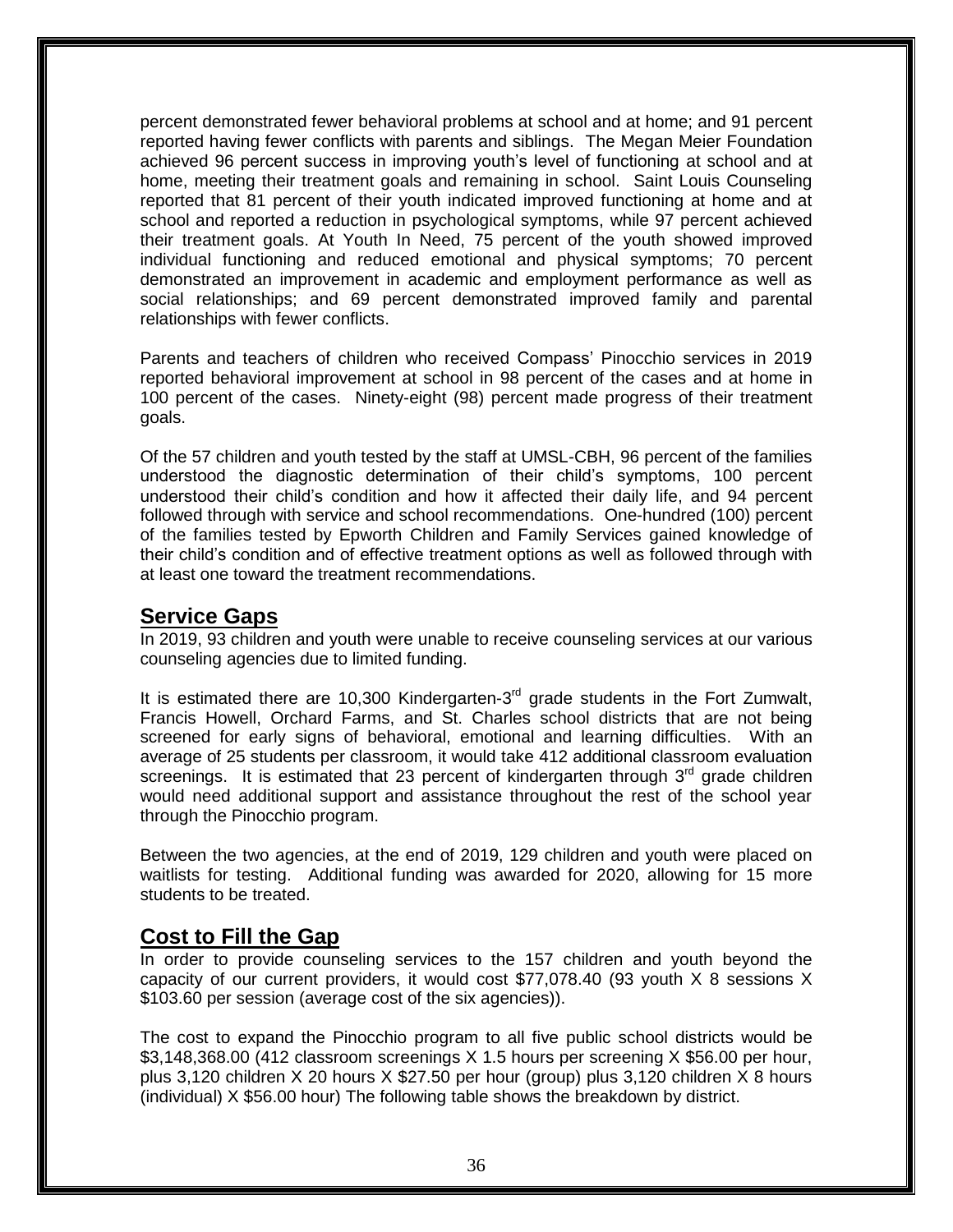| <b>District</b> | # of Kids | Screenings | 23%   | Screening   | <b>Service Costs</b> | <b>Total Costs</b> |
|-----------------|-----------|------------|-------|-------------|----------------------|--------------------|
|                 |           |            |       | Costs       |                      |                    |
| FZ.             | 4,267     | 171        | 981   | \$14,364.00 | \$979,038.00         | \$993,402.00       |
| <b>FH</b>       | 4,298     | 172        | 989   | \$14,448.00 | \$987,022.00         | \$1,001470.00      |
| OF              | 530       | 21         | 122   | \$1,764.00  | \$121,756.00         | \$123,550.00       |
| <b>SC</b>       | 1,205     | 48         | 277   | \$4,032.00  | \$276,446.00         | \$280,478.00       |
| <b>WZ</b>       | 5,100     |            | 751   | \$0.00      | \$749,498.00         | \$749,498.00       |
| Totals          | 15,400    | 412        | 3,120 | \$34,608.00 | \$3,113,760.00       | \$3,148,368.00     |

FZ is Fort Zumwalt, FH is Francis Howell, OF is Orchard Farms, SC is St. Charles and WZ is Wentzville.

To provide complete psychological testing for 114 students beyond our current capacity, the cost would be \$168,435.00 (114 youth X 15 hours (average amount of time) X \$98.50 per hour (average cost between the two agencies)).

The total cost for all three counseling components would be \$3,393,881.40.

Sources: Compass Health Network, Epworth Children and Family Services, FamilyForward, Lutheran Family & Children's Services, LINC St. Charles County, the Megan Meier Foundation, Saint Louis Counseling, University of Missouri St. Louis-Center for Behavioral Health and Youth In Need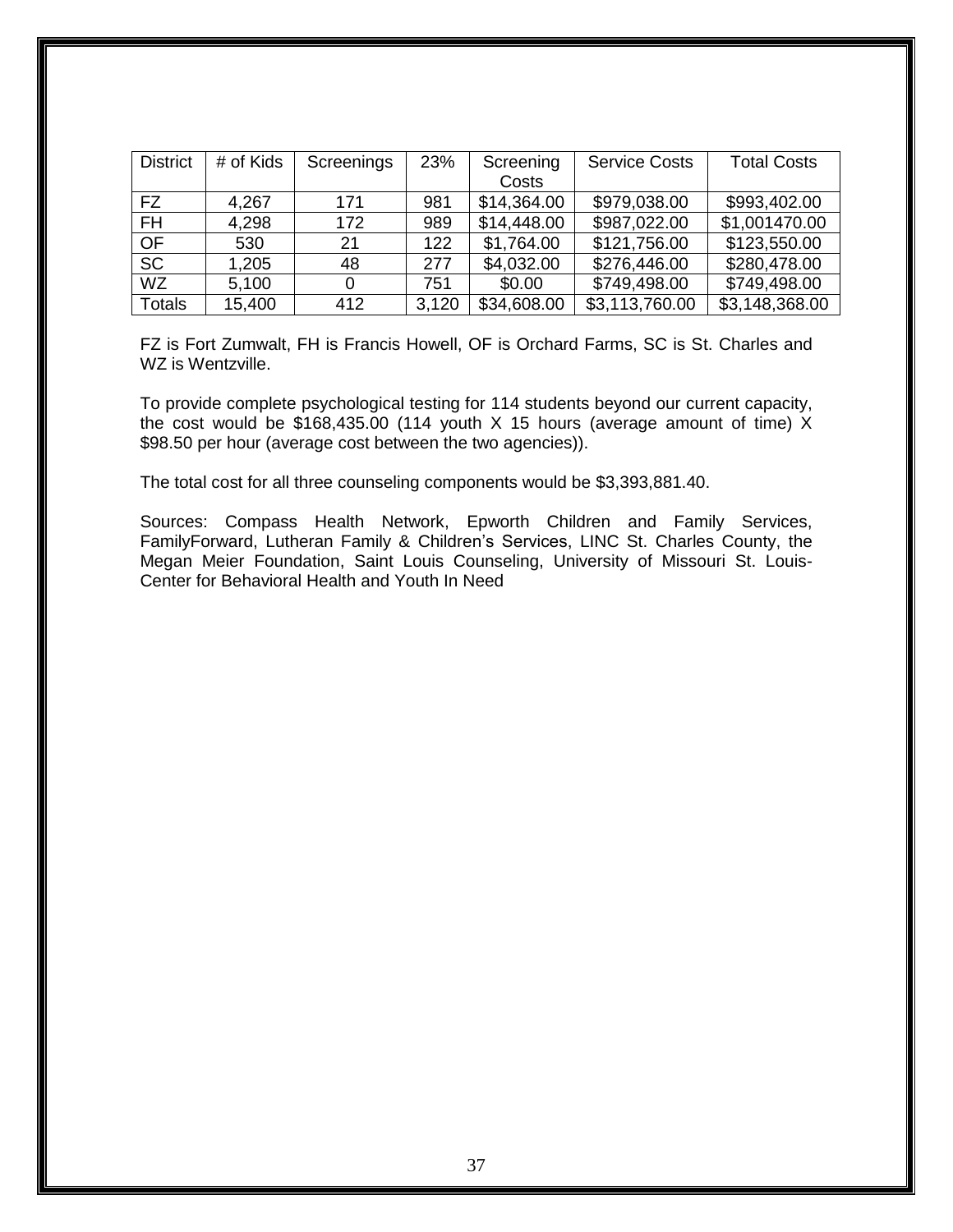# **Summary Table of Needs, Recommendations and Costs**

|                                        |                 | Children        | Additional           | <b>Total Number</b> |
|----------------------------------------|-----------------|-----------------|----------------------|---------------------|
|                                        |                 | & Youth         | Family               | of Persons          |
| <b>Services</b>                        | <b>Need</b>     | <b>Directly</b> | <b>Members</b>       | Impacted            |
|                                        |                 | Impacted        | Impacted             |                     |
| <b>Temporary Shelter Services</b>      | \$343,980.00    | 98              | 207                  | 305                 |
| <b>Respite Care Services</b>           | \$355,701.34    | 256             | 540                  | 796                 |
| <b>Services to Unwed Mothers &amp;</b> | \$2,239,899.60  | 118             | 249                  | 367                 |
| <b>Teenage Parents</b>                 |                 |                 |                      |                     |
| <b>Outpatient Substance Use Tx.</b>    | \$11,543,785.32 | 339             | 715                  | 1,054               |
| <b>Outpatient Psychiatric Tx.</b>      | \$33,556.60     | 77              | 162                  | 239                 |
| <b>Transitional Living Services</b>    | \$382,800.00    | 24              | 0                    | 24                  |
| <b>Crisis Intervention Services</b>    | \$3,966.40      | $\ddot{?}$      | $\ddot{\phantom{0}}$ | $\overline{\cdot}$  |
| Crisis Response Team                   | \$10,800.00     | 2               | $\mathcal{P}$        | $\gamma$            |
| Safe Place                             | \$7,500.00      | 160             | 338                  | 498                 |
| <b>Prevention Programs</b>             |                 |                 |                      |                     |
| <b>Sexual Abuse</b>                    | \$350,854.14    | 25,098          | 52,957               | 78,055              |
| <b>Substance Abuse</b>                 | \$1,927,563.68  | 2               |                      |                     |
| <b>Substance Abuse Counseling</b>      | \$927,504.00    | 1,520           | 3,207                | 4,727               |
| Suicide                                | \$16,814.70     | 870             | 1,836                | 2,706               |
| <b>Anxiety/Stress Management</b>       | \$31,951.00     | 9,185           | 19,380               | 28,565              |
| Ending the Silence (M.H. Stigma)       | \$40,755.00     | 5,229           | 11,033               | 16,252              |
| <b>ASIST Training</b>                  | \$9,536.00      | 2               |                      |                     |
| <b>Home &amp; School Based Family</b>  |                 |                 |                      |                     |
| <b>Intervention Services</b>           |                 |                 |                      |                     |
| Mentoring                              | \$3,460.50      | 25              | 53                   | 78                  |
| <b>Center Based After School</b>       | \$5,139.20      | 16              | 34                   | 50                  |
| Services to Victims of Abuse           | \$380,183.22    | 167             | 352                  | 519                 |
| <b>Services for Foster Children</b>    | \$191,882.30    | 27              | 57                   | 84                  |
| School-Based M.H. Specialists          | \$837,621.04    | 222             | 468                  | 690                 |
| Home Based (4 programs)                | \$154,165.66    | 64              | 135                  | 199                 |
| Services for Children w/ Autism        | \$215,160.90    | 25              | 53                   | 78                  |
| <b>Counseling, Testing &amp;</b>       |                 |                 |                      |                     |
| <b>Evaluation Services</b>             |                 |                 |                      |                     |
| <b>Counseling &amp; Therapy</b>        | \$77,078.40     | 93              | 196                  | 289                 |
| Pinocchio Program                      | \$3,148,168.00  | 3,120           | 6,583                | 9.703               |
| <b>Psychological Testing</b>           | \$168,435.00    | 114             | 241                  | 355                 |
| <b>Subtotal for Direct Services</b>    | \$20,862,352.48 | 6,465           | 13,641               | 20,106              |
| Totals for Prevention (Est.)*          | \$2,377,474.52  | 22,498          | 47,471               | 69,969              |
| <b>Total Cost</b>                      | \$23,239,827.00 |                 |                      |                     |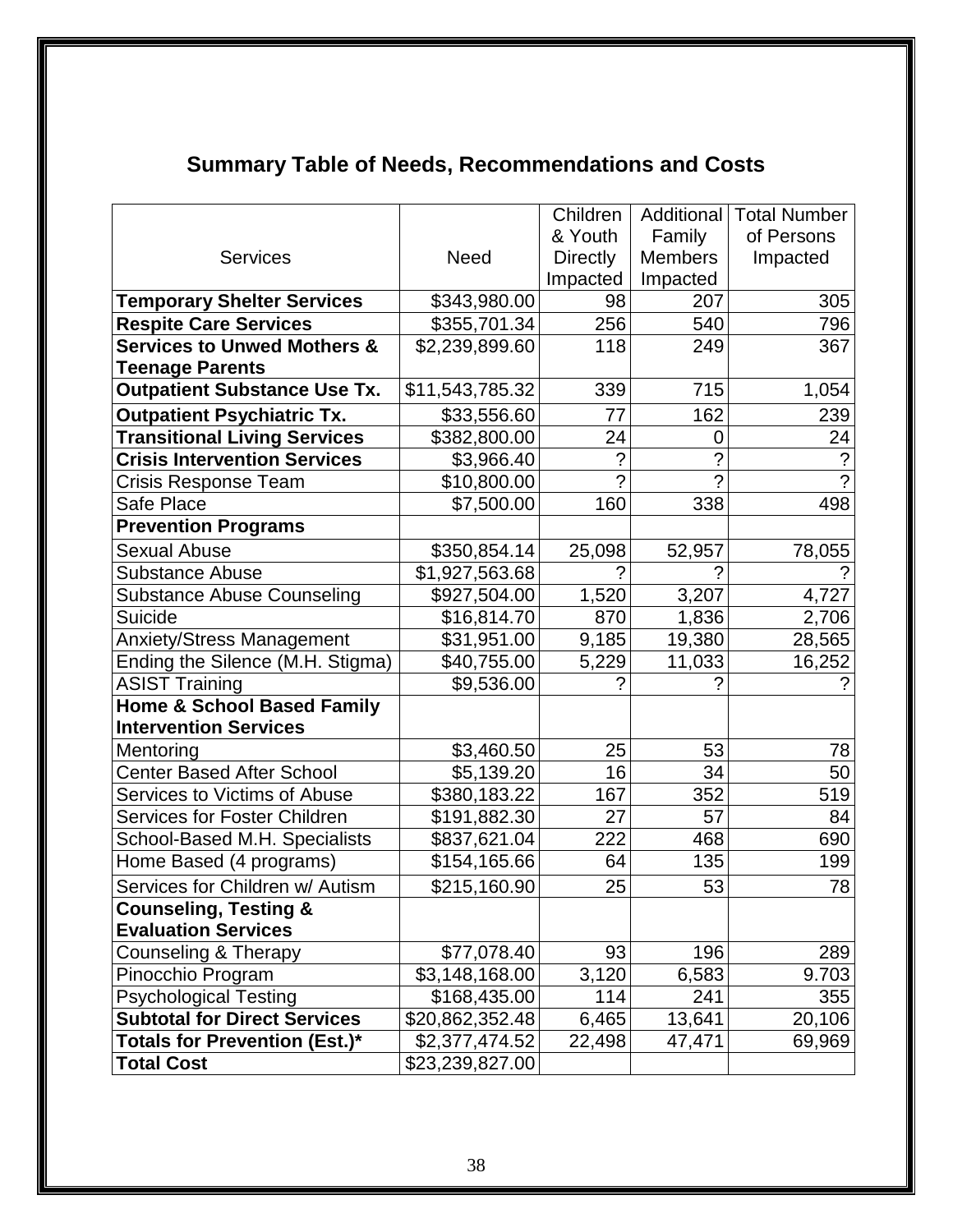To determine the **Additional Family Members Impacted** and the **Total Number of Persons Impacted**, the number of **Children and Youth Directly Impacted** was multiplied by the average numbers per family in St. Charles County. According to the 2010 U.S. Census, the average family size for St. Charles County was 3.11. For **Additional Family Members Impacted**, the number of **Children and Youth Directly Impacted** was multiplied by 2.11 (3.11 minus 1 (the identified child). \*The final number of youth receiving prevention services if funded is an estimate.

It is important to recognize that the total figures for unmet needs contain some duplication of numbers. Of the 6,465 youth needing services beyond prevention programming, some of them will need services from multiple categories, and all of them would probably receive at least one of the prevention programs in their schools. There is also duplication in the prevention programming as the anti-violence and sexual abuse programming is for elementary and middle school students, while the suicide and pregnancy prevention programs primarily target high school students. Substance abuse prevention programs cover the entire gamut. It is impossible to determine exact figures of unduplicated need, but our figures represent the numbers of children not currently receiving help that have at least requested it, and they allow for universal coverage of prevention programming.

### **The Larger Impact on the Community**

Although the number of people needing services and the number of people within families who would be directly impacted can be calculated, the total number of people impacted by these needs not being addressed is much greater and undeterminable. When one thinks about all of the possible contacts a child or youth has, the impact is even more significant. Friends, neighbors, classmates, teachers, principals, church congregations, teammates, classmates in extra-curricular activities, and law enforcement are all groups of people who can be adversely affected if these needs are not addressed, or favorably affected if they are. It is also theorized that if these needs are addressed, that parents will become more productive employees and employers will experience less absenteeism, thereby making a more significant impact on the local business community.

By working to repair the broken lives of children and youth now, and by providing additional problem-solving skills through prevention programs to all youth within the County, Saint Charles County would be making an investment in their future of our youth and all of our residents. By providing services as problems arise rather than letting them become more ingrained, we can treat children more effectively and less expensively. The provision of these additional skills through prevention programming gives children and youth greater abilities to handle the pressures and stresses they face. Through these efforts, there is an investment in the future safety of our schools, our homes, and our neighborhoods, leading to a greater quality of life in our community.

# **Conclusion**

Tremendous progress continues to be made in the fifteen years since localized funding allowed St. Charles County to provide and expand valuable mental health and substance abuse services to its children and youth. These successes are the result of the Community and Children's Resource Board's strategic investment of services to